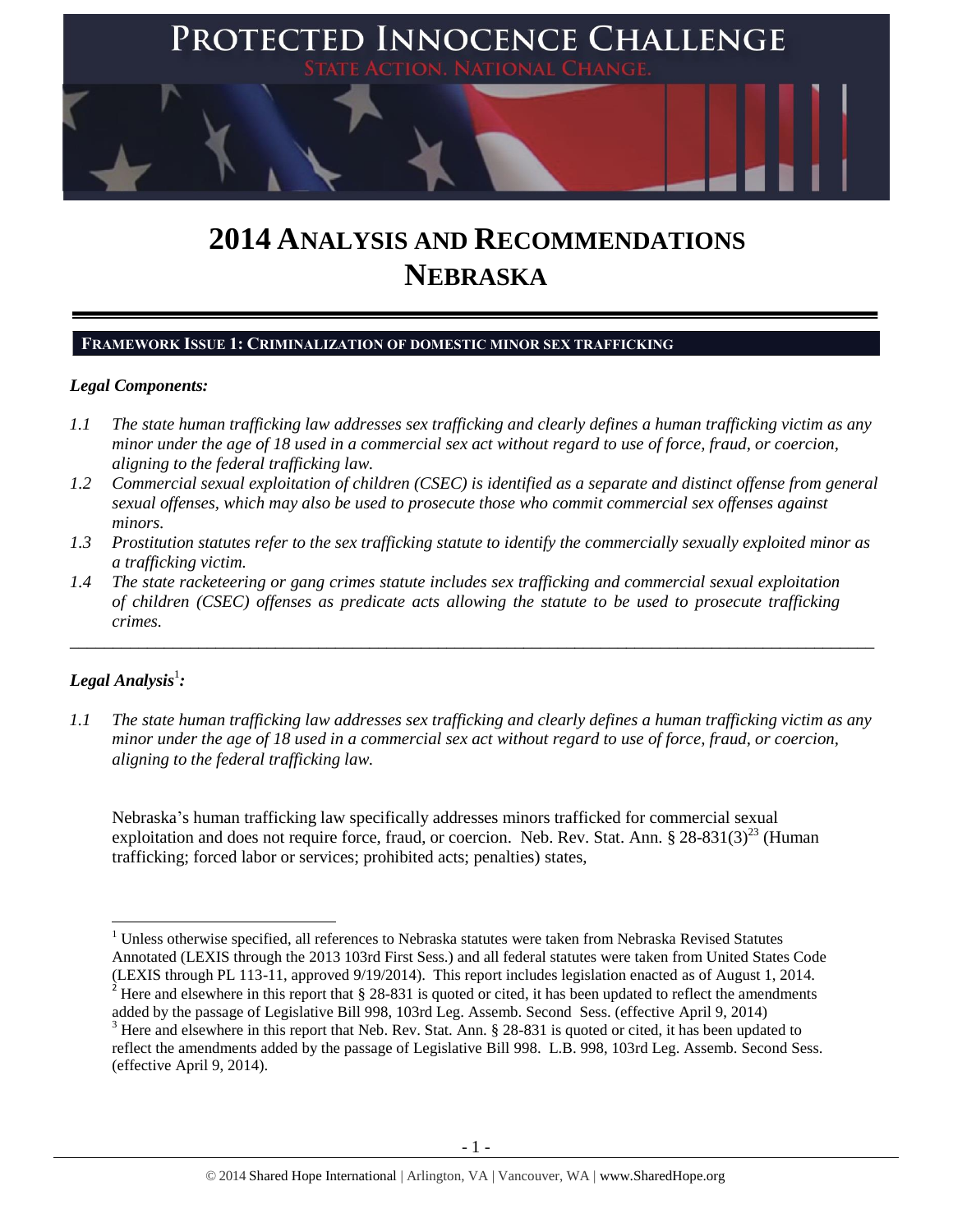(3) No person shall engage in labor trafficking of a minor<sup>4</sup> or sex trafficking of a minor. An actor who engages in labor trafficking of a minor or sex trafficking of a minor shall be punished as follows:

(a) In cases in which the actor<sup>5</sup> uses overt force or the threat of force against the trafficking victim, the actor is guilty of a Class II felony;

(b) In cases in which the trafficking victim has not attained the age of fifteen years, the actor is guilty of a Class II felony; or

(c) In cases involving a trafficking victim between the ages of fifteen and eighteen years, and the actor does not use overt force or threat of force against the trafficking victim, the actor is guilty of a Class III felony.

(4) Any person who benefits, financially or by receiving anything of value, from participation in a venture which has, as part of the venture, an act that is in violation of this section, is guilty of a Class IV felony.

Neb. Rev. Stat. Ann. § 28-830(14)<sup>67</sup> (Human trafficking; forced labor or services; terms, defined) defines sex trafficking of a minor as:

<span id="page-1-0"></span>knowingly recruiting, enticing, harboring, transporting, providing, or obtaining by any means or knowingly attempting to recruit, entice, harbor, transport, provide, or obtain by any means a minor for the purpose of having such minor engage in commercial sexual activity, $\frac{8}{3}$  sexually explicit performance,<sup>9</sup> or the production of pornography or to cause or attempt to cause a minor to engage in commercial sexual activity, sexually explicit performance, or the production of pornography.

A Class II felony is punishable by imprisonment for 3–50 years, while Class III felonies are punishable by imprisonment for 1–20 years, a fine not to exceed \$25,000, or both. Neb. Rev. Stat. Ann. § 28-105(1).

*1.2 Commercial sexual exploitation of children (CSEC) is identified as a separate and distinct offense from general sexual offenses, which may also be used to prosecute those who commit commercial sex offenses against minors.*

Nebraska has several statutes specifically criminalizing CSEC, including the following:

1. Neb. Rev. Stat. Ann. § 28-707 (Child abuse; privileges not available; penalties) states,

(1) A person commits child abuse if he or she knowingly, intentionally, or negligently causes or permits a minor child to be:

(d) Placed in a situation to be sexually exploited by allowing, encouraging, or forcing such minor child to solicit for or engage in prostitution, debauchery, public indecency, or obscene or pornographic photography, films, or depictions . . .

l

. . . .

<sup>. . .</sup> .

 $4$  Neb. Rev. Stat. Ann. § 28-830(97) defines a "minor" as "a person younger than eighteen years of age."

 $5$  Neb. Rev. Stat. Ann. § 28-830(1) defines an "actor" as "a person who solicits, procures, or supervises the services or labor of another person."

<sup>&</sup>lt;sup>6</sup> Here and elsewhere in this report that § 28-830 is quoted or cited, it has been updated to reflect the amendments added by the passage of L.B. 998, 103rd Leg. Assemb. Second Sess. (effective April 9, 2014).

 $<sup>7</sup>$  Here and elsewhere in this report that § 28-830 is quoted or cited, it has been updated to reflect the amendments</sup> added by the passage of L.B. 998, 103rd Leg. Assemb. Second Sess. (effective April 9, 2014)

<sup>&</sup>lt;sup>8</sup> "Commercial sex act" is defined as "any sex act on account of which anything of value is given, promised to, or received by any person." Neb. Rev. Stat. Ann. § 28-830(2).

<sup>&</sup>lt;sup>9</sup> "Sexually explicit performance" is defined as "a live or public play, dance, show, or other exhibition intended to arouse or gratify sexual desire or to appeal to prurient interests." Neb. Rev. Stat. Ann. § 28-830(15).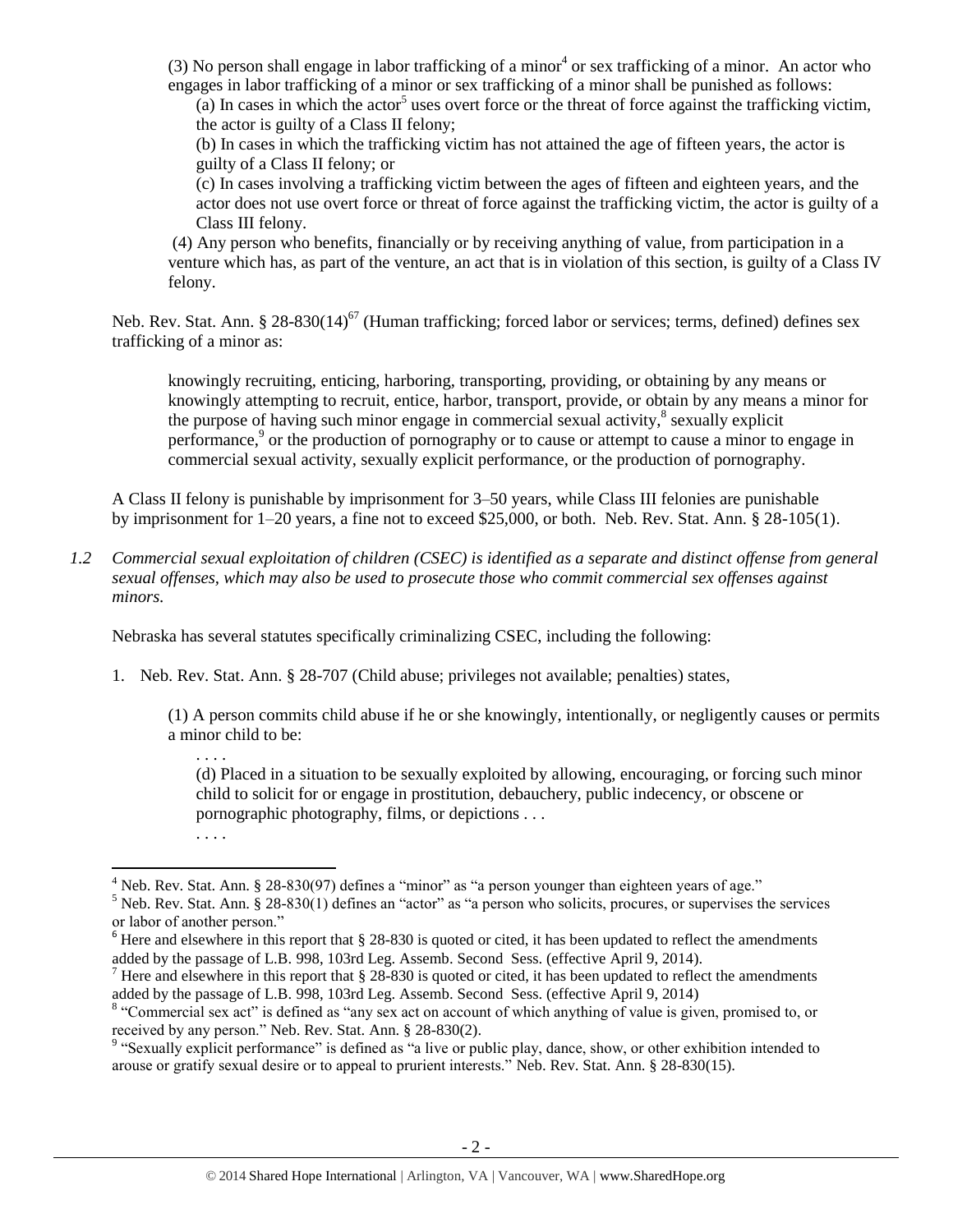<span id="page-2-1"></span>(f) Placed in a situation to be a trafficking victim as defined in section 28-830.

. . . .

(3) Child abuse is a Class I misdemeanor if the offense is committed negligently and does not result in serious bodily injury as defined in section  $28-109^{10}$  or death.

(4) Child abuse is a Class IIIA felony if the offense is committed knowingly and intentionally and does not result in serious bodily injury as defined in section 28-109 or death.

(5) Child abuse is a Class IIIA felony if the offense is committed negligently<sup>11</sup> and results in serious bodily injury as defined in section 28-109.

(6) Child abuse is a Class III felony if the offense is committed negligently and results in the death of such child.

(7) Child abuse is a Class II felony if the offense is committed knowingly and intentionally and results in serious bodily injury as defined in such section.

(8) Child abuse is a Class IB felony if the offense is committed knowingly and intentionally and results in the death of such child.

(9) For purposes of this section, negligently refers to criminal negligence and means that a person knew or should have known of the danger involved and acted recklessly, as defined in section 28-109, with respect to the safety or health of the minor child.

Pursuant to Neb. Rev. Stat. Ann. § 28-106(1), a Class I misdemeanor is punishable by imprisonment up to 1 year, a fine not to exceed \$1,000, or both. A Class IIIA felony is punishable by imprisonment up to 5 years, a fine not to exceed \$10,000, or both; a Class II felony is punishable by imprisonment for 1–50 years; and a Class IB felony is punishable by imprisonment for 20 years to life. Neb. Rev. Stat. Ann. § 28-105(1).

2. Neb. Rev. Stat. Ann. § 28-1463.03 (Visual depiction of sexually explicit conduct; prohibited acts; affirmative defense) states,

<span id="page-2-2"></span><span id="page-2-0"></span>(3) It shall be unlawful for a person to knowingly employ, force, authorize, induce, or otherwise cause a child to engage in any visual depiction of sexually explicit conduct<sup>12</sup> which has a child<sup>13</sup> as one of its participants or portrayed observers.

(4) It shall be unlawful for a parent, stepparent, legal guardian, or any person with custody and control of a child, knowing the content thereof, to consent to such child engaging in any visual depiction of sexually explicit conduct which has a child as one of its participants or portrayed observers. . . . .

A conviction under this statute by a person 18 years of age or younger is punishable as a Class III felony by imprisonment for 1–20 years, a fine not to exceed \$25,000, or both, while a violation by a person 19 years

 $\overline{\phantom{a}}$ <sup>10</sup> Neb. Rev. Stat. Ann. § 28-109(20) (Terms, defined) defines "serious bodily injury" as "bodily injury which involves a substantial risk of death, or which involves substantial risk of serious permanent disfigurement, or protracted loss or impairment of the function of any part or organ of the body."

 $11$  Neb. Rev. Stat. Ann. § 28-707(9) defines "negligently" as referring to "criminal negligence and means that a person knew or should have known of the danger involved and acted recklessly, as defined in section 28-109, with respect to the safety or health of the minor child." *See supra* note [2](#page-0-0).

<sup>&</sup>lt;sup>12</sup> Neb. Rev. Stat. Ann. § 28-1463.02(5) (Terms, defined) defines "sexually explicit conduct" as

<sup>(</sup>a) Real or simulated intercourse, whether genital-genital, oral-genital, anal-genital, or oral-anal between persons of the same or opposite sex or between a human and an animal or with an artificial genital; (b) real or simulated masturbation; (c) real or simulated sadomasochistic abuse; (d) erotic fondling; (e) erotic nudity; or (f) real or simulated defecation or urination for the purpose of sexual gratification or sexual stimulation of one or more of the persons involved.

<sup>&</sup>lt;sup>13</sup> Neb. Rev. Stat. Ann. § 28-1463.02(1) (Terms, defined) defines "child" as "in the case of a participant, ... any person under the age of eighteen years and, in the case of a portrayed observer, . . . any person under the age of sixteen years."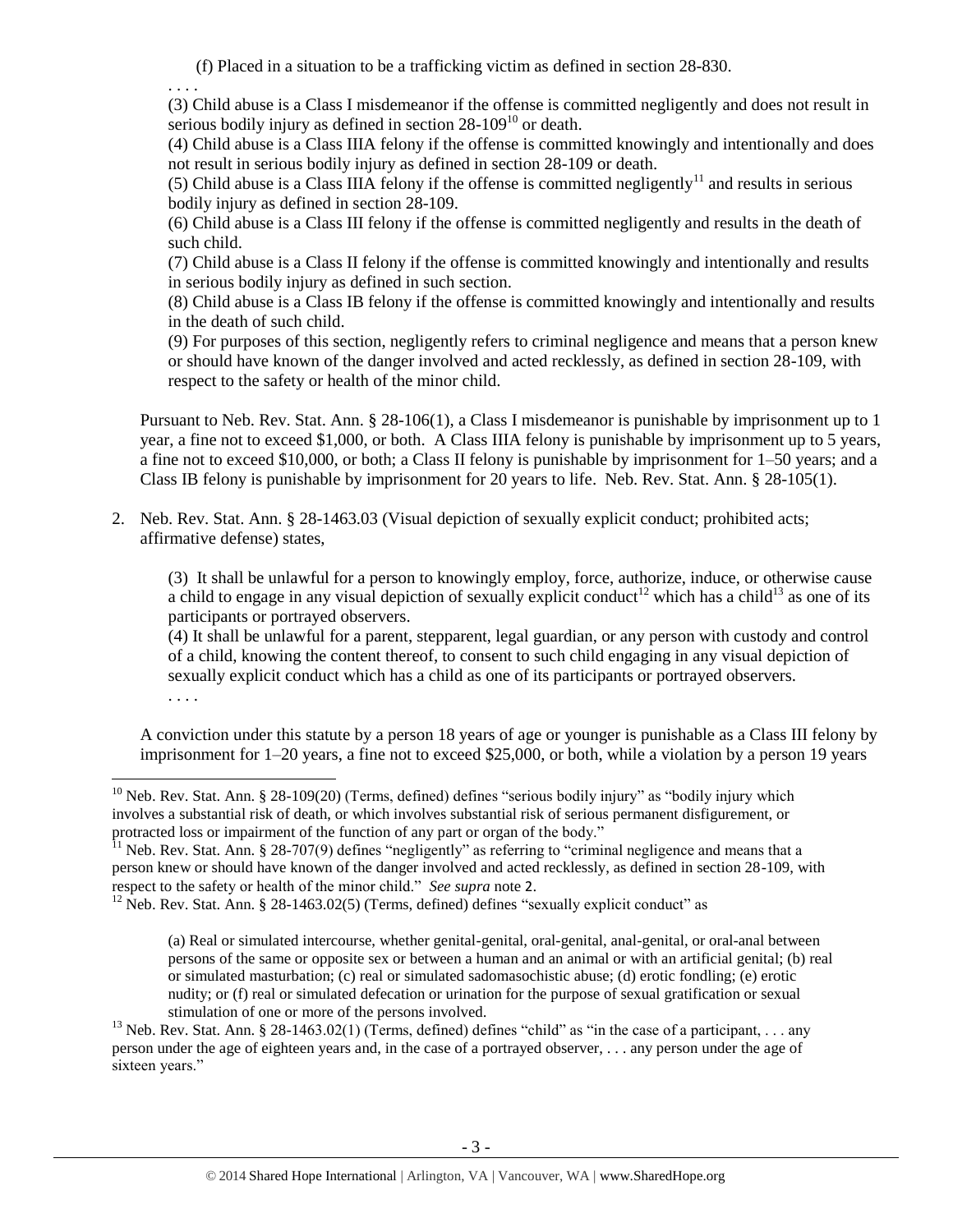<span id="page-3-0"></span>of age or older is a Class ID felony<sup>14</sup> punishable by imprisonment for 3–50 years. Neb. Rev. Stat. Ann. §§ 28-1463.04(1), (2), 28-105(1). A conviction under this statute is punishable as a Class IC felony<sup>15</sup> by imprisonment for 5–50 years, however, if a person has a prior conviction under this statute or a number of other specific statutes.<sup>16</sup> Neb. Rev. Stat. Ann. §§ 28-1463.04(3), 28-105(1).

- 3. Neb. Rev. Stat. Ann. § 28-802(2) (Pandering) states,
	- (1) A person commits pandering if such person:
		- (a) Entices another person to become a prostitute; or

<span id="page-3-1"></span>(b) Procures or harbors therein an inmate for a house of prostitution or for any place where prostitution is practiced or allowed; or

(c) Inveigles, entices, persuades, encourages, or procures any person to come into or leave this state for the purpose of prostitution or debauchery; or

(d) Receives or gives or agrees to receive or give any money or other thing of value for procuring or attempting to procure any person to become a prostitute or commit an act of prostitution or come into this state or leave this state for the purpose of prostitution or debauchery.

(2) Pandering is a Class IV felony for a first offense, unless the person being enticed, procured, harbored, or otherwise persuaded to become a prostitute is under the age of eighteen years, in which case pandering is a Class III felony for a first offense. Pandering is a Class III felony for a second or subsequent offense.

A Class IV felony is punishable by imprisonment up to 5 years, a fine not to exceed \$10,000, or both. Neb. Rev. Stat. Ann. § 28-105(1). A Class III felony is punishable by imprisonment for 1–20 years, a fine not to exceed \$25,000, or both. Neb. Rev. Stat. Ann. § 28-105(1).

4. Neb. Rev. Stat. Ann. § 28-801.01 (Solicitation of prostitution) states,

(1) Any person who solicits another person not his or her spouse to perform any act of sexual contact or sexual penetration, as those terms are defined in section 28-318, in exchange for money or other thing of value, commits solicitation of prostitution.

(2) Any person convicted of violating subsection (1) of this section shall be punished as follows: (a) If such person has had no prior convictions, such person shall be guilty of a Class I misdemeanor and pay a fine of not less than two hundred fifty dollars, unless the person solicited is under the age of eighteen years, in which case such person violating this section shall be guilty of a Class IV felony. If the court places such person on probation, such order of probation shall include, as one of its conditions, the payment of a fine of not less than two hundred fifty dollars and such

l

<sup>&</sup>lt;sup>14</sup> According to Neb. Rev. Stat. Ann. § 28-105(1) Class IC and ID felonies are subject to mandatory minimum sentences of 5 and 3 years, respectively. Pursuant to Neb. Rev. Stat. Ann. § 28-105(4), "A person convicted of a felony for which a mandatory minimum sentence is prescribed shall not be eligible for probation." <sup>15</sup> *See supra* note [14.](#page-3-0) 

<sup>&</sup>lt;sup>16</sup> Pursuant to Neb. Rev. Stat. Ann. § 28-1463.04(3),

Any person who violates section 28-1463.03 and has previously been convicted of a violation of section 28-1463.03 or section 28-308 [Assault in the first degree], 28-309 [Assault in the second degree], 28-310 [Strangulation], 28-311 [Criminal child enticement], 28-313 [Kidnapping], 28-314 [False imprisonment in the first degree], 28-315 [False imprisonment in the second degree], 28-319 [Sexual assault; first degree], 28-319.01 [Sexual assault on a child; first degree], 28-320.01 [Sexual assault on a child; second or third degree], 28-813 [Obscene literature or material; prepares; distributes; promotes; penalty], 28-833 [Enticement by electronic communication device; penalty], or 28-1463.05 [Visual depiction of sexually explicit acts related to possession; violation; penalty] or subsection (1) or (2) of section 28-320 [Sexual assault; second or third degree; penalty] shall be guilty of a Class IC felony for each offense.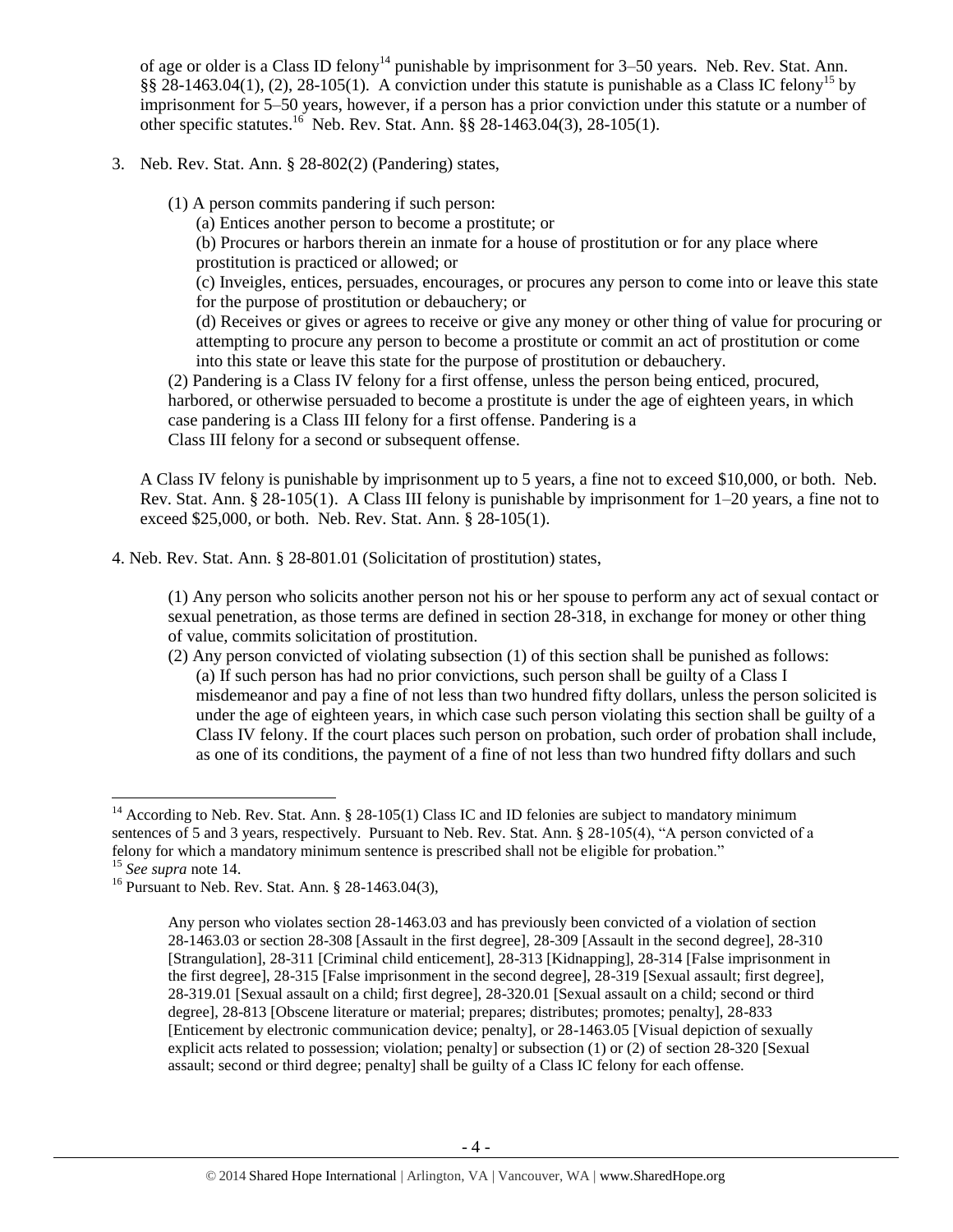person shall satisfactorily attend and complete an appropriate mental health and substance abuse assessment conducted by a licensed mental health professional or substance abuse professional authorized to complete such assessment . . . .

A Class IV felony is punishable by imprisonment up to 5 years, a fine not to exceed \$10,000, or both. Neb. Rev. Stat. Ann. § 28-105(1).

4. Neb. Rev. Stat. Ann. § 28-804 (Keeping a place of prostitution) states,

(1) Any person who has or exercises control over the use of any place which offers seclusion or shelter for the practice of prostitution and who knowingly grants or permits the use of such place for the purpose of prostitution commits the offense of keeping a place of prostitution.

(2) Keeping a place of prostitution is a Class I misdemeanor, unless any person using such place for the practice of prostitution is under the age of eighteen years, in which case any person convicted of keeping a place of prostitution shall be guilty of a Class IV felony.

A Class IV felony is punishable by imprisonment up to 5 years, a fine not to exceed \$10,000, or both. Neb. Rev. Stat. Ann. § 28-105(1).

Several other laws, while not expressly commercial in nature, may also be applicable in cases involving the commercial sexual exploitation of a child. Some of those statutes are as follows:

- 1. Neb. Rev. Stat. Ann. § 28-805(1)(a) (Debauching a minor; penalty)<sup>17</sup> states, "(1) Any person not a minor commits the offense of debauching a minor if he or she shall debauch or deprave the morals of any boy or girl under the age of seventeen years by: (a) Lewdly inducing such boy or girl carnally to know any other person."<sup>18</sup> A conviction under Neb. Rev. Stat. Ann. § 28-805(1) is punishable as a Class I misdemeanor by imprisonment up to 1 year, a fine not to exceed \$1,000, or both. Neb. Rev. Stat. Ann. §§ 28-805(2), 28- 106(1).
- 2. Neb. Rev. Stat. Ann. § 28-833 (Enticement by electronic communication device; penalty) states,

<span id="page-4-0"></span>(1) A person commits the offense of enticement by electronic communication<sup>19</sup> device if he or she is nineteen years of age or over and knowingly and intentionally utilizes an electronic communication device to contact a child under sixteen years of age or a peace officer who is believed by such person to be a child under sixteen years of age and in so doing:

(a) Uses or transmits any indecent, lewd, lascivious, or obscene language, writing, or sound;

(b) Transmits or otherwise disseminates any visual depiction of sexually explicit conduct as defined in section [28-1463.02](http://nebraskalegislature.gov/laws/statutes.php?statute=28-1463.02) [Terms, defined];<sup>20</sup> or

(c) Offers or solicits any indecent, lewd, or lascivious act.

 $\overline{a}$  $17$  This statute clearly implicates adults who solicit minors under the age of 17 to visit a house of prostitution for the purpose of the minor engaging in sexual penetration with a prostitute, but it is not clear whether this statute also implicates adult buyers or traffickers who solicit a minor under the age of 17 to enter a house of prostitution for purposes of engaging in sexual penetration with a buyer. Therefore, because it is possible that a violation of this statute may involve a commercial transaction, it has been listed as a CSEC offense.

<sup>&</sup>lt;sup>18</sup> See State v. Parmer, 313 N.W.2d 237, 240 (Neb. 1981) ("We therefore construe 'any other person' to mean any person other than the victim.").

 $19$  For purposes of Neb. Rev. Stat. Ann. § 28-833, "electronic communication" is defined as "any device which, in its ordinary and intended use, transmits by electronic means writings, sounds, visual images, or data of any nature to another electronic communication device." Neb. Rev. Stat. Ann. § 28-833(4).

<sup>20</sup> *See supra* note [12.](#page-2-0)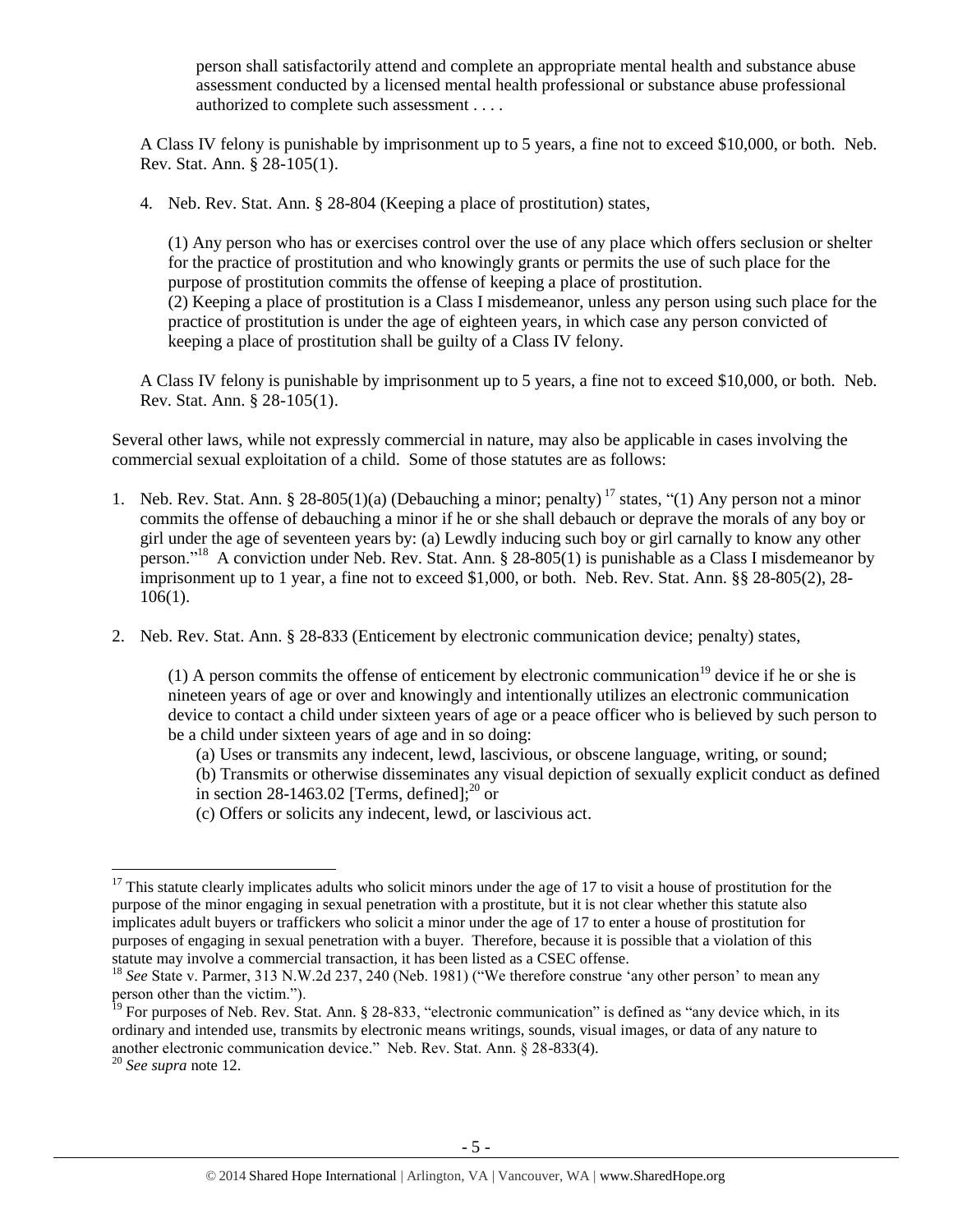A conviction under this statute is punishable as a Class IV felony by imprisonment up to 5 years, a fine not to exceed \$10,000, or both. Neb. Rev. Stat. Ann. §§ 28-833(2), 28-105(1).

- 3. Neb. Rev. Stat. Ann. § 28-319.01(1) (Sexual assault of a child; first degree; penalty) states,
	- (1) A person commits sexual assault of a child in the first degree:

(a) When he or she subjects another person under twelve years of age to sexual penetration<sup>21</sup> and the actor is at least nineteen years of age or older; or

(b) When he or she subjects another person who is at least twelve years of age but less than sixteen years of age to sexual penetration and the actor is twenty-five years of age or older.

A first conviction under this statute is punishable as a Class IB felony by imprisonment for 15 years to life. Neb. Rev. Stat. Ann.  $\S § 28-319.01(2), 28-105(1)$ . The penalty is enhanced to 25 years to life imprisonment, however, if an offender has a prior conviction under this statute or a number of other specific statutes.<sup>22</sup> Neb. Rev. Stat. Ann.  $\S$ § 28-319.01(3), 28-105(1).

4. Neb. Rev. Stat. Ann. § 28-320.01 (Sexual assault of a child; second or third degree; penalties) states,

(1) A person commits sexual assault of a child in the second or third degree if he or she subjects another person fourteen years of age or younger to sexual contact<sup>23</sup> and the actor is at least nineteen years of age or older.

(2) Sexual assault of a child is in the second degree if the actor causes serious personal injury to the victim. Sexual assault of a child in the second degree is a Class II felony for the first offense. (3) Sexual assault of a child is in the third degree if the actor does not cause serious personal injury to the victim. Sexual assault of a child in the third degree is a Class IIIA felony for the first offense.

 $23$  Neb. Rev. Stat. Ann. § 28-318(5) defines "sexual contact" as

the intentional touching of the victim's sexual or intimate parts or the intentional touching of the victim's clothing covering the immediate area of the victim's sexual or intimate parts. Sexual contact shall also mean the touching by the victim of the actor's sexual or intimate parts or the clothing covering the immediate area of the actor's sexual or intimate parts when such touching is intentionally caused by the actor. Sexual contact shall include only such conduct which can be reasonably construed as being for the purpose of sexual arousal or gratification of either party. Sexual contact shall also include the touching of a child with the actor's sexual or intimate parts on any part of the child's body for purposes of sexual assault of a child under sections 28-319.01 [Sexual assault of a child; first degree; penalty] and 28-320.01 [Sexual assault of a child; second or third degree; penalties];

 $\overline{\phantom{a}}$  $21$  Neb. Rev. Stat. Ann. § 28-318(6) (Terms, defined) states,

Sexual penetration means sexual intercourse in its ordinary meaning, cunnilingus, fellatio, anal intercourse, or any intrusion, however slight, of any part of the actor's or victim's body or any object manipulated by the actor into the genital or anal openings of the victim's body which can be reasonably construed as being for nonmedical or nonhealth purposes. Sexual penetration shall not require emission of semen.

<sup>&</sup>lt;sup>22</sup> Neb. Rev. Stat. Ann. § 28-319.01(3) states,

<sup>(3)</sup> Any person who is found guilty of sexual assault of a child in the first degree under this section and who has previously been convicted (a) under this section, (b) under section 28-319 of first degree or attempted first degree sexual assault, (c) under section 28-320.01 before July 14, 2006, of sexual assault of a child or attempted sexual assault of a child, (d) under section 28-320.01 on or after July 14, 2006, of sexual assault of a child in the second or third degree or attempted sexual assault of a child in the second or third degree, or (e) in any other state or federal court under laws with essentially the same elements as this section, section 28-319, or section 28-320.01 as it existed before, on, or after July 14, 2006, shall be guilty of a Class IB felony with a mandatory minimum sentence of twenty-five years in prison.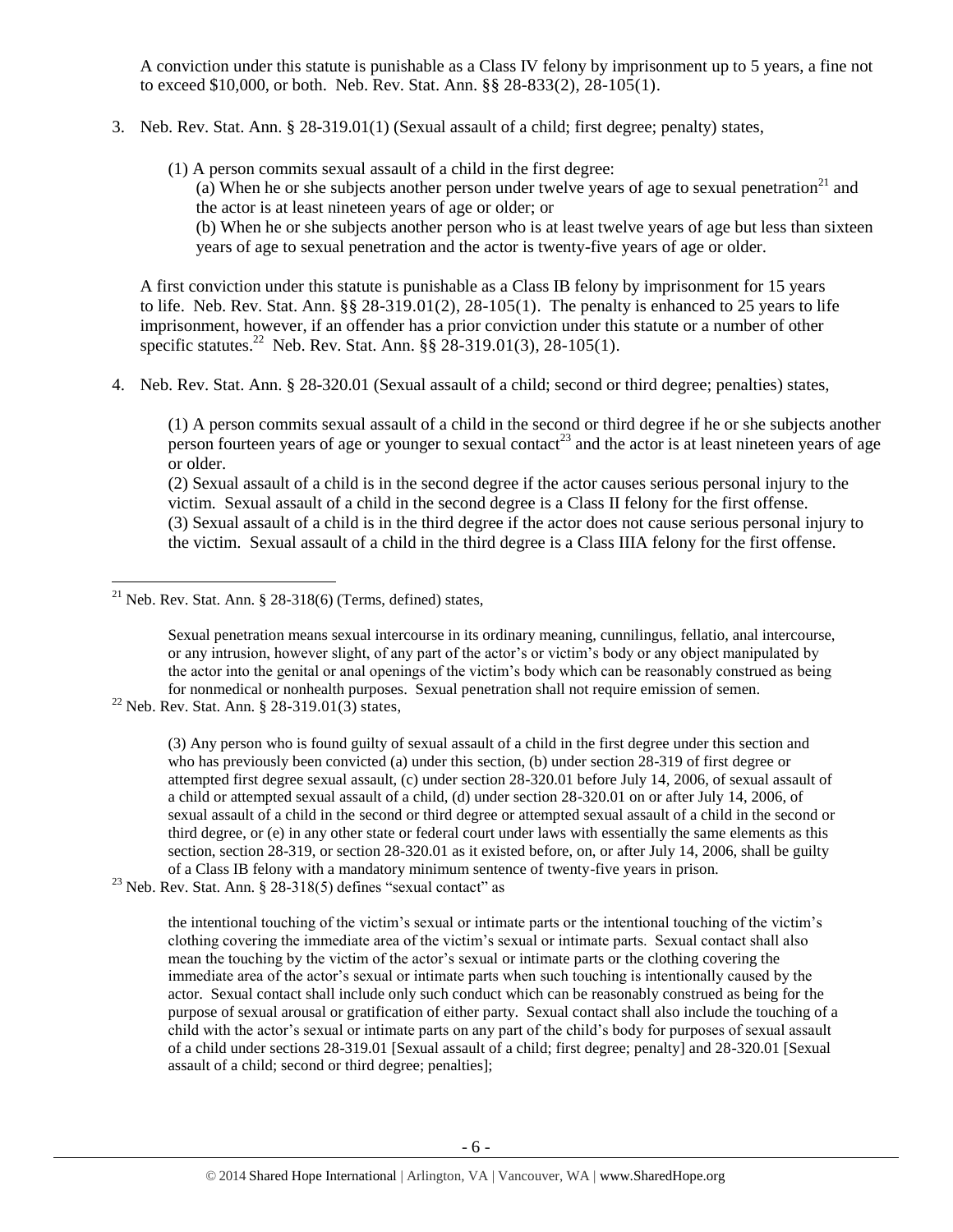A first conviction for second degree sexual assault of a child is punishable as a Class II felony by imprisonment for 1–50 years. Neb. Rev. Stat. Ann. §§ 28-320.01(2), 28-105(1). A conviction is punishable as a class IC felony by imprisonment for 25–50 years, however, if a person has a prior conviction under this statute or a number of other specific statutes.<sup>24</sup> Neb. Rev. Stat. Ann. §§ 28-320.01(4), 28-105(1). A first conviction for third degree sexual assault of a child is a Class IIIA felony punishable by imprisonment up to 5 years, a fine not to exceed \$10,000, or both. Neb. Rev. Stat. Ann. §§ 28-320.01(3), 28-105(1). A conviction is punishable as a class IC felony punishable by imprisonment for 5–50 years, however, if a person has a prior conviction under this statute or a number of other specific statutes.<sup>25</sup> Neb. Rev. Stat. Ann. §§ 28-320.01(5), 28-105(1).

5. Neb. Rev. Stat. Ann. § 28-320.02(1) (Sexual assault; use of electronic communication device; prohibited acts; penalties) states,

No person shall knowingly solicit, coax, entice, or lure (a) a child sixteen years of age or younger or (b) a peace officer who is believed by such person to be a child sixteen years of age or younger, by means of an electronic communication device as that term is defined in section 28-833, to engage in an act which would be in violation of section [28-319](http://nebraskalegislature.gov/laws/statutes.php?statute=28-319) [Sexual assault; first degree; penalty], [28-319.01](http://nebraskalegislature.gov/laws/statutes.php?statute=28-319.01) [Sexual assault of a child; first degree; penalty], or [28-320.01](http://nebraskalegislature.gov/laws/statutes.php?statute=28-320.01) [Sexual assault of a child; second or third degree; penalties] or subsection (1) or (2) of section [28-320](http://nebraskalegislature.gov/laws/statutes.php?statute=28-320) [Sexual assault; second or third degree; penalty].<sup>26</sup>

<span id="page-6-0"></span>A conviction under this statute is punishable as a Class ID felony by imprisonment for 3–50 years. Neb. Rev. Stat. Ann. §§ 28-320.02(2), 28-105(1). A conviction is punishable as a Class IC felony by imprisonment for 5–50 years, however, if a person has a prior conviction under this or other specific statutes.<sup>27</sup> Neb. Rev. Stat. Ann. §§ 28-320.02(2), 28-105(1).

 $\overline{a}$ 

. . . .

(5) Any person who is found guilty of third degree sexual assault of a child under this section and who has previously been convicted (a) under this section, (b) under section 28-319 of first degree or attempted first degree sexual assault, (c) under section 28-319.01 for first degree or attempted first degree sexual assault of a child, or (d) in any other state or federal court under laws with essentially the same elements as this section, section 28-319, or 28-319.01 shall be guilty of a Class IC felony.

<sup>26</sup> Neb. Rev. Stat. Ann. § 28-320.02(1) also states, "A person shall not be convicted of both a violation of this subsection and a violation of section 28-319, 28-319.01, or 28-320.01 or subsection (1) or (2) of section 28-320 if the violations arise out of the same set of facts or pattern of conduct and the individual solicited, coaxed, enticed, or lured under this subsection is also the victim of the sexual assault under section 28-319, 28-319.01, or 28-320.01 or subsection (1) or (2) of section 28-320."

<sup>27</sup> Neb. Rev. Stat. Ann. § 28-320.02(2) states,

If a person who violates this section has previously been convicted of a violation of this section or section 28-308 [Assault in the first degree), 28-309 [Assault in the second degree], 28-310 [Strangulation], 28-311 [Criminal child enticement], 28-313 [Kidnapping], 28-314 [False imprisonment in the first degree], 28-315 [False imprisonment in the second degree], 28-319 [Sexual assault; first degree], 28-319.01 [Sexual assault on a child; first degree], 28-320.01 [Sexual assault on a child; second or third degree], 28-813 [Obscene

<sup>&</sup>lt;sup>24</sup> Pursuant to Neb. Rev. Stat. Ann.  $\S$  28-320.01(4),

Any person who is found guilty of second degree sexual assault of a child under this section and who has previously been convicted (a) under this section, (b) under section 28-319 of first degree or attempted first degree sexual assault, (c) under section 28-319.01 for first degree or attempted first degree sexual assault of a child, or (d) in any other state or federal court under laws with essentially the same elements as this section, section 28-319, or section 28-319.01 shall be guilty of a Class IC felony and shall be sentenced to a mandatory minimum term of twenty-five years in prison.

 $25$  Pursuant to Neb. Rev. Stat. Ann. § 28-320.01(5),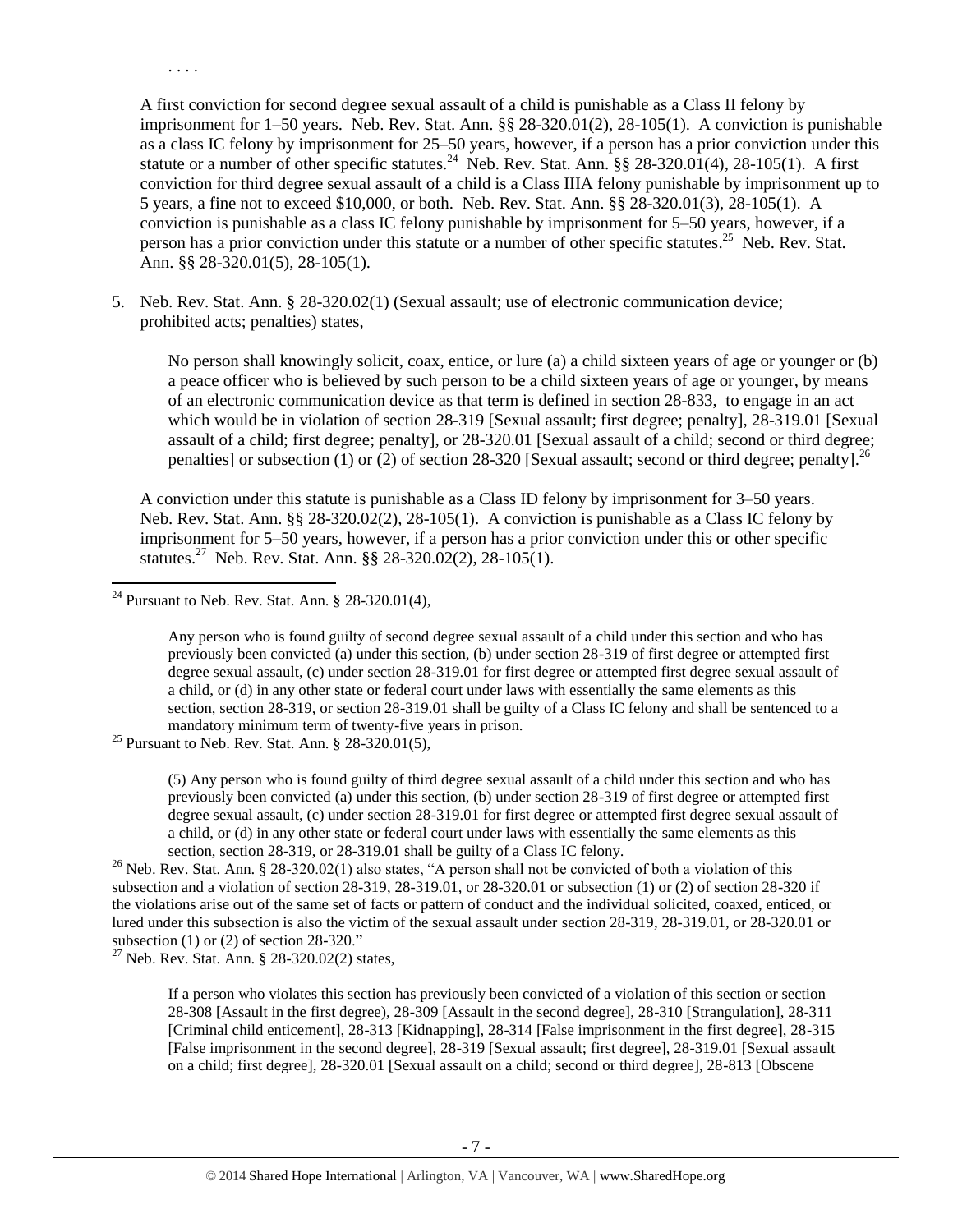*1.3 Prostitution statutes refer to the sex trafficking statute to identify the commercially sexually exploited minor as a trafficking victim.* 

<span id="page-7-0"></span>Nebraska's prostitution law, Neb. Rev. Stat. Ann.  $\S 28-801^{28}$  (Prostitution; penalty) refers to the human trafficking law to provide an affirmative defense for victims of human trafficking. Pursuant to Neb. Rev. Stat. Ann. § 28-801.01(3), "It is an affirmative defense to prosecution under this section [28-831] that such person was a trafficking victim as defined in section 28-830." Pursuant to Neb. Rev. Stat. Ann.  $\S 28-830(16)^{29}$  (Human trafficking; forced labor or services; terms, defined), "[t]rafficking victim means a person subjected to any act or acts prohibited by section 28-831<sup>30</sup> (Human trafficking; forced labor or services; prohibited acts; penalties)."

*1.4 The state racketeering or gang crimes statute includes sex trafficking and commercial sexual exploitation of children (CSEC) offenses as predicate acts allowing the statute to be used to prosecute trafficking crimes.* 

Nebraska's Public Protection Act,<sup>31</sup> codified at Neb. Rev. Stat. Ann. § 28-1355 (Pattern of racketeering activity or collection of an unlawful debt; prohibited acts) provides,

(1) It shall be unlawful for any person<sup>32</sup> who has received any proceeds that such person knew were derived, directly or indirectly, from a pattern of racketeering activity<sup>33</sup> or through collection of an unlawful debt to use or invest, whether directly or indirectly, any part of such proceeds, or the proceeds derived from the investment or use thereof, in the acquisition of any right, interest, or equity in real property or in the establishment or operation of any enterprise.  $34$ ...

(2) It shall be unlawful for any person through a pattern of racketeering activity or through collection of an unlawful debt to acquire or maintain, directly or indirectly, any interest in or control of any enterprise or real property.

(3) It shall be unlawful for any person employed by or associated with any enterprise to conduct or participate in, directly or indirectly, the conduct of such enterprise's affairs through a pattern of racketeering activity or collection of unlawful debt.

(4) It shall be unlawful for any person to conspire or attempt to violate any of the provisions of subsection  $(1)$ ,  $(2)$ , or  $(3)$  of this section.

 $\overline{a}$ 

literature or material; prepares; distributes; promotes; penalty], 28-833 [Enticement by electronic communication device; penalty], or 28-1463.05 [Visual depiction of sexually explicit acts related to possession; violation; penalty] or subsection (1) or (2) of section 28-320 [Sexual assault; second or third degree; penalty], the person is guilty of a Class IC felony.

<sup>&</sup>lt;sup>28</sup> Here and elsewhere in this report that  $\S$  28-801 is quoted or cited, it has been updated to reflect the amendments added by the passage of Legislative Bill 853. L.B. 853, 103rd Leg. Assemb. Second Sess. (effective July 9, 2014). <sup>29</sup> *See supra* note [6.](#page-1-0) .

<sup>30</sup> *See supra* note [2.](#page-0-0) .

<sup>31</sup> Neb. Rev. Stat. Ann. §§ 28-1352 to -1356.

<sup>&</sup>lt;sup>32</sup> "Person means any individual or entity, as defined in section 21-2014, holding or capable of holding a legal, equitable, or beneficial interest in property." Neb. Rev. Stat. Ann. § 28-1354(3).

 $33$  Pursuant to Neb. Rev. Stat. Ann. § 28-1354(2),

Pattern of racketeering activity means a cumulative loss for one or more victims or gains for the enterprise of not less than one thousand five hundred dollars resulting from at least two acts of racketeering activity, one of which occurred after August 30, 2009, and the last of which occurred within ten years, excluding any period of imprisonment, after the commission of a prior act of racketeering activity.

<sup>&</sup>lt;sup>34</sup> "Enterprise means any individual, sole proprietorship, partnership, corporation, trust, association, or any legal entity, union, or group of individuals associated in fact although not a legal entity, and shall include illicit as well as licit enterprises as well as other entities." Neb. Rev. Stat. Ann. § 28-1354(1).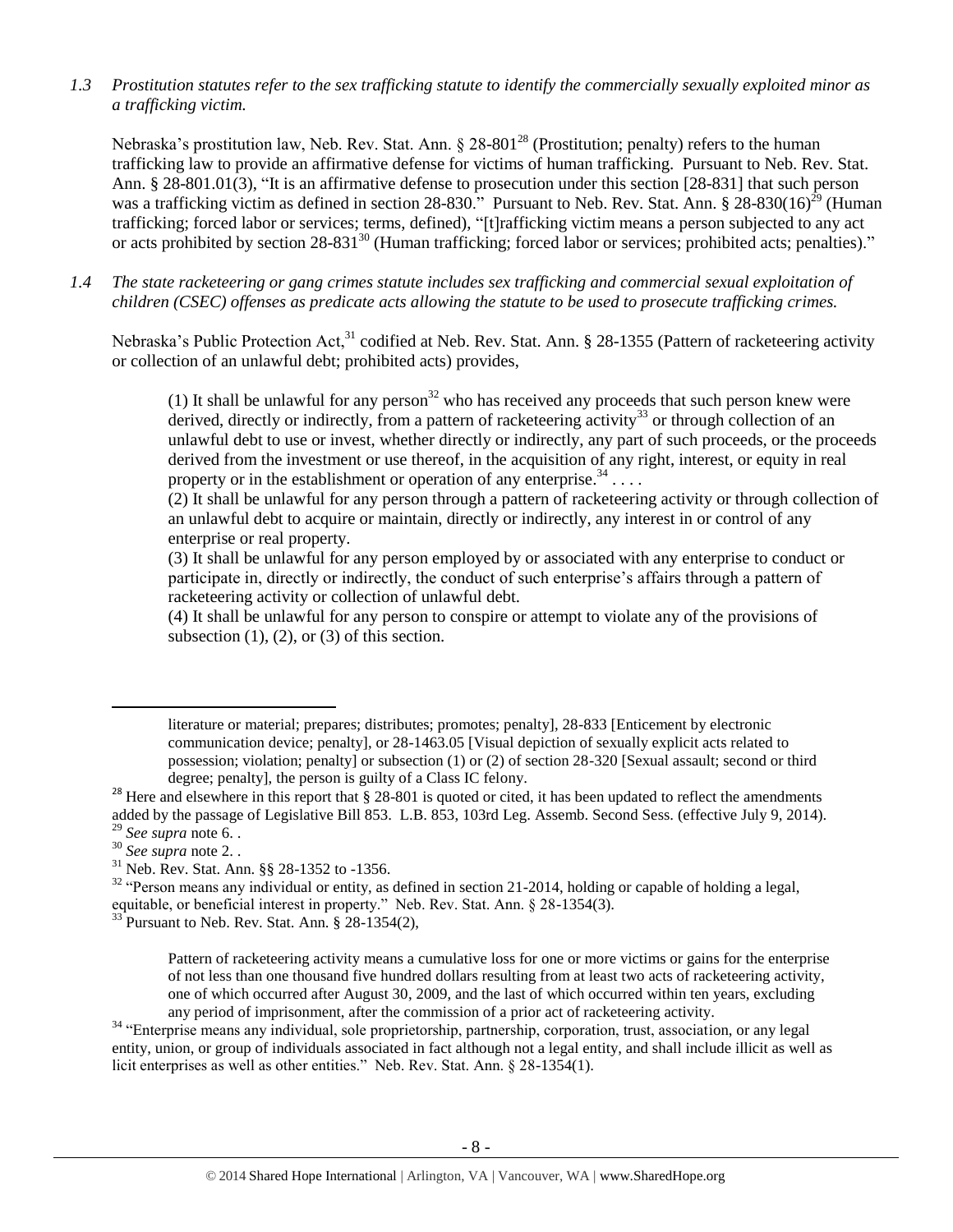Pursuant to Neb. Rev. Stat. Ann.  $\S 28-1354(5)^{3536}$  (Terms, defined),

. . .

. . . .

Racketeering activity includes the commission of, criminal attempt to commit, conspiracy to commit, aiding and abetting in the commission of, aiding in the consummation of, acting as an accessory to the commission of, or the solicitation, coercion, or intimidation of another to commit or aid in the commission of any of the following:

(j) Offenses relating to public health and morals which include: Prostitution under section 28-801; pandering under section 28-802; keeping a place of prostitution under section 28-804; labor trafficking, sex trafficking, labor trafficking of a minor, or sex trafficking of a minor under section 28-831; a violation of section 28-1005; and any act relating to the visual depiction of sexually explicit conduct prohibited in the Child Pornography Prevention Act;<sup>37</sup>

Sex trafficking and commercial sexual exploitation of children constitute predicate crimes under the racketeering law, making this law an available tool for combatting criminal enterprises that engage in domestic minor sex trafficking. A conviction under Neb. Rev. Stat. Ann. § 28-1355 is punishable as a Class III felony by imprisonment for 1–20 years, a fine not to exceed \$25,000, or both. Neb. Rev. Stat. Ann. §§ 28-1356(1), 28- 105(1). Although Neb. Rev. Stat. Ann. § 28-1356(1) additionally states that "if the violation is based upon racketeering activity which is punishable as a Class I, IA, or IB felony," a conviction is punishable as a Class IB felony, convictions for prostitution are not punishable as Class I, IA, or IB felonies.

A conviction is also punishable by a fine not to exceed \$25,000. However, under Neb. Rev. Stat. Ann. § 28- 1356(2),

In lieu of the fine authorized by section 28-105, any person convicted of engaging in conduct in violation of section 28-1355, through which pecuniary value was derived, or by which personal injury or property damage or other loss was caused, may be sentenced to pay a fine that does not exceed three times the gross value gained or three times the gross loss caused, whichever is greater, plus court courts and the costs of investigation and prosecution reasonably incurred. . . .

Gangs and criminal enterprises may face additional penalties under Neb. Rev. Stat. Ann. § 28-1351<sup>38</sup> (Unlawful membership recruitment into an organization or association; penalty). Neb. Rev. Stat. Ann. §28-1351(1) makes it a crime if a person

knowingly and intentionally coerces, intimidates, threatens, or inflicts bodily harm upon another person in order to entice that other person to join or prevent that other person from leaving any organization, group, enterprise, or association whose members, individually or collectively, engage in or have engaged in any of the following criminal acts for the benefit of, at the direction of, or on behalf of the organization, group, enterprise, or association or any of its members:

. . .

 $\overline{a}$  $35$  Here and elsewhere in this report that § 28-1354 is quoted or cited, it has been updated to reflect the amendments added by the passage of Legislative Bill 811. L.B. 811, 103rd Leg. Assemb. Second Sess. (effective October 1,

<sup>2014).</sup>

 $37$  Neb. Rev. Stat. Ann. §§ 28-1463.01 to -1463.05. This includes offenses under Neb. Rev. Stat. Ann. § 28-1463.03 (Visual depiction of sexually explicit conduct; prohibited acts; affirmative defense) or § 28-1463.05 (Visual depiction of sexually explicit acts related to possession; violation; penalty).

 $38$  Here and elsewhere in this report that § 28-1351 is quoted or cited, it has been updated to reflect the amendments added by the passage of Legislative Bill 811. L.B. 811, 103rd Leg. Assemb. Second Sess. (effective October 1, 2014).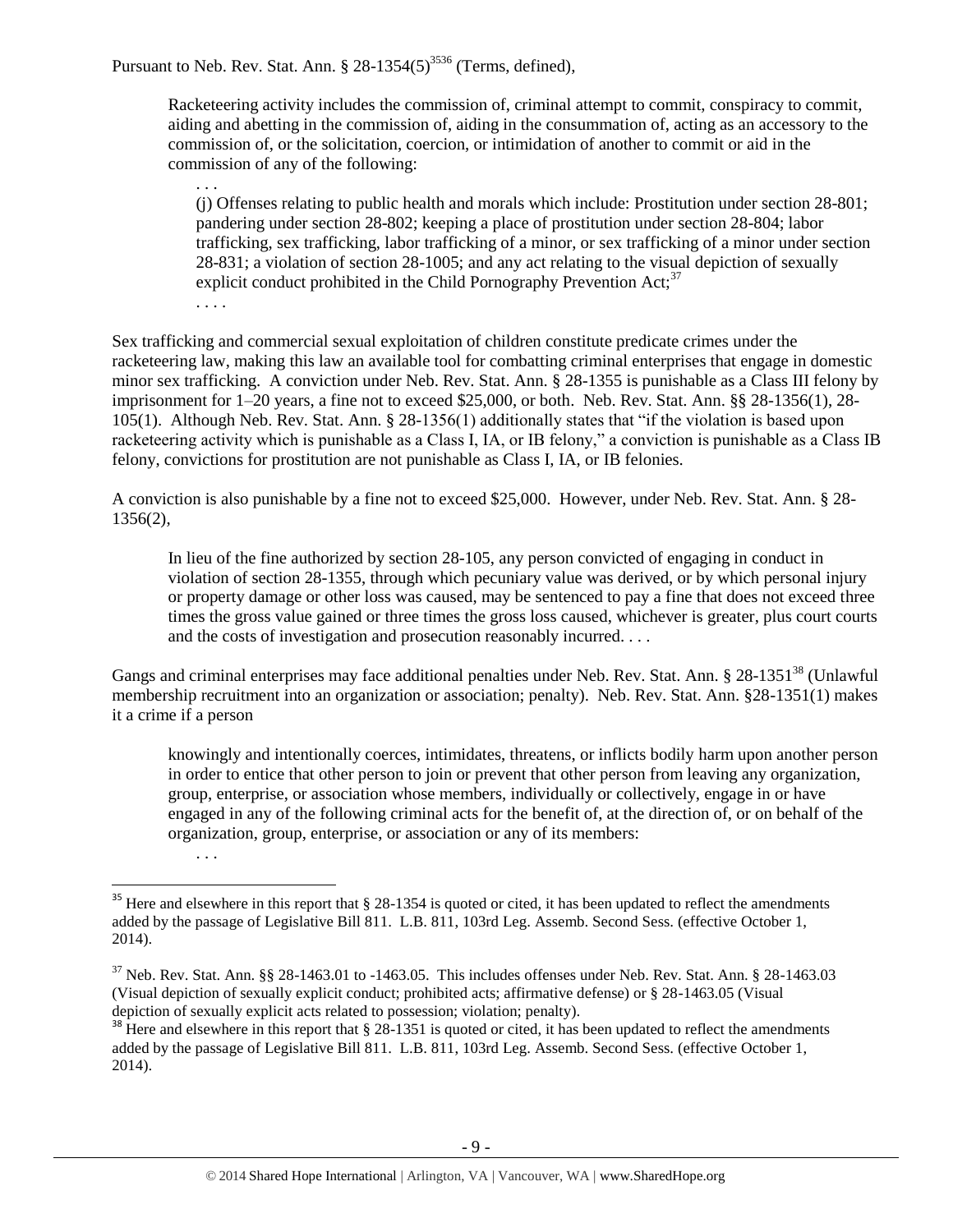(m) Kidnapping under section 28-313;

(r) Pandering under section 28-802 [Pandering; penalty];

. . . .

A conviction under this statute is punishable as a Class IV felony by imprisonment up to 5 years, a fine not to exceed \$10,000, or both. Neb. Rev. Stat. Ann. §§ 28-1351(2), 28-105(1).

- 10 -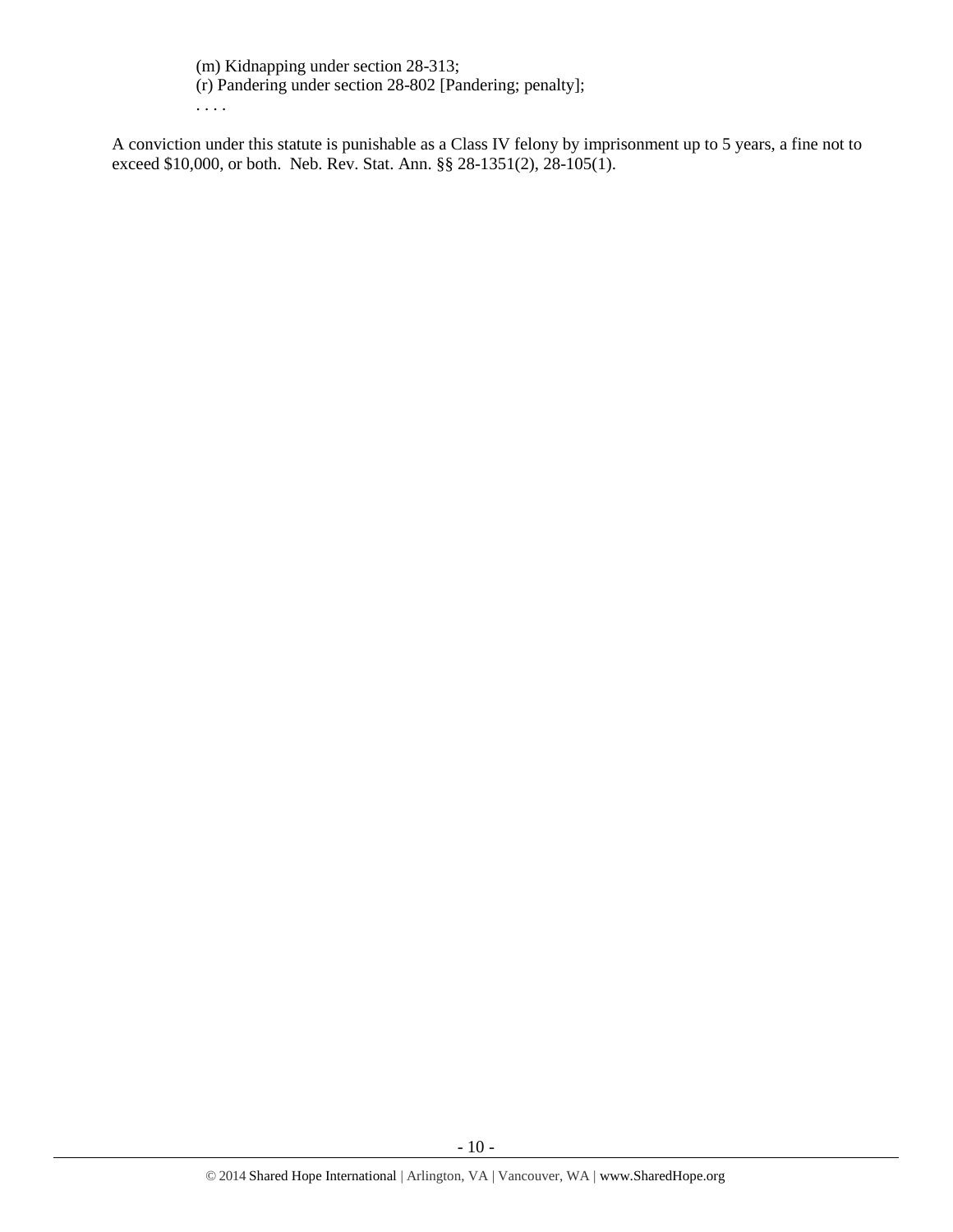#### **FRAMEWORK ISSUE 2: CRIMINAL PROVISIONS FOR DEMAND**

#### *Legal Components:*

- *2.1 The state sex trafficking law can be applied to the buyers of commercial sex acts with a victim of domestic minor sex trafficking.*
- *2.2 Buyers of commercial sex acts with a minor can be prosecuted under commercial sexual exploitation of children (CSEC) laws.*
- *2.3 Solicitation laws differentiate buying sex acts with an adult and buying sex acts with a minor under 18.*
- *2.4 Penalties for buyers of commercial sex acts with minors are as high as federal penalties.*
- *2.5 Using the Internet to lure, entice, or purchase, or attempt to lure, entice, or purchase commercial sex acts with a minor is a separate crime or results in an enhanced penalty for buyers.*
- *2.6 No age mistake defense is permitted for a buyer of commercial sex acts with any minor under 18.*
- *2.7 Base penalties for buying sex acts with a minor under 18 are sufficiently high and not reduced for older minors.*
- *2.8 Financial penalties for buyers of commercial sex acts with minors are sufficiently high to make it difficult for buyers to hide the crime.*
- *2.9 Buying and possessing child pornography carries penalties as high as similar federal offenses.*
- *2.10 Convicted buyers of commercial sex acts with minors and child pornography are required to register as sex offenders.*

\_\_\_\_\_\_\_\_\_\_\_\_\_\_\_\_\_\_\_\_\_\_\_\_\_\_\_\_\_\_\_\_\_\_\_\_\_\_\_\_\_\_\_\_\_\_\_\_\_\_\_\_\_\_\_\_\_\_\_\_\_\_\_\_\_\_\_\_\_\_\_\_\_\_\_\_\_\_\_\_\_\_\_\_\_\_\_\_\_\_\_\_\_\_

## *Legal Analysis:*

*2.1 The state sex trafficking law can be applied to the buyers of commercial sex acts with a victim of domestic minor sex trafficking.*

Neb. Rev. Stat. Ann. § 28-831(3)<sup>39</sup> (Human trafficking; forced labor or services; prohibited acts; penalties) prohibits sex trafficking of a minor, which is defined under Neb. Rev. Stat. Ann. § 28-830(14)<sup>40</sup> (Human trafficking; forced labor or services; terms, defined) as "knowingly recruiting, enticing, harboring, transporting, providing, or obtaining by any means or knowingly attempting to recruit, entice, harbor, transport, provide, or obtain by any means a minor for the purpose of having such minor engage in commercial sexual activity,<sup>41</sup> sexually explicit performance,<sup>42</sup> or the production of pornography or to cause or attempt to cause a minor to engage in commercial sexual activity, sexually explicit performance, or the production of pornography."

The statute's use of "cause or attempt to cause a minor to engage in commercial sexual activity" is language that could be applied to buyers of sex with minors. Neb. Rev. Stat. Ann. § 28-830(14). In addition, Neb. Rev. Stat. Ann. § 28-831(2) (Human trafficking; forced labor or services; prohibited acts; penalties) can apply to buyers of sex with minors following federal precedent through the term "obtain."<sup>43</sup>

 $\overline{\phantom{a}}$ 

<sup>39</sup> *See supra* note [2.](#page-0-0)

<sup>40</sup> *See supra* note [6.](#page-1-0)

<sup>&</sup>lt;sup>41</sup> "Commercial sex act" is defined as "any sex act on account of which anything of value is given, promised to, or received by any person." Neb. Rev. Stat. Ann. § 28-830(2).

<sup>&</sup>lt;sup>42</sup> "Sexually-explicit performance" is defined as "a live or public play, dance, show, or other exhibition intended to arouse or gratify sexual desire or to appeal to prurient interests." Neb. Rev. Stat. Ann. § 28-830(15).

 $^{43}$  *See* United States v. Jungers, 702 F.3d 1066 (8<sup>th</sup> Cir. 2013). In this case, the Eighth Circuit specifically addressed whether the federal sex trafficking law, 18 U.S.C. § 1591 (Sex trafficking of children or by force, fraud, or coercion) applies to buyers when it reversed a District of South Dakota ruling that Congress did not intend the string of verbs constituting criminal conduct under 18 U.S.C. § 1591(a)(1) ("recruits, entices, harbors, transports, provides, obtains, or maintains") to reach the conduct of buyers. United States v. Jungers, 834 F. Supp. 2d 930, 931 (D.S.D. 2011). Holding that the conduct of buyers who obtain a child for commercial sex can violate 18 U.S.C. § 1591(a)(1), the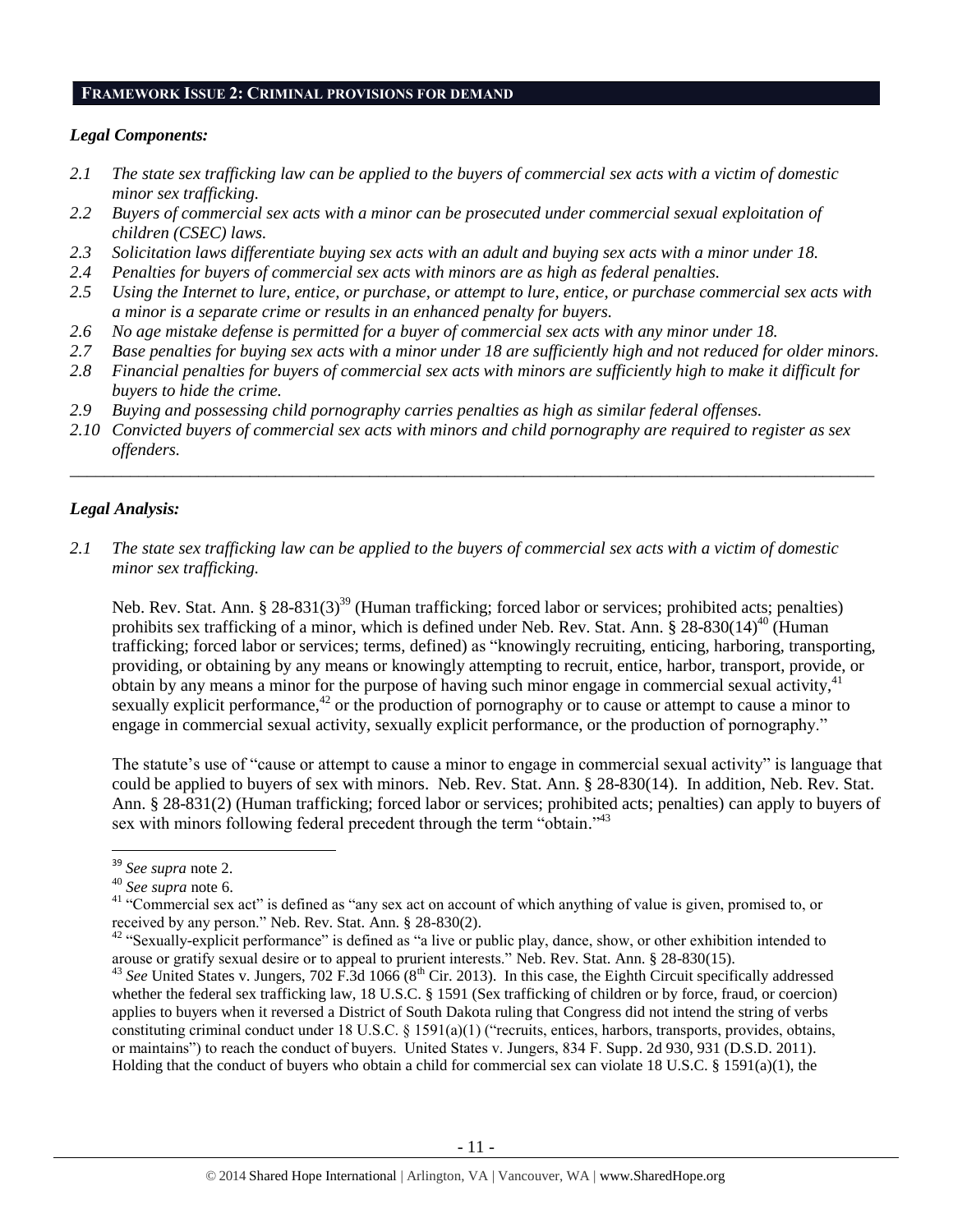# *2.2 Buyers of commercial sex acts with a minor can be prosecuted under commercial sexual exploitation of children (CSEC) laws.*

Neb. Rev. Stat. Ann. § 28-801.01(1) (Solicitation of prostitution; penalty) provides, "Any person who solicits another person who is not his spouse to perform any act of sexual contact or sexual penetration . . . in exchange for money or other thing of value, commits solicitation of prostitution." A Class IV felony is punishable by imprisonment up to 5 years, a fine not to exceed \$10,000, or both. Neb. Rev. Stat. Ann. §§ 28-801.01(2)(a), 28- 106(1).

Neb. Rev. Stat. Ann. § 28-802(1)(d)<sup>44</sup>(Pandering) also applies to buyers of sex with minors. It states, "A person commits pandering if such person . . . gives or agrees to . . . give any money or other thing of value for procuring or attempting to procure any person to . . . commit an act of prostitution or come into this state or leave this state for the purpose of prostitution . . . ."

Pursuant to Neb. Rev. Stat. Ann. § 28-802(2), "[p]andering is a Class IV felony for a first offense, unless the person being enticed, procured, harbored, or otherwise persuaded to become a prostitute is under the age of eighteen years, in which case pandering is a Class III felony for a first offense. Pandering is a Class III felony for a second or subsequent offense."

Several sexual offenses also could be used to prosecute certain buyers of commercial sex acts with a minor.<sup>45</sup> These statutes, however, do not specifically criminalize the commercial sexual exploitation of a child and do not refer to Neb. Rev. Stat. Ann.  $\S 28-831(2)^{46}$  (Human trafficking; forced labor or services; prohibited acts; penalties).

## *2.3 Solicitation laws differentiate buying sex acts with an adult and buying sex acts with a minor under 18.*

Nebraska's general solicitation law differentiates between buying sex with an adult and buying sex with a minor. Neb. Rev. Stat. Ann. § 28-801.01(1) (Solicitation of prostitution; penalty) provides, "Any person who solicits another person who is not his spouse to perform any act of sexual contact or sexual penetration . . . in exchange for money or other thing of value, commits solicitation of prostitution." A first conviction under this statute is punishable as a Class I misdemeanor. However if the victim is a minor, then it is a Class IV felony.<sup>47</sup> A Class IV felony provides for imprisonment up to 5 years, a fine not to exceed \$10,000, or both. Neb. Rev. Stat. Ann. §§ 28-801.01(2)(a), 28-106(1). A subsequent conviction, however, is a Class IV felony punishable

Eighth Circuit illustrated through hypothetical buyer scenarios that, under certain circumstances, most of the terms in the string of verbs constituting criminal conduct under 18 U.S.C. § 1591(a)(1) could apply to buyers. While other terms may apply to buyers' conduct under state law as well, the analysis here focuses on the term "obtains" which is most likely to apply in the majority of buyer cases. United States v. Jungers establishes persuasive authority for state courts interpreting the same language used under state law to the extent such interpretation does not conflict with the state constitution.

. <sup>45</sup> See supra Section 1.2 for a full description of the sexual offense laws that may be used to prosecute some buyers. <sup>46</sup> *See supra* note [2.](#page-0-0)

 $47$  Neb. Rev. Stat. Ann. § 28-801.01(2)(a) also states,

<span id="page-11-0"></span> $\overline{\phantom{a}}$ 

If the court places such person on probation, such order of probation shall include, as one of its conditions, the payment of a fine of not less than two hundred fifty dollars, and such person shall satisfactorily attend and complete an appropriate mental health and substance abuse assessment conducted by a licensed mental health professional or substance abuse professional authorized to complete such assessment.

Here and elsewhere in this report that § 28-801.01 is quoted or cited, it has been updated to reflect the amendments added by the passage of Legislative Bill 255. L.B. 255, 103rd Leg. Assemb. First Sess. (operative October 1, 2013). *See supra* note [28.](#page-7-0)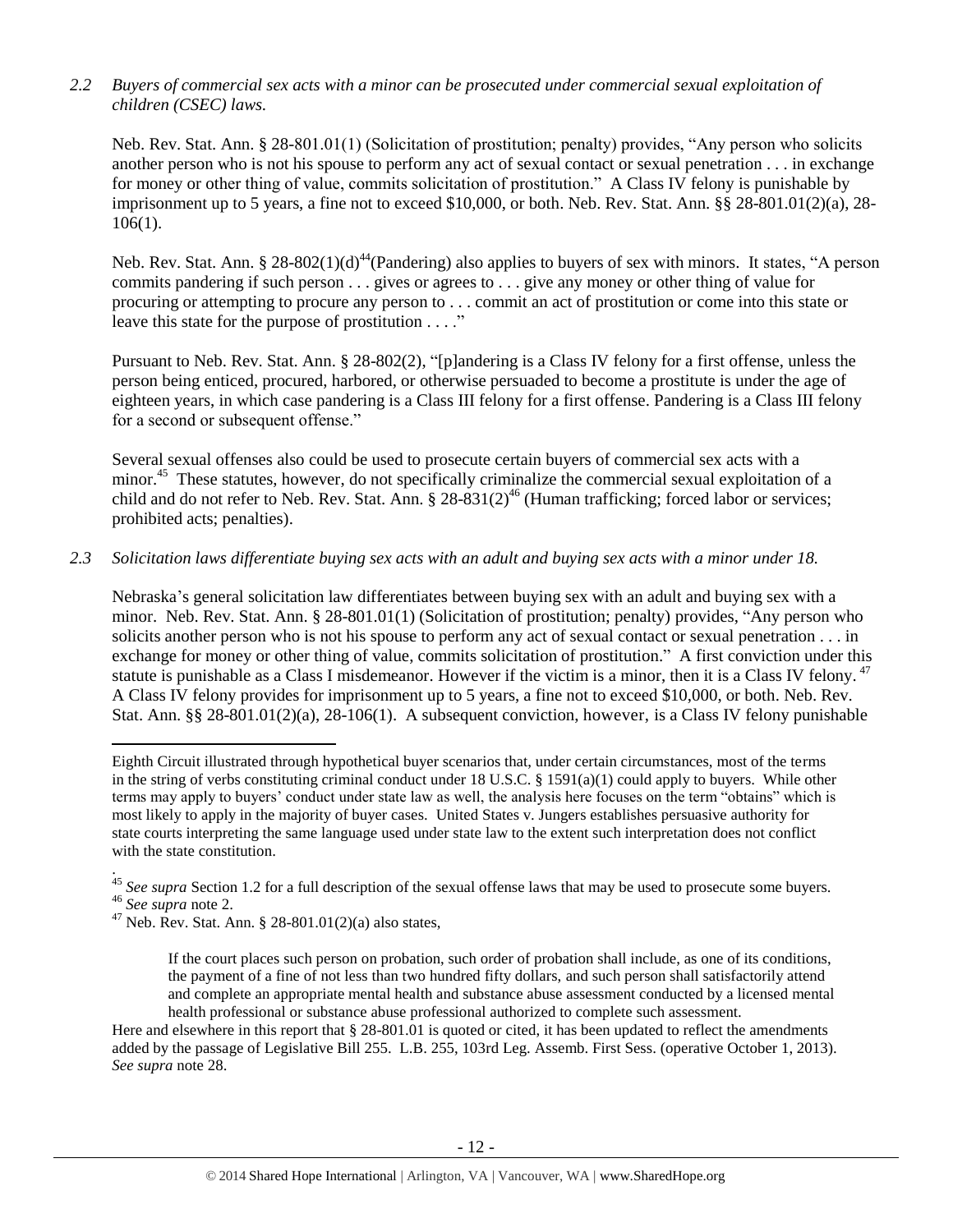by imprisonment up to 5 years and a fine of \$500–\$10,000.<sup>48</sup> Neb. Rev. Stat. Ann. §§ 28-801.01(2)(b), 28- $105(1)$ .

# *2.4 Penalties for buyers of commercial sex acts with minors are as high as federal penalties.*

If a victim is under 15 years of age or the offender "uses overt force or the threat of force," a conviction under Neb. Rev. Stat. Ann.  $\S 28-831(3)^{49}$  (Human trafficking; forced labor or services; prohibited acts; penalties) is punishable as a Class II felony by imprisonment for 1–50 years. Neb. Rev. Stat. Ann. §§ 28-831(3)(a), (b), 28- 105(1). If the victim is between the age of 15 and 18 years and the buyer did not use force or the threat of force, a conviction is punishable as a Class III felony by imprisonment for 1–20 years, a fine not to exceed \$25,000, or both. Neb. Rev. Stat. Ann. §§ 28-831(3)(c), 28-105(1).

If convicted under Neb. Rev. Stat. Ann. § 28-801.01(1) (Solicitation of prostitution; penalty) a buyer would be guilty of a Class IV felony which is punishable by imprisonment up to 5 years, a fine not to exceed \$10,000, or both. Neb. Rev. Stat. Ann. §§ 28-801.01(2)(a), 28-106(1). If a buyer is convicted of pandering under Neb. Rev. Stat. Ann. § 28-802(2),<sup>50</sup> and the "person being enticed, procured, harbored, or otherwise persuaded to become a prostitute is under the age of eighteen years," pandering is a Class III felony for a first offense. A Class III felony is punishable by imprisonment for  $1-20$  years, a fine not to exceed \$25,000, or both.<sup>51</sup>

Several sexual offenses could be used to prosecute certain buyers of commercial sex acts with a minor but do not specifically criminalize the commercial sexual exploitation of a child. 52

In comparison, if the victim is under the age of 14, a conviction under the Trafficking Victims Protection Act  $(TVPA)^{53}$  for child sex trafficking is punishable by 15 years to life imprisonment and a fine not to exceed \$250,000. 18 U.S.C. §§ 1591(b)(1), 3559(a)(1), 3571(b)(3). If the victim is between the ages of 14–17, a conviction is punishable by 10 years to life imprisonment and a fine not to exceed \$250,000. 18 U.S.C. §§ 1591(b)(2), 3559(a)(1), 3571(b)(3). A conviction is punishable by mandatory life imprisonment, however, if the buyer has a prior conviction for a federal sex offense<sup>54</sup> against a minor. 18 U.S.C. § 3559(e)(1). To the

## *See supra* note **Error! Bookmark not defined.**.

<sup>49</sup> *See supra* note [2.](#page-0-0)

l

 $48$  Neb. Rev. Stat. Ann. § 28-801.01(2)(b) similarly states,

If the court places such person on probation, such order of probation shall include, as one of its conditions, the payment of a fine of not less than five hundred dollars and such person shall satisfactorily attend and complete an appropriate mental health and substance abuse assessment conducted by a licensed mental health professional or substance abuse professional authorized to complete such assessment.

<sup>.</sup> <sup>51</sup> *See supra* note [47.](#page-11-0)

<sup>&</sup>lt;sup>52</sup> See supra Section 1.2 for a full description of the sexual offense laws that may be used to prosecute certain buyers.

<sup>&</sup>lt;sup>53</sup> Trafficking Victims Protection Act (TVPA) of 2000, Pub. L. No. 106-386, 114 Stat. 1464, 1466 (codified in scattered sections of 18 and 22 U.S.C.).

<sup>&</sup>lt;sup>54</sup> Pursuant to 18 U.S.C. § 3559(e)(2), "federal sex offense" is defined as,

an offense under section 1591 [18 USCS § 1591] (relating to sex trafficking of children), 2241 [18 USCS § 2241] (relating to aggravated sexual abuse), 2242 [18 USCS § 2242] (relating to sexual abuse),  $2244(a)(1)$  [18 USCS §  $2244(a)(1)$ ] (relating to abusive sexual contact),  $2245$  [18 USCS § 2245] (relating to sexual abuse resulting in death), 2251 [18 USCS § 2251] (relating to sexual exploitation of children), 2251A [18 USCS § 2251A] (relating to selling or buying of children), 2422(b) [18 USCS § 2422(b)] (relating to coercion and enticement of a minor into prostitution), or 2423(a) [18 USCS § 2423(a)] (relating to transportation of minors).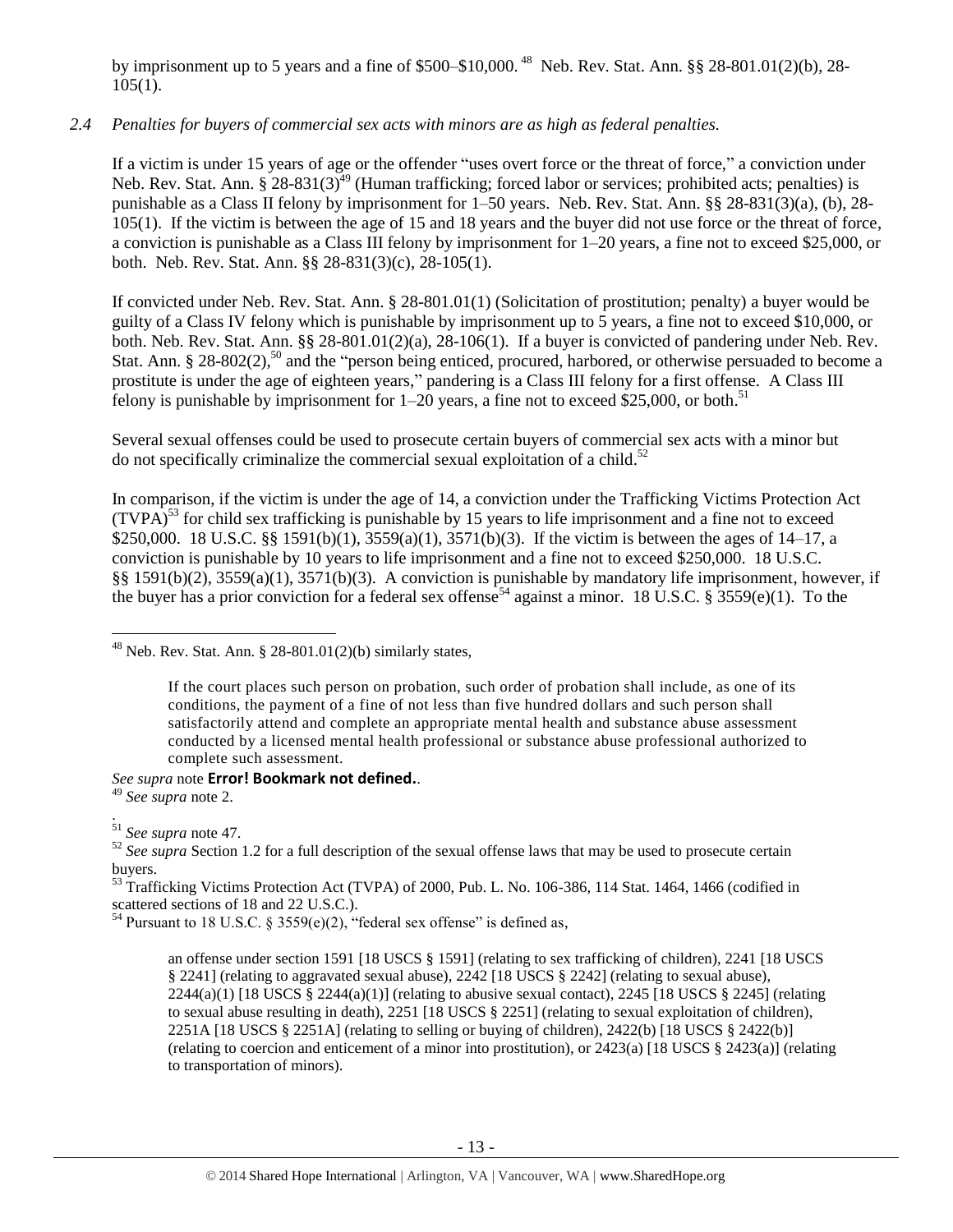extent buyers can be prosecuted under other federal CSEC laws,<sup>55</sup> a conviction is punishable by penalties ranging from a fine not to exceed \$250,000 to life imprisonment and a fine not to exceed \$250,000.<sup>56</sup>

*2.5 Using the Internet to lure, entice, or purchase, or attempt to lure, entice, or purchase commercial sex acts with a minor is a separate crime or results in an enhanced penalty for buyers.*

Although neither is expressly commercial in nature, two of Nebraska's laws criminalize the use of the Internet to lure, entice, or recruit a child to engage in sexual conduct.

Neb. Rev. Stat. Ann. § 28-833(1) (Enticement by electronic communication device; penalty) states,

(1) A person commits the offense of enticement by electronic communication device if he or she is nineteen years of age or over and knowingly and intentionally utilizes an electronic communication device to contact a child under sixteen years of age or a peace officer who is believed by such person to be a child under sixteen years of age and in so doing:

. . . (c) Offers or solicits any indecent, lewd, or lascivious act.

A conviction under this statute is punishable as a Class IV felony by imprisonment up to 5 years, a fine not to exceed \$10,000, or both. Neb. Rev. Stat. Ann. §§ 28-833(2), 28-105(1).

Additionally, Neb. Rev. Stat. Ann. § 28-320.02(1) (Sexual assault; use of electronic communication device; prohibited acts; penalties) states,

(1) No person shall knowingly solicit, coax, entice, or lure (a) a child sixteen years of age or younger or (b) a peace officer who is believed by such person to be a child sixteen years of age or younger, by means of an electronic communication device as that term is defined in section 28-833, to engage in an act which would be in violation of section [28-319](http://nebraskalegislature.gov/laws/statutes.php?statute=28-319) [Sexual assault; first degree; penalty][, 28-319.01](http://nebraskalegislature.gov/laws/statutes.php?statute=28-319.01) [Sexual assault of a child; first degree; penalty], or [28-320.01](http://nebraskalegislature.gov/laws/statutes.php?statute=28-320.01) [Sexual assault of a child; second or third degree; penalties] or subsection (1) or (2) of section [28-320](http://nebraskalegislature.gov/laws/statutes.php?statute=28-320) [Sexual assault; second or third degree; penalty].

A conviction under this statute is punishable as a Class ID felony by imprisonment for 3–50 years. Neb. Rev. Stat. Ann. §§ 28-320.02(2), 28-105(1). A conviction is punishable as a Class IC felony by imprisonment for 5–50 years, however, if a person has a prior conviction under this or other specific statutes. Neb. Rev. Stat. Ann. §§ 28-320.02(2), 28-105(1).

2.5.1 Recommendation: Amend Neb. Rev. Stat. Ann. § 28-320.02 (Sexual assault; use of electronic communication device; prohibited acts; penalties) and § 28-833 (Enticement by electronic communication device; penalty) to expressly prohibit use of the Internet to solicit a minor under the age of 18 for commercial sexual activity.

 $\overline{\phantom{a}}$ <sup>55</sup> 18 U.S.C. §§ 2251A(b) (Selling or buying of children), 2251(a) (Sexual exploitation of children), 2423(a) (Transportation of a minor with intent for minor to engage in criminal sexual activity), 2422(a) (Coercion and enticement), 2252(a)(2), (a)(4) (Certain activities relating to material involving the sexual exploitation of minors). <sup>56</sup> 18 U.S.C. §§ 2251A(b) (conviction punishable by imprisonment for 30 years to life and a fine), 2251(e) (conviction punishable by imprisonment for 15–30 years and a fine), 2423(a) (conviction punishable by imprisonment for 10 years to life and a fine), 2422(a) (conviction punishable by a fine, imprisonment up to 20 years, or both),  $2252(a)(2)$ , (4) (stating that a conviction under subsection (a)(2) is punishable by imprisonment for  $5-20$ years and a fine, while a conviction under subsection (a)(4) is punishable by imprisonment up to 10 years, a fine, or both); *see also* 18 U.S.C. §§ 3559(a)(1) (classifying all of the above listed offenses as felonies), 3571(b)(3) (providing a fine up to \$250,000 for any felony conviction).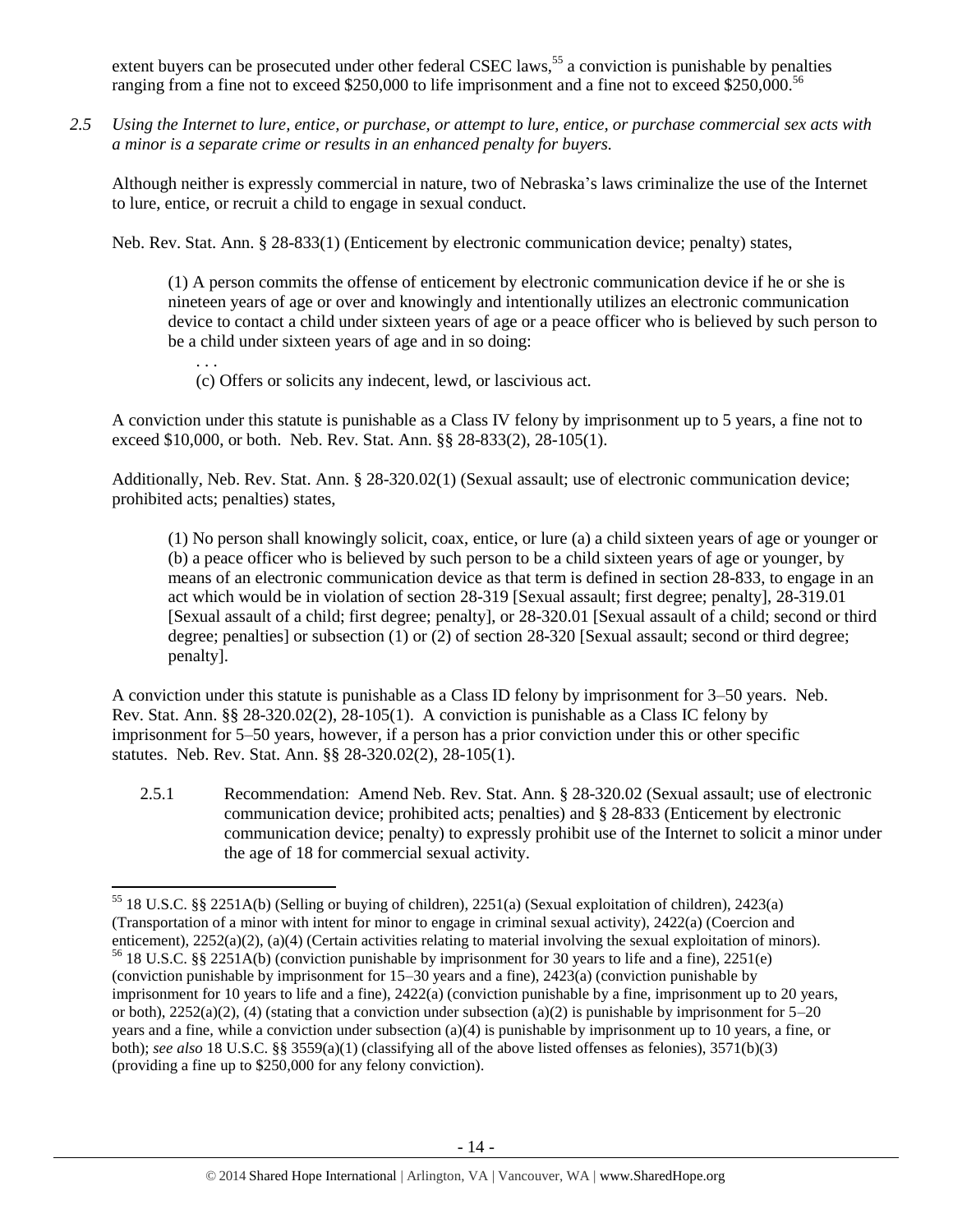*2.6 No age mistake defense is permitted for a buyer of commercial sex acts with any minor under 18.*

Neb. Rev. Stat. Ann.  $\S 28-831(3)^{57}$  (Human trafficking; forced labor or services; prohibited acts; penalties), § 28-802 (Pandering), § 28-801.01(1) (Solicitation of prostitution; penalty) and § 28-1463.03 (Visual depiction of sexually explicit conduct; prohibited acts; affirmative defense) do not expressly prohibit an offender from asserting a mistake of age defense.

- 2.6.1 Recommendation: Amend Neb. Rev. Stat. Ann. § 28-831(3) (Human trafficking; forced labor or services; prohibited acts; penalties), § 28-801.01(1) (Solicitation of prostitution; penalty) and § 28-1463.03 (Visual depiction of sexually explicit conduct; prohibited acts; affirmative defense) to expressly prohibit an offender from asserting a mistake of age defense.
- *2.7 Base penalties for buying sex acts with a minor under 18 are sufficiently high and not reduced for older minors.*

Neb. Rev. Stat. Ann. § 28-831(3)<sup>58</sup> (Human trafficking; forced labor or services; prohibited acts; penalties) staggers its penalties and bases them, in part, on the age of the victim. If a victim is under 15 years of age or the offender "uses overt force or the threat of force," a conviction is punishable as a Class II felony by imprisonment for 1–50 years. Neb. Rev. Stat. Ann. §§ 28-831(3)(a), (b), 28-105(1). If the victim is 15 years of age or older and the buyer did not use force or the threat of force, however, a conviction is punishable as a Class III felony by imprisonment for 1–20 years, a fine not to exceed \$25,000, or both. Neb. Rev. Stat. Ann. §§ 28- 831(3)(c), 28-105(1).

*2.8 Financial penalties for buyers of commercial sex acts with minors are sufficiently high to make it difficult for buyers to hide the crime.* 

Under Neb. Rev. Stat. Ann. § 28-831(3)<sup>59</sup> (Human trafficking; forced labor or services; prohibited acts; penalties), a buyer will not be required to pay a fine if the victim is under 15 years old or the buyer "use[d] overt force or the threat of force." Neb. Rev. Stat. Ann. §§ 28-831(3)(a), (b), 28-105(1). A buyer will be subject to a possible fine not to exceed \$25,000, however, if the victim is 15 years of age or older and the buyer did not use force or the threat of force. Neb. Rev. Stat. Ann. §§ 28-831(3)(c), 28-105(1).

If convicted of pandering under Neb. Rev. Stat. Ann. § 28-802(2), a buyer faces a possible fine not to exceed \$25,000. A buyer's first conviction for soliciting prostitution with a minor under Nebraska's general solicitation law, Neb. Rev. Stat. Ann. § 28-801.01 (Solicitation of prostitution; penalty), carries a fine not to exceed \$10,000. Neb. Rev. Stat. Ann. §§ 28-801.01(2)(a), 28-106(1). Subsequent convictions, however, are subject to a fine of \$500–\$10,000. Neb. Rev. Stat. Ann. §§ 28-801.01(2)(a), (2)(b), 28-105(1).

Buyers are also subject to a discretionary restitution order. Neb. Rev. Stat. Ann. § 29-2280 (Restitution; order; when) states,

A sentencing court may order the defendant to make restitution for the actual physical injury or property damage or loss sustained by the victim as a direct result of the offense for which the defendant has been convicted. With the consent of the parties, the court may order restitution for the actual physical injury or property damage or loss sustained by the victim of an uncharged offense or an offense dismissed pursuant to plea negotiations. . . .

l <sup>57</sup> *See Supra* not[e 2.](#page-0-0)

<sup>58</sup> *See Supra* not[e 2.](#page-0-0)

<sup>59</sup> *See Supra* not[e 2.](#page-0-0)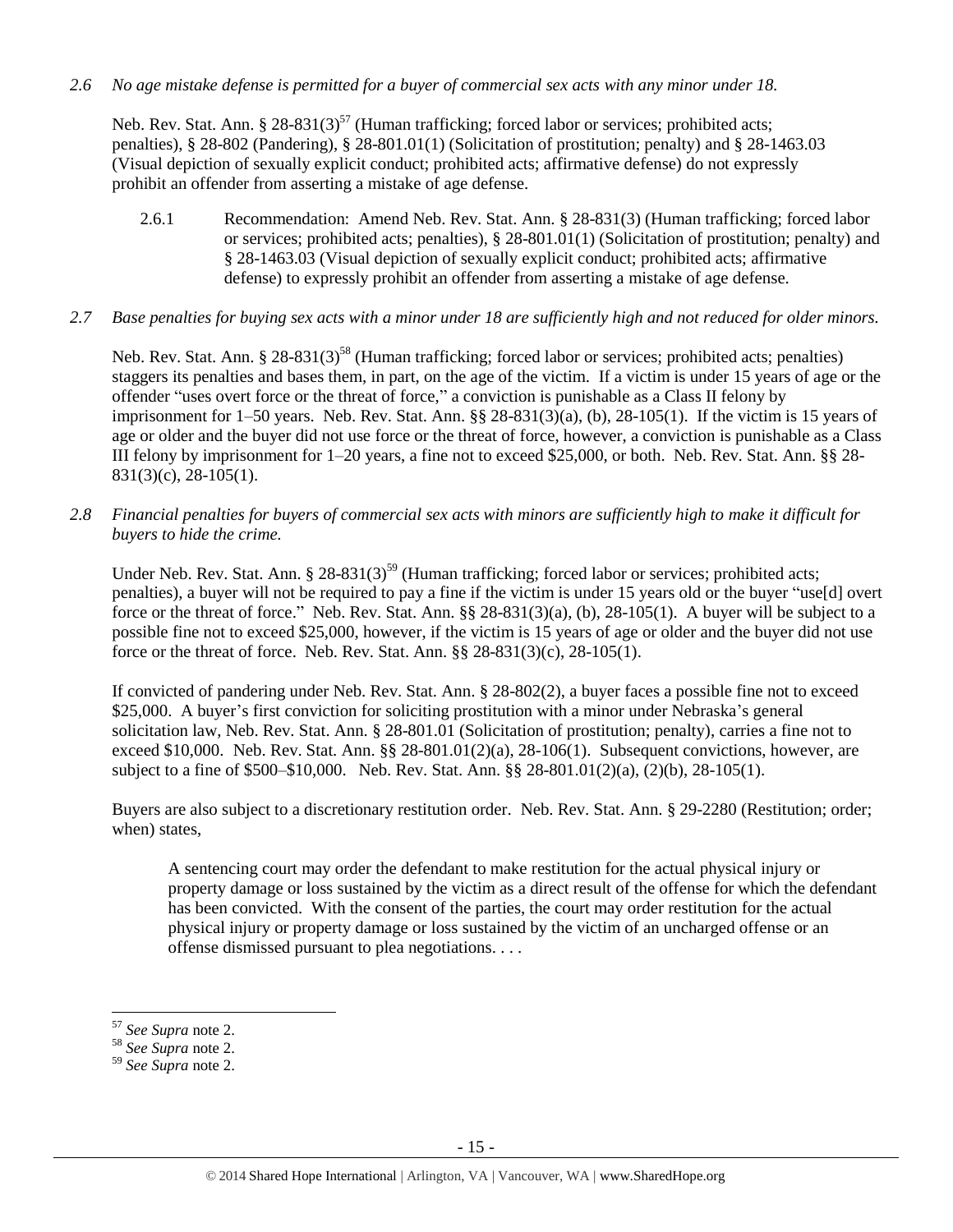The court determines the amount of restitution "based on the actual damages sustained by the victim." Neb. Rev. Stat. Ann. § 29-2281. Additionally, Neb. Rev. Stat. Ann. § 29-2282 (Property damage; bodily injury; death; relief authorized) states, "If the offense results in bodily injury, the court may require payment of necessary medical care, including, but not limited to, physical or psychological treatment and therapy, and payment for income lost due to such bodily injury."

While other criminal laws in Nebraska authorize the seizure of contraband,<sup>60</sup> no similar asset forfeiture provisions apply to violations of Neb. Rev. Stat. Ann. § 28-831(3) (Human trafficking; forced labor or services; prohibited acts; penalties) or other Nebraska CSEC laws.

<span id="page-15-0"></span>2.8.1 Recommendation: Enact a law requiring buyers who violate Neb. Rev. Stat. Ann. § 28-831(3) (Human trafficking; forced labor or services; prohibited acts; penalties) or other Nebraska CSEC laws to forfeit property used in the commission of the crime.

## *2.9 Buying and possessing child pornography carries penalties as high as similar federal offenses.*

Nebraska law prohibits both the possession and purchasing of child pornography. Neb. Rev. Stat. Ann. § 28- 1463.03(2) (Visual depiction of sexually explicit conduct; prohibited acts; affirmative defense) makes it illegal for "a person knowingly to purchase rent . . . trade, or provide to any person any visual depiction of sexually explicit conduct which has a child as one of its participants or portrayed observers." A violation under this statute by a person 18 years of age or younger is a Class III felony punishable by imprisonment for 1–20 years, a fine not to exceed \$25,000, or both, while a violation by a person 19 years of age or older is a Class ID felony punishable by imprisonment for 3–50 years. Neb. Rev. Stat. Ann. §§ 28-1463.04(1), (2), 28-105(1). A conviction under this statute is a Class IC felony punishable by imprisonment for 5–50 years, however, if a person has a prior conviction under this statute or a number of other specific statutes.<sup>61</sup> Neb. Rev. Stat. Ann. §§ 28-1463.04(3), 28-105(1).

Neb. Rev. Stat. Ann. § 28-813.01(1) (Sexually explicit conduct; visual depiction; unlawful; penalty; affirmative defense) makes it illegal for a person "to knowingly possess any visual depiction of sexually explicit conduct, as defined in section  $28-1463.02$ ,<sup>62</sup> which has a child, as defined in such section,<sup>63</sup> as one of its participants or portrayed observers." If the offender is under 19 year old, a first conviction under this statute is punishable as a Class IV felony by imprisonment up to 5 years, a fine not to exceed \$10,000, or both. Neb. Rev. Stat. Ann. §§ 28-813.01(2)(a), 28-105(1). If the offender is 19 years of age or older, a first conviction is punishable as a Class III felony by imprisonment for 1–20 years, a fine up to \$25,000, or both. Neb. Rev. Stat. Ann. §§ 28-813.01(2)(b), 28-105(1). In instances where the offender has a prior conviction under this statute or other specific criminal statutes,<sup>64</sup> a conviction is punishable as a Class IC felony by imprisonment for 5–50 years.

l

Any person who violates this section and has previously been convicted of a violation of this section or section 28-308 [Assault in the first degree], 28-309 [Assault in the second degree], 28-310 [Strangulation], 28-311 [Criminal child enticement], 28-313 [Kidnapping], 28-314 [False imprisonment in the first degree], 28-315 [False imprisonment in the second degree], 28-319 [Sexual assault; first degree], 28-319.01 [Sexual

<sup>60</sup> *See, e.g.*, Neb. Rev. Stat. Ann. § 29-440(1)(a) (Domestic assault; weapons; seizure and disposition) (authorizing the seizure of "weapons that are alleged to have been involved or threatened to be used" in a domestic assault); Neb. Rev. Stat. Ann. § 37-809(3) (Violations; penalties; conservation or peace officer; powers and duties; regulations) (authorizing seizure of "business records, wildlife, wild plants, or other contraband taken, used, or possessed in connection with any violation of the Nongame and Endangered Species Conservation Act").

<sup>61</sup> *See supra* note [16.](#page-3-1)

<sup>62</sup> *See supra* note [12.](#page-2-0) 

<sup>&</sup>lt;sup>63</sup> "Child, in the case of a participant, means any person under the age of eighteen years and, in the case of a portrayed observer, means any person under the age of sixteen years." Neb. Rev. Stat. Ann. § 28-1463.02(1).  $64$  Pursuant to Neb. Rev. Stat. Ann. § 28-813.01(2)(c),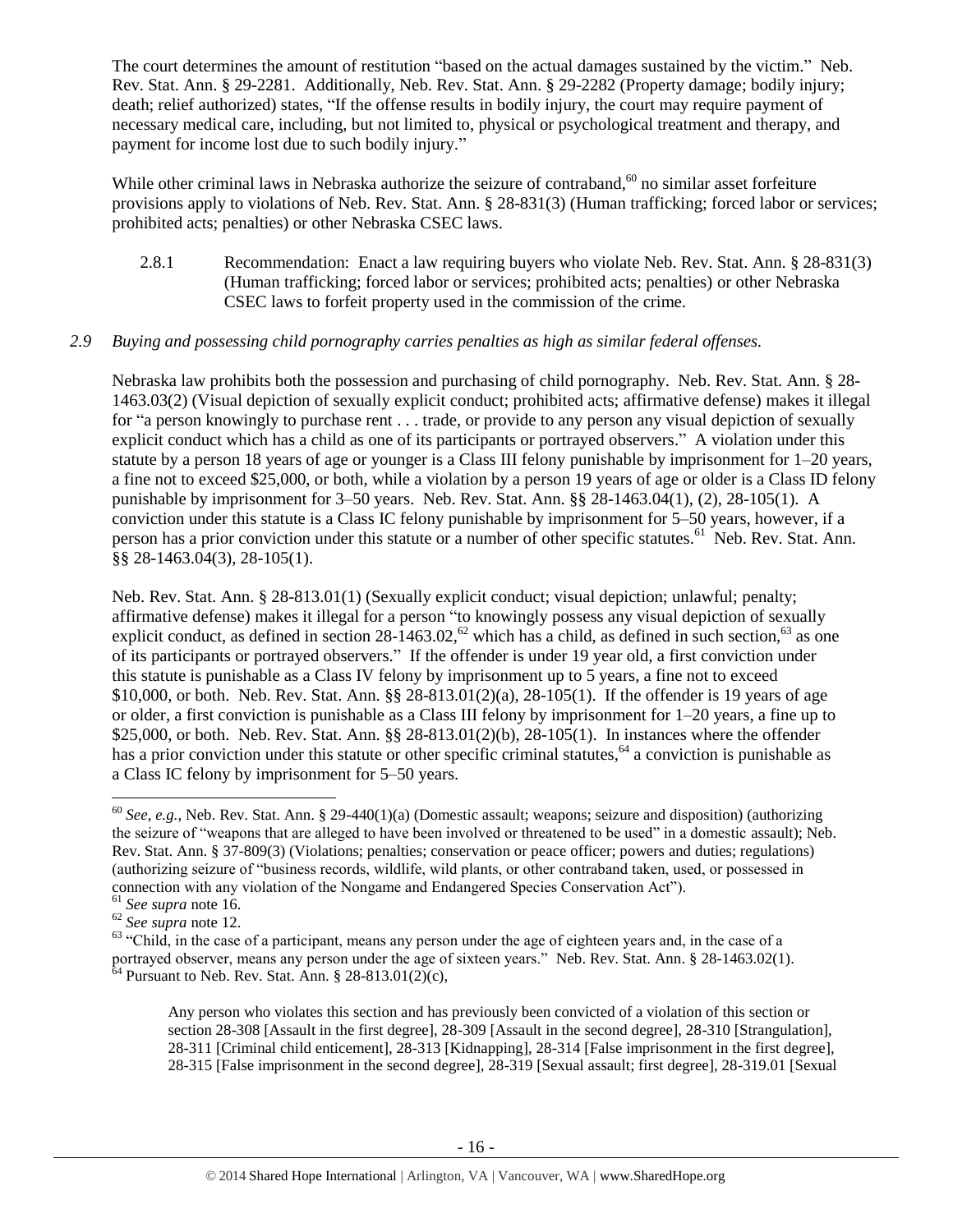In comparison, a federal conviction for possession of child pornography<sup>65</sup> is generally punishable by imprisonment for 5–20 years and a fine not to exceed \$250,000.<sup>66</sup> Subsequent convictions, however, are punishable by imprisonment up to 40 years and a fine not to exceed  $$250,000.<sup>67</sup>$ 

*2.10 Convicted buyers of commercial sex acts with minors and child pornography are required to register as sex offenders.* 

Neb. Rev. Stat. Ann. § 29-4004(1) (Registration; location; sheriff; duties; Nebraska State Patrol; duties; name-change order; treatment) states, "Any person subject to the Sex Offender Registration Act<sup>68</sup> shall register within three working days after becoming subject to the act . . . ." Neb. Rev. Stat. Ann. § 29-  $4003(1)^{69}$  (Applicability of act) states,

<span id="page-16-1"></span>(a) The Sex Offender Registration Act applies to any person who on or after January 1, 1997:

(i) Has ever pled guilty to, pled nolo contendere to, or been found guilty of any of the following: . . . .

<span id="page-16-0"></span>(D) Sexual assault of a child in the second or third degree pursuant to section 28-320.01; (E) Sexual assault of a child in the first degree pursuant to section 28-319.01;

. . . . (H) Pandering of a minor pursuant to section 28-802;

(I) Visual depiction of sexually explicit conduct of a child pursuant to section 28-1463.03 or 28-1463.05;

(J) Knowingly possessing any visual depiction of sexually explicit conduct which has a child as one of its participants or portrayed observers pursuant to section 28-813.01;

. . . .

 $\overline{\phantom{a}}$ 

(K) Criminal child enticement pursuant to section 28-311.

 $66$  18 U.S.C. §§ 2252(b) (stating that a conviction under subsection (a)(2) is punishable by imprisonment for 5–20 years and a fine, while a conviction under subsection (a)(4) is punishable by imprisonment up to 10 years, a fine, or both),  $2252A(b)(1)$  (a conviction is punishable by imprisonment for 5–20 years and a fine),  $1466A(a)$ , (b) (stating that a conviction under subsection (a) is "subject to the penalties provided in section  $2252A(b)(1)$ ," imprisonment for 5–20 years and a fine, while a conviction under subsection (b) is "subject to the penalties provided in section 2252A(b)(2)," imprisonment up to 10 years, a fine, or both); *see also* 18 U.S.C. §§ 3559(a)(1) (classifying all of the above listed offenses as felonies), 3571(b)(3) (providing a fine up to \$250,000 for any felony conviction).  $^{67}$  18 U.S.C. §§ 2252(b) (stating if a person has a prior conviction under subsection (a)(2), or a list of other statutes, a conviction is punishable by a fine and imprisonment for 15–40 years, but if a person has a prior conviction under subsection (a)(4), or a list of other statutes, a conviction is punishable by a fine and imprisonment for  $10-20$  years),  $2252A(b)(1)$  (stating if a person has a prior conviction under subsection (a)(2), (a)(3), or a list of other statutes, a conviction is punishable by a fine and imprisonment for  $15-40$  years),  $1466A(a)$ , (b) (stating that the penalty scheme for section 2252A(b) applies); *see also* 18 U.S.C. §§ 3559(a)(1) (classifying all of the above listed offenses as felonies), 3571(b)(3) (providing a fine up to \$250,000 for any felony conviction).

<sup>68</sup> Neb. Rev. Stat. Ann. §§ 29-4001–4014.

 $69$  Here and elsewhere in this report that § 29-4003 is quoted or cited, it has been updated to reflect the amendments added by the passage of Legislative Bill 998. L.B. 998, 103rd Leg. Assemb. Second Sess. (effective April 9, 2014).

assault on a child; first degree], 28-320.01 [Sexual assault on a child; second or third degree], 28-813 [Obscene literature or material; prepares; distributes; promotes; penalty], 28-833 [Enticement by electronic communication device; penalty], 28-1463.03 [Visual depiction of sexually explicit conduct; prohibited acts; affirmative defense], or 28-1463.05 [Visual depiction of sexually explicit acts related to possession; violation; penalty] or subsection (1) or (2) of section 28-320 [Sexual assault; second or third degree; penalty] shall be guilty of a Class IC felony for each offense.

<sup>&</sup>lt;sup>65</sup> 18 U.S.C. §§ 2252(a)(2), (a)(4) (Certain activities relating to material involving the sexual exploitation of minors),  $2252A(a)(2)$ –(3) (Certain activities relating to material constituting or containing child pornography), 1466A(a), (b) (Obscene visual representations of the sexual abuse of children).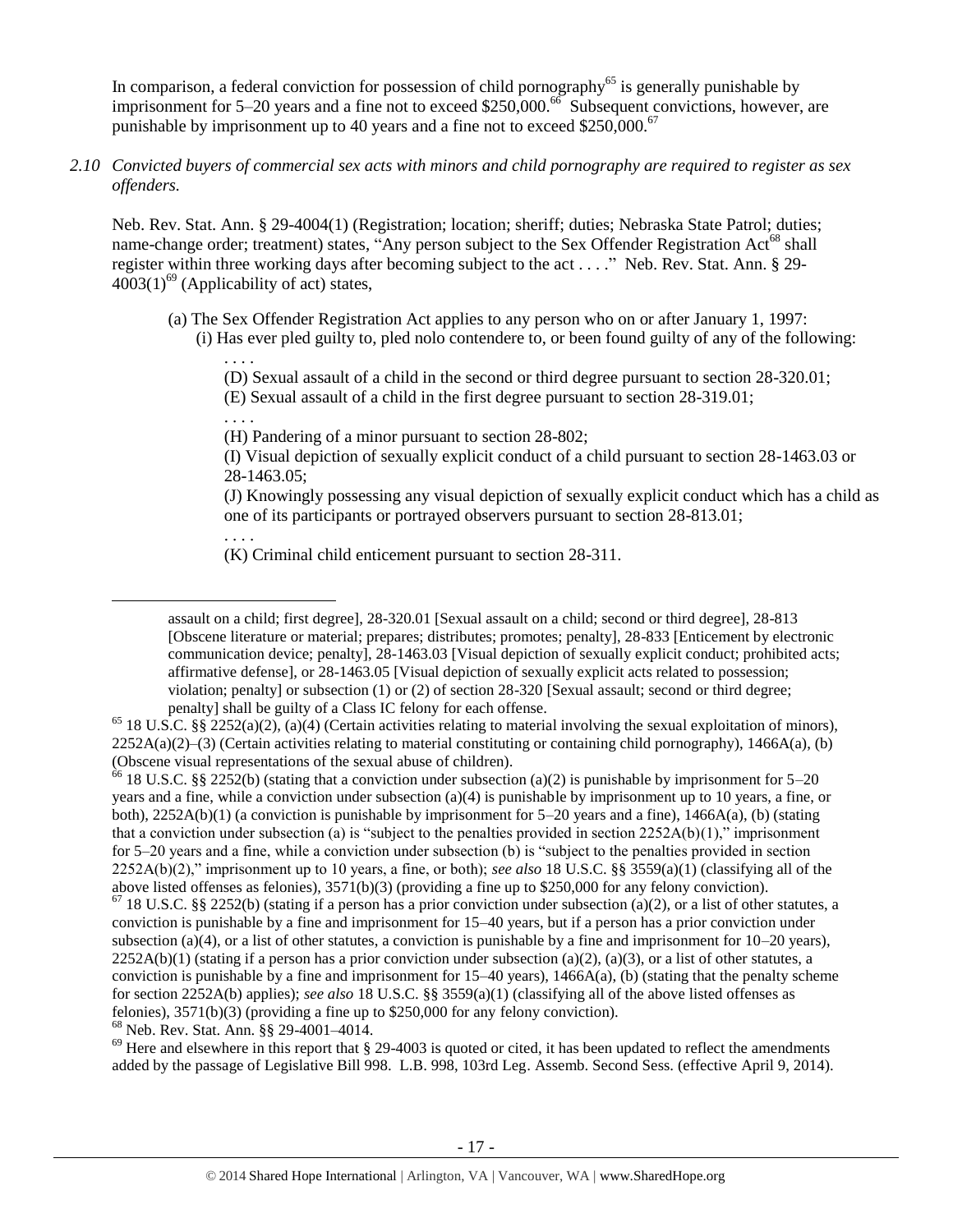(L) Child enticement by means of an electronic communication device pursuant to section 28- 320.02;

(N) Attempt, solicitation, aiding or abetting, being an accessory, or conspiracy to commit an offense listed in subdivisions  $(1)(a)(i)(A)$  through  $(1)(a)(i)(M)$  of this section;

. . . .

(b) In addition to the registrable offenses under subdivision  $(1)(a)$  of this section, the Sex Offender Registration Act applies to any person who on or after January 1, 2010:

 $(i)(A)$  Except as provided in subdivision  $(1)(b)(i)(B)$  of this section, has ever pled guilty to, pled nolo contendere to, or been found guilty of any of the following:

(XVI) Enticement by electronic communication device pursuant to section 28-833; or (XVII) Attempt, solicitation, aiding or abetting, being an accessory, or conspiracy to commit an offense listed in subdivisions  $(1)(b)(i)(A)(I)$  through  $(1)(b)(i)(A)(XVI)$  of this section.

. . . . . . . .

. . .

Buyers convicted under Neb. Rev. Stat. Ann. § 28-831(3) (Human trafficking; forced labor or services; prohibited acts; penalties) or § 28-801.01(1) (Solicitation of prostitution), however, are not required to register as sex offenders under Nebraska law.

2.10.1 Recommendation: Amend Neb. Rev. Stat. Ann. § 29-4003(1) (Applicability of act) to make the Sex Offender Registration Act applicable to buyers convicted under Neb. Rev. Stat. Ann. § 28- 831 (Human trafficking; forced labor or services; prohibited acts; penalties), or § 28-801.01 (Solicitation of prostitution) in instances where the person trafficked, abused, or solicited is a minor under the age of 18.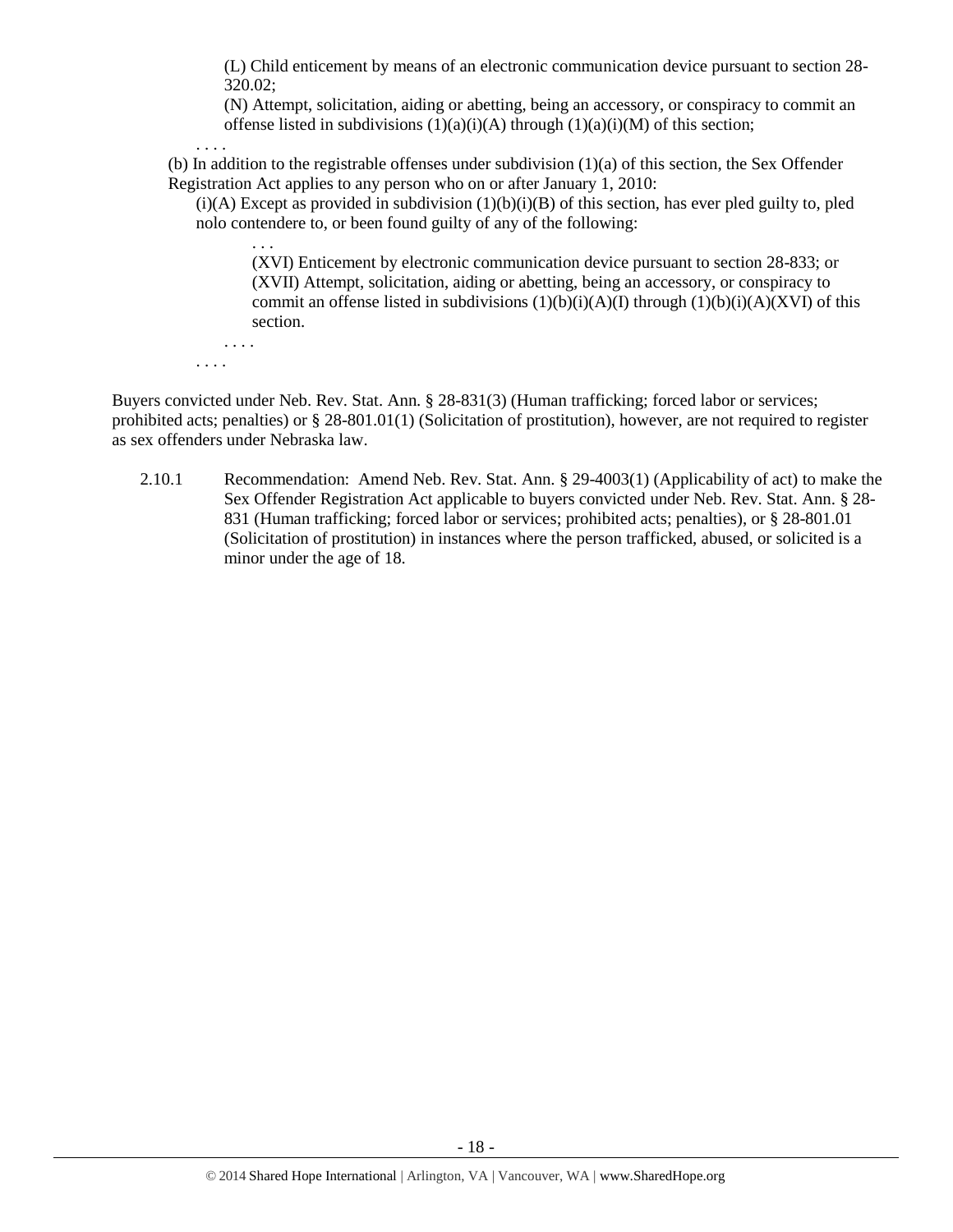#### **FRAMEWORK ISSUE 3: CRIMINAL PROVISIONS FOR TRAFFICKERS**

## *Legal Components:*

- *3.1 Penalties for trafficking a child for sexual exploitation are as high as federal penalties.*
- *3.2 Creating and distributing child pornography carries penalties as high as similar federal offenses.*
- *3.3 Using the Internet to lure, entice, recruit or sell commercial sex acts with a minor is a separate crime or results in an enhanced penalty for traffickers.*
- *3.4 Financial penalties for traffickers, including asset forfeiture, are sufficiently high.*
- *3.5 Convicted traffickers are required to register as sex offenders.*
- *3.6 Laws relating to termination of parental rights for certain offenses include sex trafficking or commercial sexual exploitation of children (CSEC) offenses in order to remove the children of traffickers from their control and potential exploitation.*

*\_\_\_\_\_\_\_\_\_\_\_\_\_\_\_\_\_\_\_\_\_\_\_\_\_\_\_\_\_\_\_\_\_\_\_\_\_\_\_\_\_\_\_\_\_\_\_\_\_\_\_\_\_\_\_\_\_\_\_\_\_\_\_\_\_\_\_\_\_\_\_\_\_\_\_\_\_\_\_\_\_\_\_\_\_\_\_\_\_\_\_\_\_\_*

# *Legal Analysis:*

*3.1 Penalties for trafficking a child for sexual exploitation are as high as federal penalties.* 

If a victim is under 15 years of age or the offender "uses overt force or the threat of force," a trafficker convicted under Neb. Rev. Stat. Ann. § 28-831(3)(a), (b)<sup>70</sup> (Human trafficking; forced labor<sup>71</sup> or services; prohibited acts; penalties) is guilty of a Class II felony punishable by imprisonment for 1–50 years. Neb. Rev. Stat. Ann. §§ 28-831(3)(a), (b), 28-105(1). If the victim is 15 years of age or older and the trafficker did not use force or the threat of force, however, a conviction is punishable as a Class III felony by imprisonment for 1–20 years, or a fine not to exceed \$25,000, or both. Neb. Rev. Stat. Ann. §§ 28-831(3)(c), 28-105(1).

Under Neb. Rev. Stat. Ann. § 28-802(1)<sup>72</sup> (Pandering; penalty), traffickers face heightened penalties for pandering a minor. Pandering is a Class IV felony "unless the person being enticed, procured, harbored, or otherwise persuaded to become a prostitute is under the age of eighteen years, in which case pandering is a Class III felony for a first offense," punishable by 1–20 years imprisonment or a fine not to exceed \$ 25,000, or both. Neb. Rev. Stat. Ann. §§ 28-802(2), 28-105(1). A second or subsequent pandering offense is also a Class III felony. Neb. Rev. Stat. Ann. § 28-802(2).

Traffickers also may be convicted under Neb. Rev. Stat. Ann. § 28-707(1)(d)<sup>73</sup> (Child abuse; privileges not available; penalties), which may be used to prosecute a trafficker who commits child abuse by placing a child "in a situation to be sexually exploited by allowing, encouraging, or forcing such minor child to . . . engage in prostitution," or placing the child "in a situation to be a trafficking victim." A violation of this statute is a Class I misdemeanor if "committed negligently," a Class IIIA felony if "committed knowingly and intentionally and does not result in serious bodily injury," a Class II felony if "committed knowingly and intentionally and results in serious bodily injury," or a Class IB felony if "committed knowingly and intentionally and results in the death of such child." Neb. Rev. Stat. Ann. § 28-707(1)(3)–(8). A Class I misdemeanor is punishable by imprisonment up to 1 year, a fine not to exceed \$1,000, or both. Neb. Rev. Stat. Ann. § 28-106(1). A Class IIIA felony is punishable by imprisonment up to 5 years, a fine not to exceed \$10,000, or both. Neb. Rev. Stat. Ann. § 28-105(1). A Class III felony is punishable by imprisonment for 1-20 years, a \$25,000 fine, or both. Neb. Rev. Stat. Ann. § 28-105(1). A Class II felony is punishable by imprisonment for 1–50 years, while a Class IB felony is punishable by imprisonment for 20 years to life. Neb. Rev. Stat. Ann. § 28-105(1). Lastly, a

- $\frac{71}{72}$  *See supra* note 10.
- .

 $\overline{a}$ 

<sup>70</sup> *See supra* note [2.](#page-0-0)

<sup>73</sup> *See supra* note **Error! Bookmark not defined.**.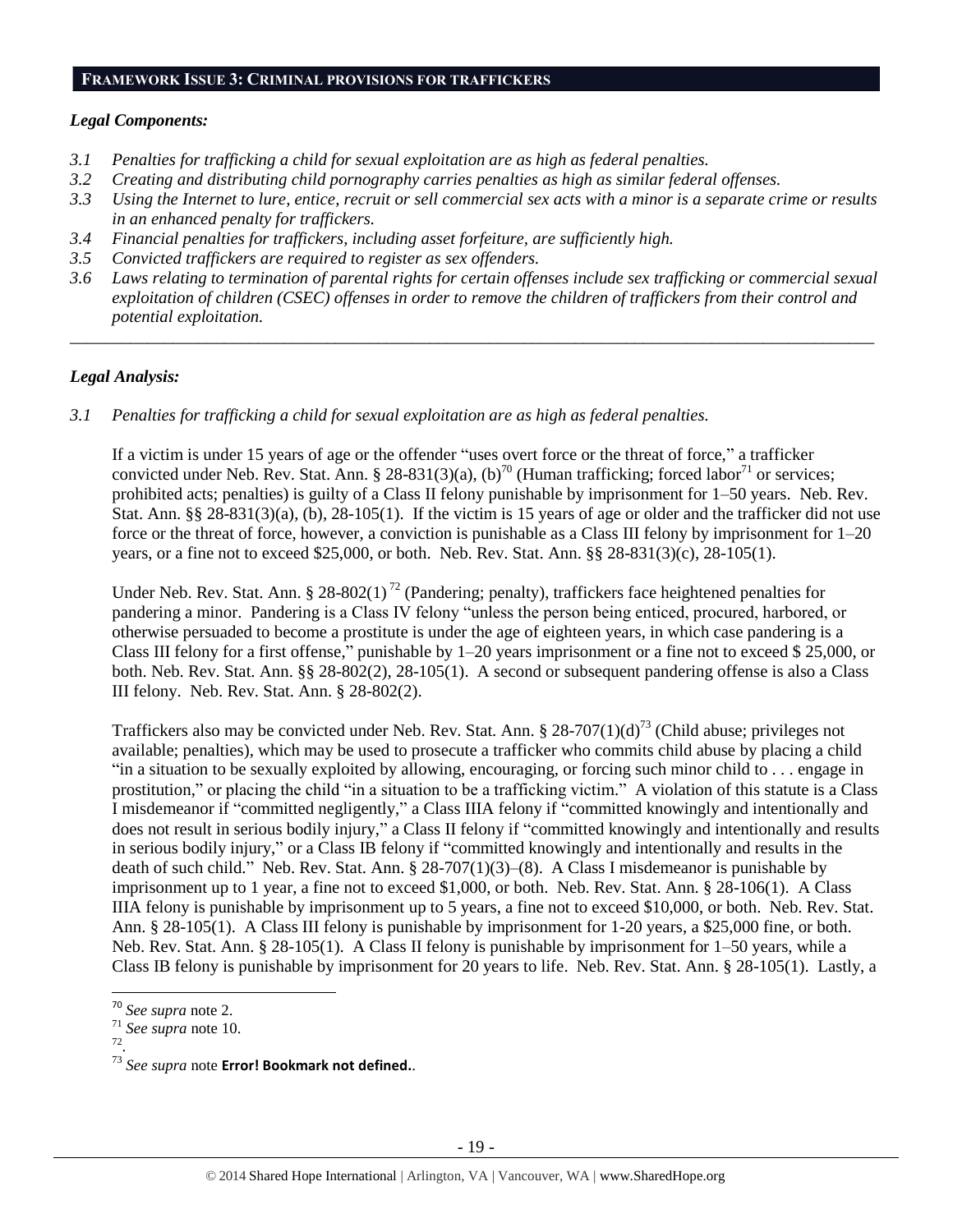trafficker may be convicted under Neb. Rev. Stat. Ann. § 28-805(1)(b) (Debauching a minor; penalty),<sup>74</sup> which is punishable as a Class I misdemeanor by imprisonment up to 1 year, a fine not to exceed \$1,000, or both. Neb. Rev. Stat. Ann. §§ 28-805(2), 28-106(1).

In comparison, if the victim is under the age of 14, a conviction under the Trafficking Victims Protection Act (TVPA) for child sex trafficking is punishable by 15 years to life imprisonment and a fine not to exceed \$250,000. 18 U.S.C. §§ 1591(b)(1), 3559(a)(1), 3571(b)(3). If the victim is between the ages of 14–17, a conviction is punishable by 10 years to life imprisonment and a fine not to exceed \$250,000. 18 U.S.C. §§ 1591(b)(2), 3559(a)(1), 3571(b)(3). A conviction is punishable by mandatory life imprisonment, however, if the trafficker has a prior conviction for a federal sex offense against a minor.

# *3.2 Creating and distributing child pornography carries penalties as high as similar federal offenses.*

Nebraska prohibits both the creation and distribution of child pornography. Neb. Rev. Stat. Ann. § 28-1463.03 (Visual depiction of sexually explicit conduct; prohibited acts; affirmative defense) states,

(1) It shall be unlawful for a person to knowingly make, publish, direct, create, provide, or in any manner generate any visual depiction of sexually explicit conduct<sup>75</sup> which has a child<sup>76</sup> as one of its participants or portrayed observers.

(2) It shall be unlawful for a person knowingly to . . . sell, deliver, distribute, display for sale, advertise, trade, or provide to any person any visual depiction of sexually explicit conduct which has a child as one of its participants or portrayed observers.

(3) It shall be unlawful for a person to knowingly employ, force, authorize, induce, or otherwise cause a child to engage in any visual depiction of sexually explicit conduct which has a child as one of its participants or portrayed observers.

(4) It shall be unlawful for a parent, stepparent, legal guardian, or any person with custody and control of a child, knowing the content thereof, to consent to such child engaging in any visual depiction of sexually explicit conduct which has a child as one of its participants or portrayed observers.

. . . .

A violation of this statute by a person 18 years of age or younger is a Class III felony punishable by imprisonment for 1–20 years, a fine not to exceed \$25,000, or both, while a violation by a person 19 years of age or older is a Class ID felony punishable by imprisonment for 3–50 years. Neb. Rev. Stat. Ann. §§ 28- 1463.04(1), (2), 28-105(1). A conviction under this statute is punishable as a Class IC felony by imprisonment for 5–50 years, however, if a person has a prior conviction under this statute or a number of other specific statutes. Neb. Rev. Stat. Ann. §§ 28-1463.04(3), 28-105(1).

In comparison, if the victim is under the age of 14, a conviction under the TVPA for child sex trafficking is punishable by 15 years to life imprisonment and a fine not to exceed \$250,000. 18 U.S.C. §§ 1591(b)(1), 3559(a)(1), 3571(b)(3). If the victim is between the ages of 14–17, a conviction is punishable by 10 years to life imprisonment and a fine not to exceed \$250,000. 18 U.S.C. §§ 1591(b)(2), 3559(a)(1), 3571(b)(3). A conviction is punishable by mandatory life imprisonment, however, if the trafficker has a prior conviction for a federal sex offense against a minor. Additionally, a federal conviction for distribution of child pornography<sup>77</sup> is generally punishable by imprisonment for 5–20 years

 $\overline{\phantom{a}}$ <sup>74</sup> See supra note [17](#page-4-0) discussing the applicability of this statute to traffickers.

<sup>75</sup> *See supra* note [12.](#page-2-0) 

<sup>76</sup> *See supra* note [13.](#page-2-2)

<sup>&</sup>lt;sup>77</sup> 18 U.S.C. §§ 2252(a)(1), (a)(2), (a)(3) (Certain activities relating to material involving the sexual exploitation of minors),  $2252A(a)(2)$ , (a)(3) (Certain activities relating to material constituting or containing child pornography), 1466A(a) (Obscene visual representations of the sexual abuse of children).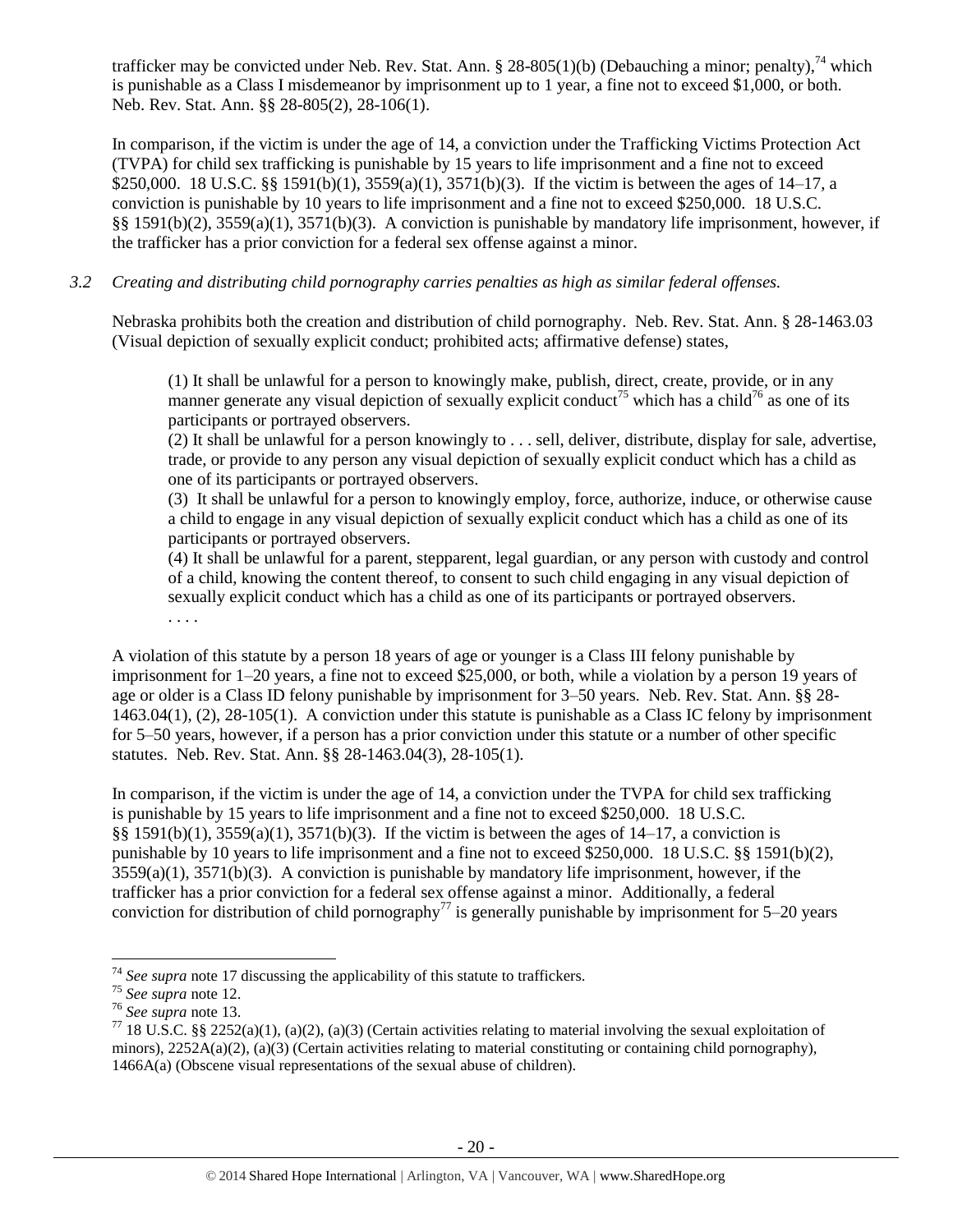and a fine not to exceed \$250,000.<sup>78</sup> Subsequent convictions, however, are punishable by imprisonment up to 40 years and a fine not to exceed  $$250,000.<sup>79</sup>$ 

*3.3 Using the Internet to lure, entice, recruit or sell commercial sex acts with a minor is a separate crime or results in an enhanced penalty for traffickers.*

While not expressly commercial in nature, Neb. Rev. Stat. Ann. § 28-320.02 (Sexual assault; use of electronic communication device; prohibited acts; penalties) may be used to prosecute a trafficker who uses the Internet to lure, entice, or recruit a child for use in commercial sex acts. Neb. Rev. Stat. Ann. § 28-320.02(1) states,

- (1) No person shall knowingly solicit, coax, entice, or lure
	- (a) a child sixteen years of age or younger or

(b) a peace officer who is believed by such person to be a child sixteen years of age or younger, by means of an electronic communication device as that term is defined in section 28-833 [Enticement by electronic communication device; penalty], to engage in an act which would be in violation of section [28-319](http://nebraskalegislature.gov/laws/statutes.php?statute=28-319) [Sexual assault; first degree; penalty], [28-319.01](http://nebraskalegislature.gov/laws/statutes.php?statute=28-319.01) [Sexual assault of a child; first degree; penalty], or [28-320.01](http://nebraskalegislature.gov/laws/statutes.php?statute=28-320.01) [Sexual assault of a child; second or third degree; penalties] or subsection (1) or (2) of section [28-320](http://nebraskalegislature.gov/laws/statutes.php?statute=28-320) [Sexual assault; second or third degree; penalty].

A conviction under this statute is punishable as a Class ID felony by imprisonment for 3–50 years. Neb. Rev. Stat. Ann. §§ 28-320.02(2), 28-105(1). A conviction is punishable as a Class IC felony by imprisonment for 5–50 years, however, if a person has a prior conviction under this or other specific statutes.<sup>80</sup> Neb. Rev. Stat. Ann. §§ 28-320.02(2), 28-105(1).

- 3.3.1 Recommendation: Amend Neb. Rev. Stat. Ann. § 28-320.02 (Sexual assault; use of electronic communication device; prohibited acts; penalties) to carry heightened penalties for traffickers who use the Internet to lure, entice, recruit or sell commercial sex acts with minors.
- *3.4 Financial penalties for traffickers, including asset forfeiture, are sufficiently high.*

Traffickers may be required to pay fines ranging from \$1,000–\$25,000. Traffickers convicted under Neb. Rev. Stat. Ann. § 28-831(3) $^{81}$  (Human trafficking; forced labor or services; prohibited acts; penalties) are subject to a possible fine not to exceed \$25,000, if the victim is between 15–18 years of age and the trafficker did not use force or the threat of force in the commission of the crime. Neb. Rev. Stat. Ann. §§ 28-831(3)(c), 28-105(1). Under the state's pandering law, a trafficker would be subject to a fine not to exceed \$25,000 if the victim is under 18 years of age. Neb. Rev. Stat. Ann. §§ 28-802(2), 28-105(1). Traffickers convicted under Neb. Rev. Stat. Ann. § 28-805(1)(b) (Debauching a minor; penalty) are subject to a possible fine not to exceed \$1,000.

See supra note 27.

l

<sup>&</sup>lt;sup>78</sup> 18 U.S.C. §§ 2252(b) (stating that a conviction under subsection (a)(1), (a)(2), or (a)(3) is punishable by imprisonment for  $5-20$  years and a fine),  $2252A(b)(1)$  (a conviction is punishable by imprisonment for  $5-20$  years and a fine),  $1466A(a)$ , (b) (stating that a conviction under subsection (a) is "subject to the penalties provided in section 2252A(b)(1)," imprisonment for 5–20 years and a fine, while a conviction under subsection (b) is "subject to the penalties provided in section 2252A(b)(2)," imprisonment up to 10 years, a fine, or both); *see also* 18 U.S.C. §§  $3559(a)(1)$  (classifying all of the above listed offenses as felonies),  $3571(b)(3)$  (providing a fine up to \$250,000 for any felony conviction).

<sup>&</sup>lt;sup>79</sup> 18 U.S.C. §§ 2252(b) (stating if a person has a prior conviction under subsection (a)(1), (a)(2), or (a)(3) or a list of other statutes, a conviction is punishable by a fine and imprisonment for 15–40 years), 2252A(b)(1) (stating if a person has a prior conviction under subsection (a)(2), (a)(3), or a list of other statutes, a conviction is punishable by a fine and imprisonment for  $15-40$  years),  $1466A(a)$ , (b) (stating that the penalty scheme for section  $2252A(b)$ applies); *see also* 18 U.S.C. §§ 3559(a)(1) (classifying all of the above listed offenses as felonies), 3571(b)(3) (providing a fine up to \$250,000 for any felony conviction).

<sup>81</sup> *See supra* note [2.](#page-0-0)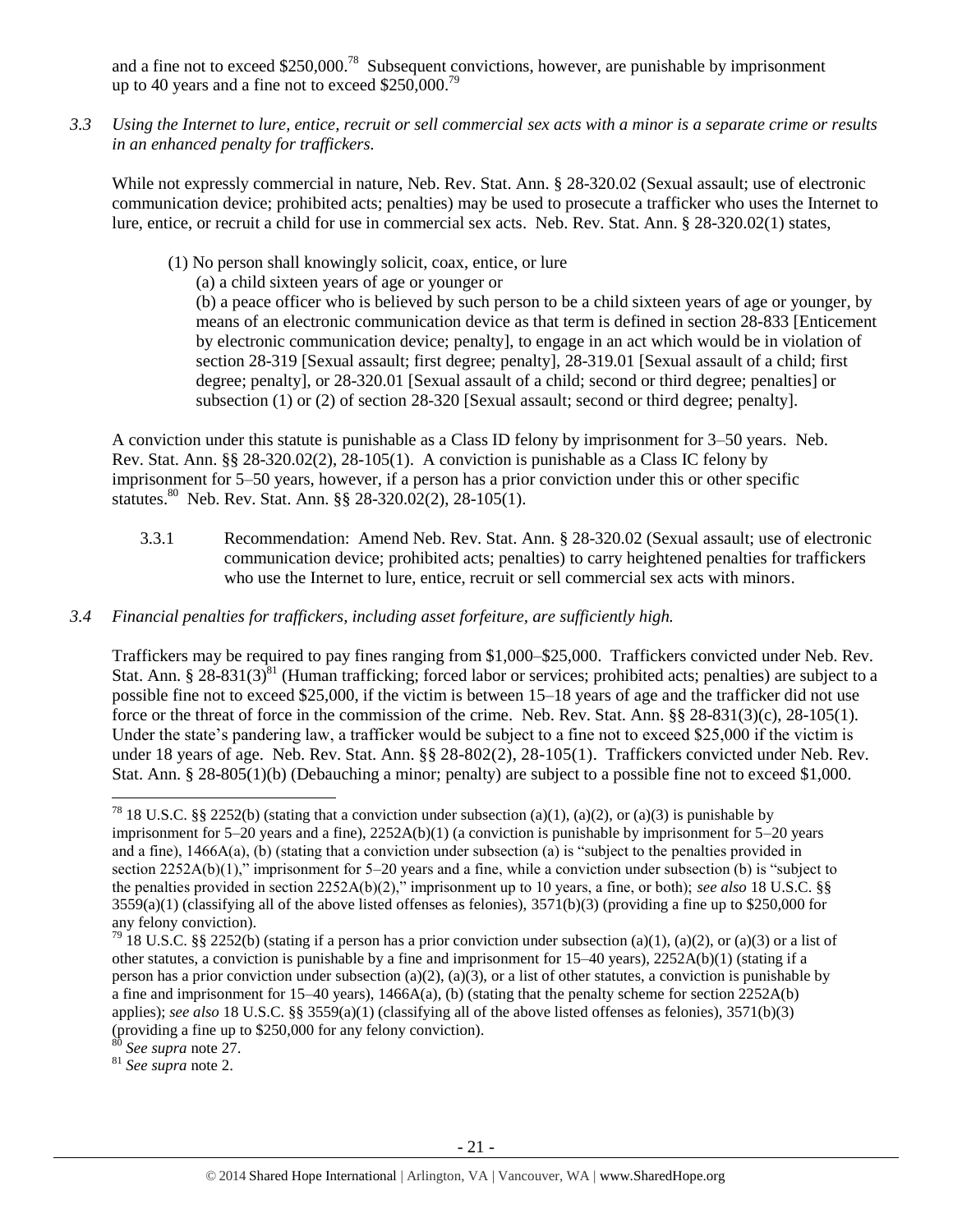Neb. Rev. Stat. Ann. §§ 28-805(2), 28-106(1). A trafficker convicted under Neb. Rev. Stat. Ann. § 28-  $707(1)(d)^{82}$  (Child abuse; privileges not available; penalties) is subject to a possible fine not to exceed \$1,000 if the offense was "committed negligently," a possible fine not to exceed \$10,000 if the offense was "committed knowingly and intentionally and does not result in serious bodily injury," or no fine if the offense was "committed knowingly and intentionally and results in serious bodily injury" or in the death of the child. Neb. Rev. Stat. Ann. §§ 28-707(1)(3)–(8), 28-106(1), 28-105(1).

Additionally, traffickers who cause "actual physical injury or property damage or loss" to their victim may have to pay restitution pursuant to Neb. Rev. Stat. Ann. § 29-2280 (Restitution; order; when).<sup>83</sup> The court determines the amount of restitution "based on the actual damages sustained by the victim." Neb. Rev. Stat. Ann. § 29- 2281. Neb. Rev. Stat. Ann. § 29-2282 (Property damage; bodily injury; death; relief authorized) states, "If the offense results in bodily injury, the court may require payment of necessary medical care, including, but not limited to, physical or psychological treatment and therapy, and payment for income lost due to such bodily injury."

While other criminal laws in Nebraska authorize the seizure of contraband,<sup>84</sup> no similar asset forfeiture provisions apply to violations of Neb. Rev. Stat. Ann. § 28-831(3) (Human trafficking; forced labor or services; prohibited acts; penalties) or other Nebraska CSEC laws.

3.4.1 Recommendation: Amend Nebraska's human trafficking and CSEC laws to provide for asset forfeiture.

# *3.5 Convicted traffickers are required to register as sex offenders.*

Neb. Rev. Stat. Ann. § 29-4004(1) (Registration; location; sheriff; duties; Nebraska State Patrol; duties; name-change order; treatment) (Operative Jan. 1, 2012)<sup>85</sup> states, "Any person subject to the Sex Offender Registration Act<sup>86</sup> shall register within three working days after becoming subject to the act . . . ." and Neb. Rev. Stat. Ann. § 29-4003(1)<sup>87</sup> (Applicability of act) establishes when an offender becomes subject to the provisions of the Sex Offender Registration Act.<sup>88</sup>

Traffickers convicted under Neb. Rev. Stat. Ann. § 28-805(1)(b) (Debauching a minor; penalty), Neb. Rev. Stat. Ann. § 28-1463.03(2) (Visual depiction of sexually explicit conduct; prohibited acts; affirmative defense), Neb. Rev. Stat. Ann. § 28-320.02 (Sexual assault; use of electronic communication device; prohibited acts; penalties), Neb. Rev. Stat. Ann. § 28-1463.03 (Visual depiction of sexually explicit conduct; prohibited acts; affirmative defense), Neb. Rev. Stat. Ann. § 28-1463.05(1) (Visual depiction of sexually explicit acts related to possession; violation; penalty), Neb. Rev. Stat. Ann. § 28- 707(1)(d) (Child abuse; privileges not available; penalties), or Neb. Rev. Stat. Ann. § 28-802(1) (Pandering; penalty) (where the victim is a minor) are required to register as a sex offender. Neb. Rev. Stat. Ann. § 29-4003. Traffickers convicted under Neb. Rev. Stat. Ann. § 28-831(3) (Human trafficking; forced labor or services; prohibited acts; penalties) or Neb. Rev. Stat. Ann. § 28-804(1) (Keeping a place of prostitution; penalty), however, are not required to register as a sex offender under Nebraska law.

3.5.1 Recommendation: Require sex offender registration for convictions under Neb. Rev. Stat. Ann. § 28-831 (Human trafficking; forced labor or services; prohibited acts; penalties), and § 28-

 $\overline{\phantom{a}}$ 

<sup>82</sup> *See supra* note **Error! Bookmark not defined.**.

<sup>83</sup> *See supra* Section 2.8 for the provisions of Neb. Rev. Stat. Ann. § 29-2280.

<sup>84</sup> *See supra* note [60.](#page-15-0) 

<sup>85</sup> *See supra* note [68.](#page-16-0) 

<sup>86</sup> *See supra* note [68.](#page-16-0) 

<sup>87</sup> *See supra* note [69.](#page-16-1) 

<sup>88</sup> *See supra* Section 2.10 for the provisions of Neb. Rev. Stat. Ann. § 29-4003(1).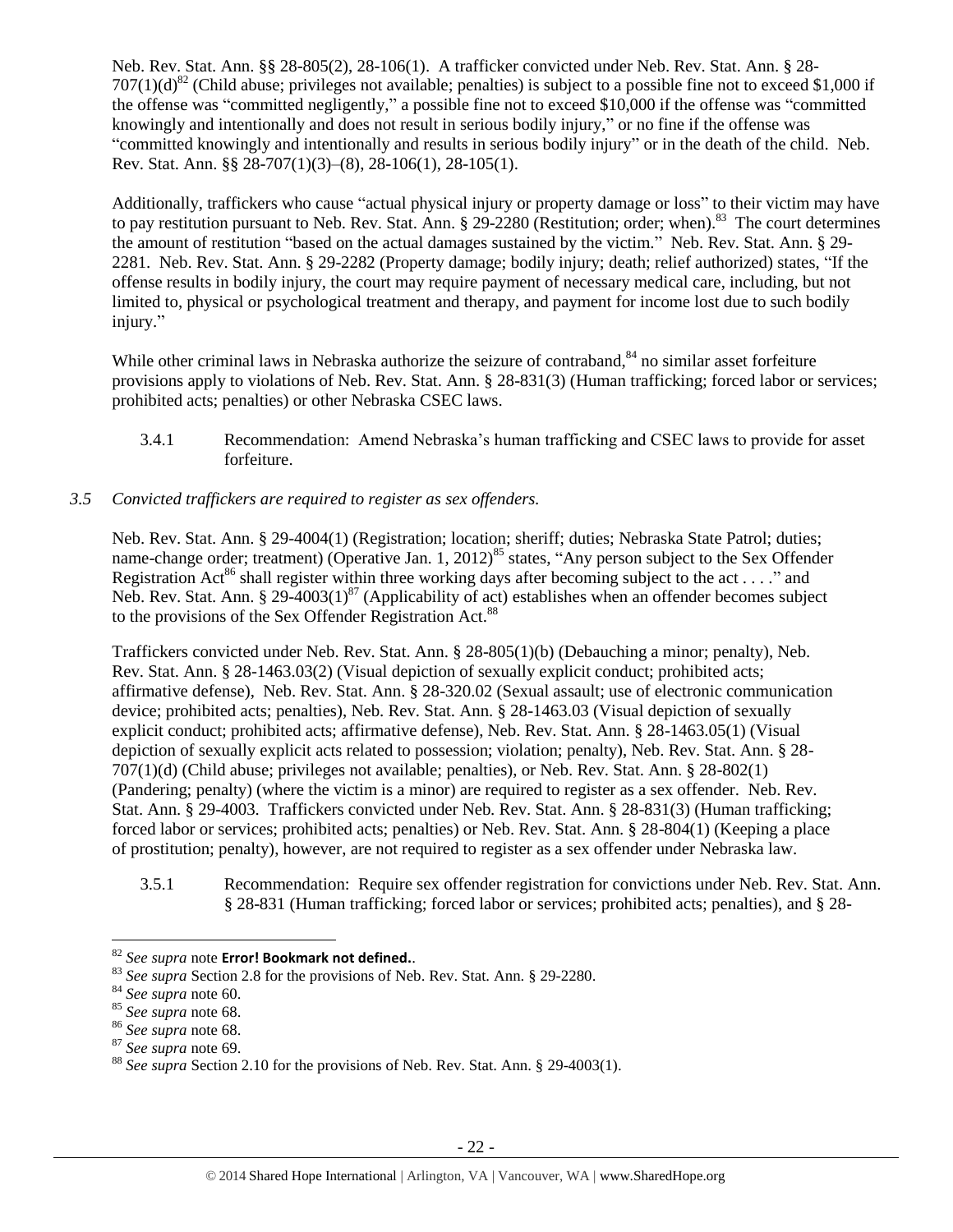801.01 (Solicitation of prostitution) and § 28-804 (Keeping a place of prostitution; penalty) when a minor is involved.

*3.6 Laws relating to termination of parental rights for certain offenses include sex trafficking or commercial sexual exploitation of children (CSEC) offenses in order to remove the children of traffickers from their control and potential exploitation.* 

Nebraska laws relating to the termination of parental rights do not include a violation of Neb. Rev. Stat. Ann. § 28-831 (Human trafficking; forced labor or services; prohibited acts; penalties) or any of Nebraska's CSEC laws as grounds for terminating parental rights. However, Neb. Rev. Stat. Ann. § 43-292 (Termination of parental rights; grounds) states,

. . .

. . .

The court may terminate all parental rights between the parents or the mother of a juvenile born out of wedlock and such juvenile when the court finds such action to be in the best interests of the juvenile and it appears by the evidence that one or more of the following conditions exist:

(2) The parents have substantially and continuously or repeatedly neglected and refused to give the juvenile or a sibling of the juvenile necessary parental care and protection;

(6) Following a determination that the juvenile is one as described in subdivision  $(3)(a)$  of section 43-247, reasonable efforts to preserve and reunify the family if required under section 43-283.01, under the direction of the court, have failed to correct the conditions leading to the determination; . . .

(9) The parent of the juvenile has subjected the juvenile or another minor child to aggravated circumstances, including, but not limited to, abandonment, torture, chronic abuse, or sexual abuse; (10) The parent has (a) committed murder of another child of the parent, (b) committed voluntary manslaughter of another child of the parent, (c) aided or abetted, attempted, conspired, or solicited to commit murder, or aided or abetted voluntary manslaughter of the juvenile or another child of the parent, or (d) committed a felony assault that resulted in serious bodily injury to the juvenile or another minor child of the parent; or

(11) One parent has been convicted of felony sexual assault of the other parent under section 28- 319.01 [Sexual assault of a child; first degree; penalty] or 28-320.01 [Sexual assault of a child; second or third degree; penalties] or a comparable crime in another state.

3.6.1 Recommendation: Amend Neb. Rev. Stat. Ann. § 43-292(10) (Termination of parental rights; grounds) to include Neb. Rev. Stat. Ann. § 28-831 (Human trafficking; forced labor or services; prohibited acts; penalties) and Nebraska's CSEC laws as grounds for the termination of parental rights.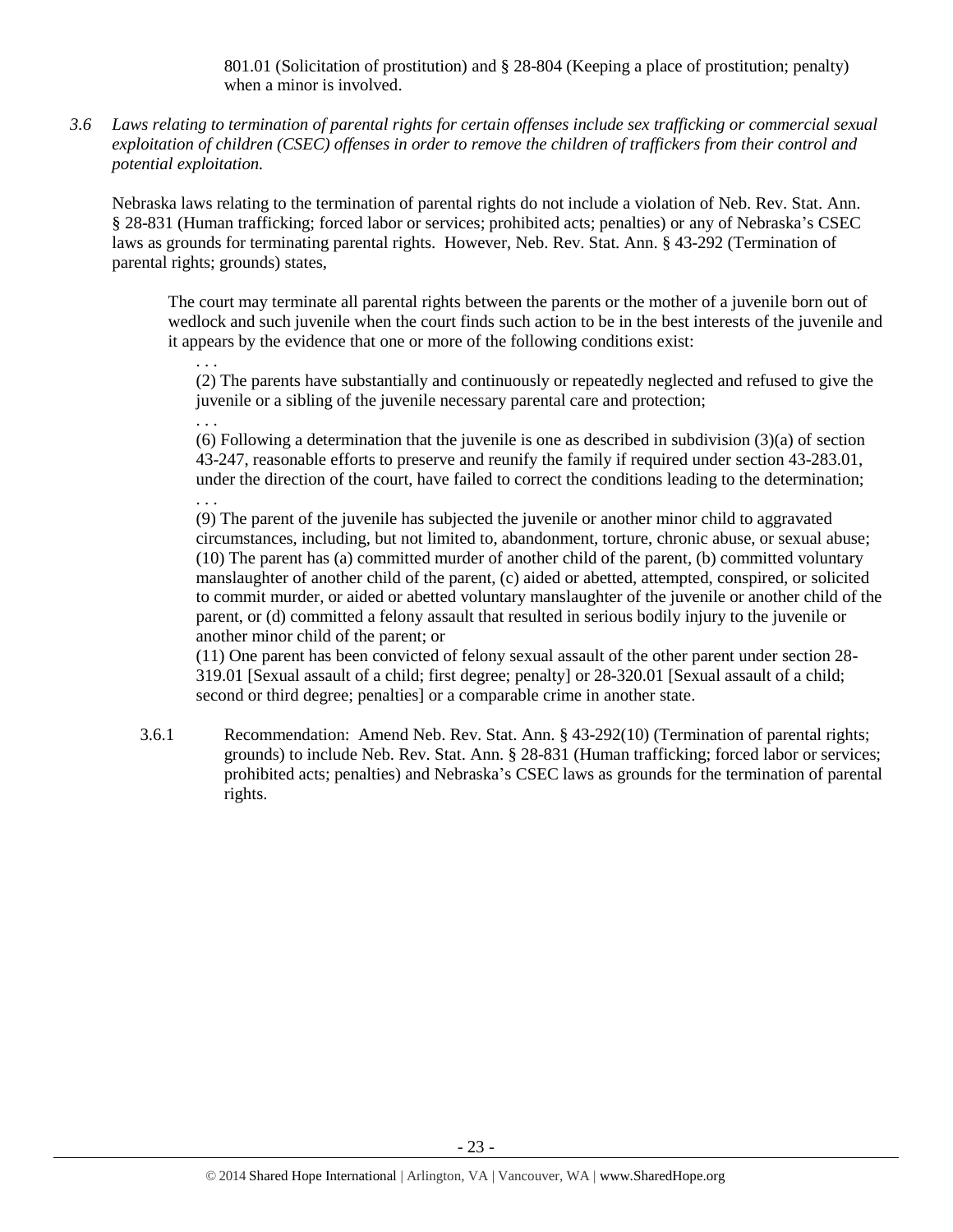#### **FRAMEWORK ISSUE 4: CRIMINAL PROVISIONS FOR FACILITATORS**

#### *Legal Components:*

- *4.1 The acts of assisting, enabling, or financially benefitting from child sex trafficking are included as criminal offenses in the state sex trafficking statute.*
- *4.2 Financial penalties, including asset forfeiture laws, are in place for those who benefit financially from or aid and assist in committing domestic minor sex trafficking.*

*\_\_\_\_\_\_\_\_\_\_\_\_\_\_\_\_\_\_\_\_\_\_\_\_\_\_\_\_\_\_\_\_\_\_\_\_\_\_\_\_\_\_\_\_\_\_\_\_\_\_\_\_\_\_\_\_\_\_\_\_\_\_\_\_\_\_\_\_\_\_\_\_\_\_\_\_\_\_\_\_\_\_\_\_\_\_\_\_\_\_\_\_\_\_*

- *4.3 Promoting and selling child sex tourism is illegal.*
- *4.4 Promoting and selling child pornography is illegal.*

#### *Legal Analysis:*

*4.1 The acts of assisting, enabling, or financially benefitting from child sex trafficking are included as criminal offenses in the state sex trafficking statute.*

Under Neb. Rev. Stat. Ann. § 28-831(3),<sup>89</sup> (Human trafficking; forced labor or services; prohibited acts; penalties), it is illegal for a person to "engage in labor trafficking of a minor or sex trafficking of a minor." Additionally Neb. Rev. Stat. Ann. § 28-831(4) states, "any person who benefits, financially or by receiving anything of value, from participation in a venture which has, as part of the venture, an act that is violation of this section, is guilty of a Class IV felony."

Some facilitators may also be prosecuted under Neb. Rev. Stat. Ann. § 28-802(b), (c) (Pandering; penalty) which states, "A person commits pandering if such person . . . procures or harbors therein an inmate for a house of prostitution or for any place where prostitution is practiced or allowed . . . or inveigles, entices, persuades, encourages, or procures any person to come into or leave this state for the purpose of prostitution or debauchery." Facilitators also face prosecution under 1. Neb. Rev. Stat. Ann. § 28-804 (Keeping a place of prostitution) which states,

(1) Any person who has or exercises control over the use of any place which offers seclusion or shelter for the practice of prostitution and who knowingly grants or permits the use of such place for the purpose of prostitution commits the offense of keeping a place of prostitution. (2) Keeping a place of prostitution is a Class I misdemeanor, unless any person using such place for the practice of prostitution is under the age of eighteen years, in which case any person convicted of keeping a place of prostitution shall be guilty of a Class IV felony.

A Class IV felony is punishable by imprisonment up to 5 years, a fine not to exceed \$10,000, or both. Neb. Rev. Stat. Ann. § 28-105(1).

A facilitator may also be convicted under Neb. Rev. Stat. Ann. § 28-707(1)(d)<sup>90</sup> (Child abuse; privileges not available; penalties).<sup>91</sup> A violation of this statute is a Class I misdemeanor if "committed negligently," a Class IIIA felony if "committed knowingly and intentionally and does not result in serious bodily injury," a Class II felony if "committed knowingly and intentionally and results in serious bodily injury," or a Class IB felony if "committed knowingly and intentionally and results in the death of such child." Neb. Rev. Stat. Ann. § 28-  $707(1)(3)$ – $(8)$ .<sup>92</sup> A Class I misdemeanor is punishable by imprisonment up to 1 year, a fine not to exceed

 $\overline{a}$ 

<sup>89</sup> *See supra* note [2.](#page-0-0)

<sup>90</sup> *See supra* note **Error! Bookmark not defined.**.

<sup>&</sup>lt;sup>91</sup> *See supra* Section 1.2 for the provisions of Neb. Rev. Stat. Ann. § 28-707.

<sup>92</sup> *See supra* note **Error! Bookmark not defined.**.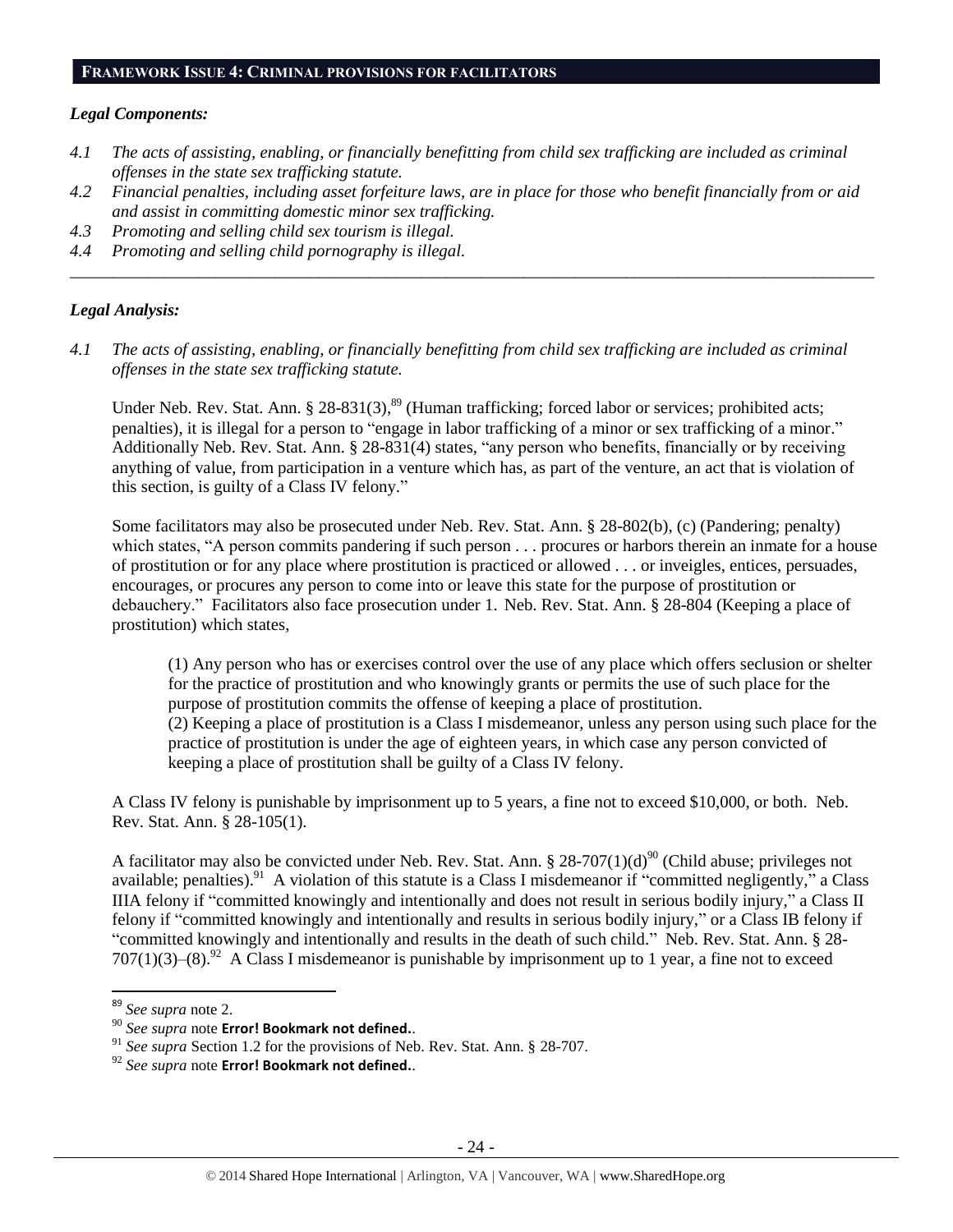\$1,000, or both. Neb. Rev. Stat. Ann. § 28-106(1). A Class IIIA felony is punishable by imprisonment up to 5 years, a fine not to exceed \$10,000, or both. Neb. Rev. Stat. Ann. § 28-105(1). A Class III felony is punishable by imprisonment for 1–20 years, a \$25,000 fine, or both. Neb. Rev. Stat. Ann § 28-707(1). A Class II felony is punishable by imprisonment for 1–50 years, while a Class IB felony is punishable by imprisonment for 20 years to life. Neb. Rev. Stat. Ann. § 28-105(1).

4.1.1 Recommendation: Amend the penalty under Neb. Rev. Stat. Ann. § 28-831(3), (Human trafficking; forced labor or services; prohibited acts; penalties) to impose a more substantial penalty for facilitation of an offense against a minor.

# *4.2 Financial penalties, including asset forfeiture laws, are in place for those who benefit financially from or aid and assist in committing domestic minor sex trafficking.*

If convicted under Neb. Rev. Stat. Ann. § 28-831(3)<sup>93</sup> (Human trafficking; forced labor or services; prohibited acts; penalties), a facilitator is subject to a possible fine not to exceed \$25,000. Neb. Rev. Stat. Ann. §§ 28- 831(3)(c), 28-105(1). A facilitator convicted under Neb. Rev. Stat. Ann. § 28-831(4) will face a fine not exceeding \$10,000. Neb. Rev. Stat. Ann. § 28-105(1). Facilitators prosecuted under Neb. Rev. Stat. Ann. § 28- 802(1)(b)(c),(2) (Pandering), may also face a fine not to exceed \$25,000. Neb. Rev. Stat. Ann. § 28-105(1). A facilitator convicted under Neb. Rev. Stat. Ann. § 28-707(1)(d) (Child abuse; privileges not available; penalties) is subject to a possible fine not to exceed \$1,000 if the offense was "committed negligently," a possible fine not to exceed \$10,000 if the offense was "committed knowingly and intentionally and does not result in serious bodily injury," or no fine if the offense was "committed knowingly and intentionally and results in serious bodily injury" or in the death of the child. Neb. Rev. Stat. Ann. §§ 28-707(1)(3)–(8), 28-106(1), 28-105(1). Neb. Rev. Stat. Ann. §§ 28-804(2), 28-802(2), 28-106(1), 28-105(1). Facilitators convicted under Neb. Rev. Stat. 28-804 (Keeping a Place of Prostitution) face a fine not exceeding \$10,000.

Additionally, facilitators who cause "actual physical injury or property damage or loss" to their victim may have to pay restitution pursuant to Neb. Rev. Stat. Ann. § 29-2280 (Restitution; order; when).<sup>94</sup> The court determines the amount of restitution "based on the actual damages sustained by the victim." Neb. Rev. Stat. Ann. § 29- 2281. Additionally, Neb. Rev. Stat. Ann. § 29-2282 (Property damage; bodily injury; death; relief authorized) states, "If the offense results in bodily injury, the court may require payment of necessary medical care, including, but not limited to, physical or psychological treatment and therapy, and payment for income lost due to such bodily injury." While other criminal laws in Nebraska authorize the seizure of contraband,<sup>95</sup> no similar seizure or asset forfeiture provisions apply to violations of Neb. Rev. Stat. Ann. § 28-831(3) (Human trafficking; forced labor or services; prohibited acts; penalties) or Nebraska's CSEC laws.

- 4.2.1 Recommendation: Amend Neb. Rev. Stat. Ann. § 28-831 (Human trafficking; forced labor or services; prohibited acts; penalties) to establish an asset forfeiture scheme that reaches facilitators' assets.
- *4.3 Promoting and selling child sex tourism is illegal.*

There is no Nebraska law that addresses sex tourism.

4.3.1 Recommendation: Enact a law that prohibits selling or offering to sell travel services that include or facilitate travel for the purpose of engaging in commercial sexual exploitation of a minor or prostitution of a minor, if the travel is sold or occurs in Nebraska.

 $\overline{\phantom{a}}$ 

<sup>93</sup> *See supra* note [2.](#page-0-0)

<sup>&</sup>lt;sup>94</sup> See supra Section 2.8 for the provisions of Neb. Rev. Stat. Ann. § 29-2280.

<sup>95</sup> *See supra* note [60.](#page-15-0)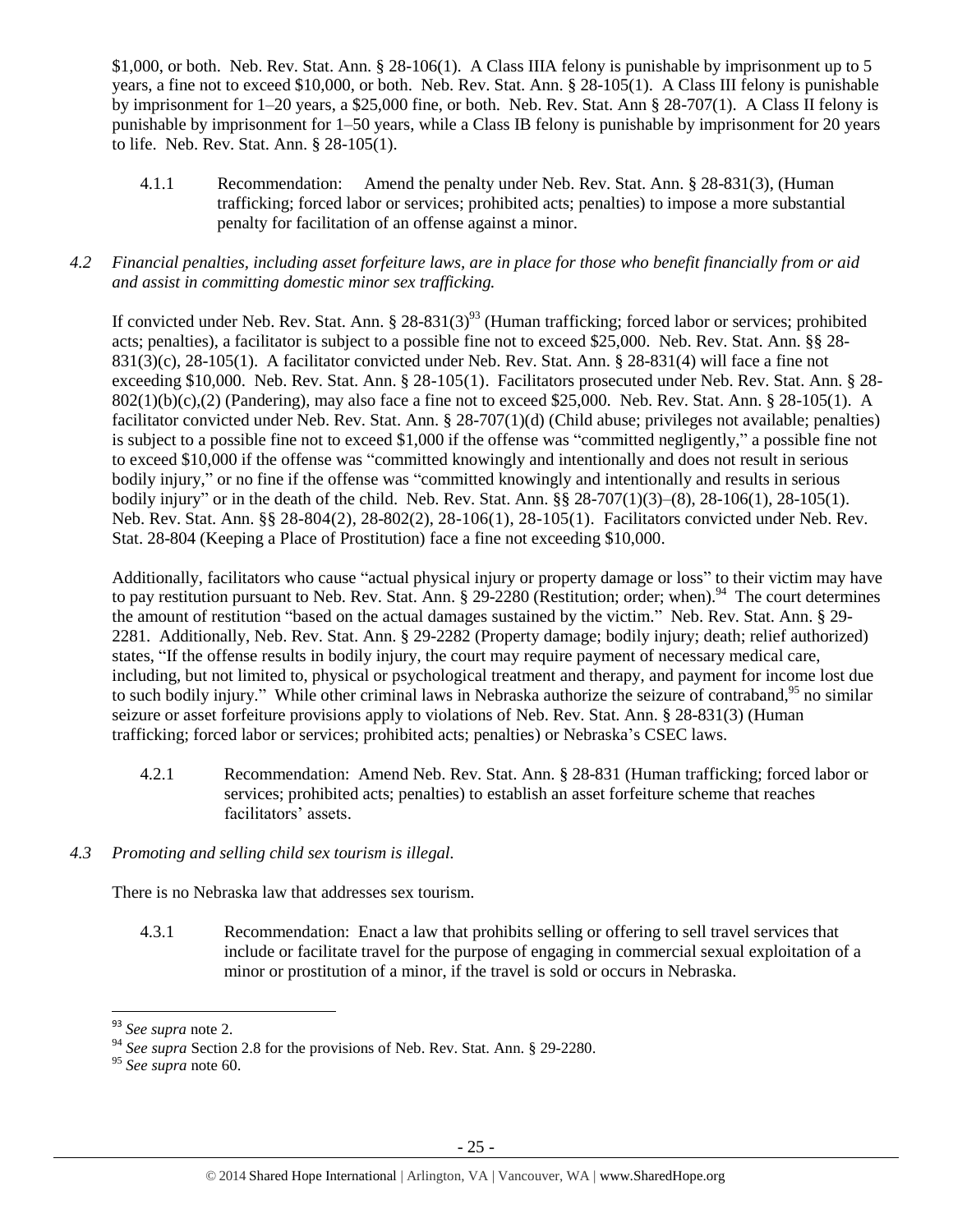# *4.4 Promoting and selling child pornography is illegal.*

Nebraska prohibits both the promotion and distribution of child pornography. Neb. Rev. Stat. Ann. § 28- 1463.03(2) (Visual depiction of sexually explicit conduct; prohibited acts; affirmative defense) states that it is "unlawful for a person knowingly to . . . sell, deliver, distribute, display for sale, advertise, trade, or provide to any person any visual depiction of sexually explicit conduct which has a child<sup>96</sup> as one of its participants or portrayed observers." A violation of this statute by a person 18 years of age or younger is a Class III felony punishable by imprisonment for 1–20 years, a fine not to exceed \$25,000, or both, while a violation by a person 19 years of age or older is a Class ID felony punishable by imprisonment for 3–50 years. Neb. Rev. Stat. Ann. §§ 28-1463.04(1), (2), 28-105(1). A conviction under this statute is punishable as a Class IC felony by imprisonment for 5–50 years, however, if a person has a prior conviction under this statute or a number of other specific statutes. Neb. Rev. Stat. Ann. §§ 28-1463.04(3), 28-105(1).

Furthermore, Neb. Rev. Stat. Ann. § 28-1463.05(1) (Visual depiction of sexually explicit acts related to possession; violation; penalty) makes it illegal "for a person to knowingly possess with intent to rent, sell, deliver, distribute, trade, or provide to any person any visual depiction of sexually explicit conduct which has a child as one of its participants or portrayed observers." A first conviction under this statute by an offender under 19 years of age is punishable as a Class IIIA felony by imprisonment up to 5 years, a fine not to exceed \$10,000, or both, while a first conviction by an offender 19 years of age or older is punishable as a Class III felony by imprisonment for 1–20 years, a fine not to exceed \$25,000, or both. Neb. Rev. Stat. Ann. §§ 28-1463.05(2)(a), (b), 28-105(1). In instances when the offender has a prior conviction under this statute or other specific criminal statutes,  $97$  a conviction is punishable as a Class IC felony by imprisonment for 5–50 years. Neb. Rev. Stat. Ann.  $\S$ § 28-1463.05(2)(c), 28-105(1).

 $\overline{\phantom{a}}$ 

<sup>96</sup> *See supra* note [13.](#page-2-2)

 $^{97}$  Pursuant to Neb. Rev. Stat. Ann. § 28-1463.05(2)(c),

Any person who violates this section and has previously been convicted of a violation of this section or section 28-308 [Assault in the first degree; penalty], 28-309 [Assault in the second degree; penalty], 28-310 [Assault in the third degree; penalty], 28-311 [Criminal child enticement; attempt; penalties], 28-313 [Kidnapping; penalties], 28-314 [False imprisonment in the first degree; penalty], 28-315 [False imprisonment in the second degree; penalty], 28-319 [Sexual assault; first degree; penalty], 28-319.01 [Sexual assault of a child; first degree; penalty], 28-320.01 [Sexual assault of a child; second or third degree; penalties], 28-813 [Obscene literature or material; prepares; distributes; promotes; penalty], 28-833 [Enticement by electronic communication device; penalty], or 28-1463.03 [Visual depiction of sexually explicit conduct; prohibited acts; affirmative defense] or subsection (1) or (2) of section 28-320 [Sexual assault; second or third degree; penalty] shall be guilty of a Class IC felony for each offense.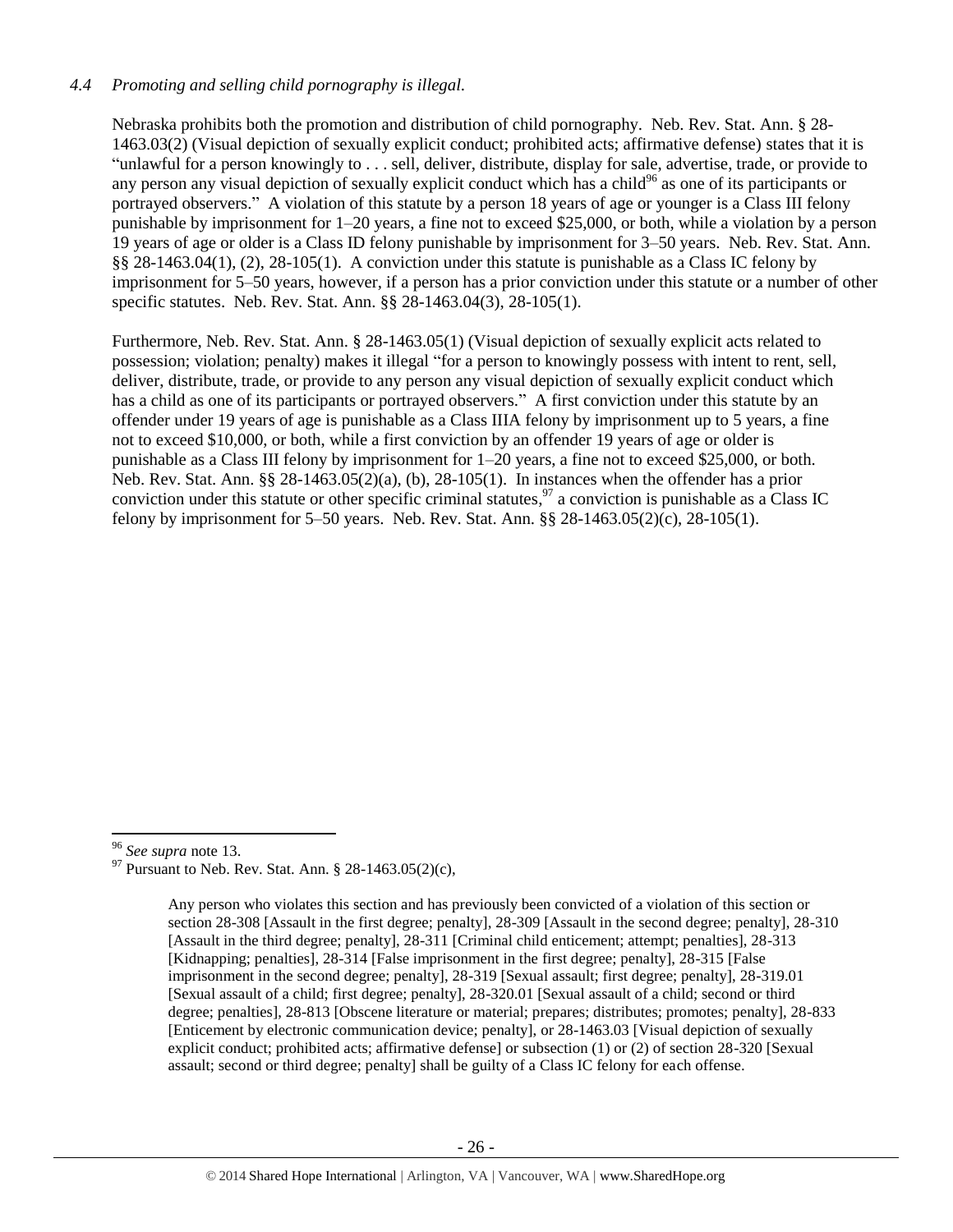# **FRAMEWORK ISSUE 5: PROTECTIVE PROVISIONS FOR THE CHILD VICTIMS**

# *Legal Components:*

- *5.1 Statutorily-mandated victim services define "victim" to specifically include victims of domestic minor sex trafficking or commercial sexual exploitation of children (CSEC) to ensure prompt identification and access to victims' rights and services.*
- *5.2 The state sex trafficking statute expressly prohibits a defendant from raising consent of the minor to the commercial sex acts as a defense.*
- *5.3 Prostitution laws apply only to adults, making minors under 18 specifically immune from this offense.*
- *5.4 Child victims of sex trafficking or commercial sexual exploitation are provided with a child protection response, including specialized shelter and services, and are not detained in juvenile detention facilities.*
- *5.5 Commercial sexual exploitation is identified as a type of abuse and neglect within child protection statutes.*
- *5.6 The definition of "caregiver" (or similar term) in the child welfare statutes is broad enough to include a trafficker who has custody or control of a child in order to bring a trafficked child into protection of child protective services.*
- *5.7 Crime victims' compensation is specifically available to a child victim of sex trafficking or commercial sexual exploitation of children (CSEC) without regard to ineligibility factors.*
- *5.8 Victim-friendly procedures and protections are provided in the trial process for minors under 18.*
- *5.9 Expungement or sealing of juvenile delinquency records resulting from arrests or adjudications for prostitution-related offenses committed as a result of, or in the course of, the commercial sexual exploitation of a minor is available within a reasonable time after turning 18.*
- *5.10 Victim restitution and civil remedies for victims of domestic minor sex trafficking or commercial sexual exploitation of children (CSEC) are authorized by law.*
- *5.11 Statutes of limitations for civil and criminal actions for child sex trafficking or commercial sexual exploitation of children (CSEC) offenses are eliminated or lengthened sufficiently to allow prosecutors and victims a realistic opportunity to pursue criminal action and legal remedies.*

*\_\_\_\_\_\_\_\_\_\_\_\_\_\_\_\_\_\_\_\_\_\_\_\_\_\_\_\_\_\_\_\_\_\_\_\_\_\_\_\_\_\_\_\_\_\_\_\_\_\_\_\_\_\_\_\_\_\_\_\_\_\_\_\_\_\_\_\_\_\_\_\_\_\_\_\_\_\_\_\_\_\_\_\_\_\_\_\_\_\_\_\_\_*

# *Legal Analysis:*

*5.1 Statutorily-mandated victim services define "victim" to specifically include victims of domestic minor sex trafficking or commercial sexual exploitation of children (CSEC) to ensure prompt identification and access to victims' rights and services.*

For purposes of victims' rights as guaranteed by Neb. Rev. Stat. Ann. § 81-1848 (Victims and witnesses of crimes; rights; enumerated), "victim" is defined by Neb. Rev. Stat. Ann. § 29-119(2):

(a) Victim means a person who, as a result of a homicide under sections 28-302 to 28-306, a first degree sexual assault under section 28-319, a first degree assault under section 28-308, a sexual assault of a child in the second or third degree under section 28-320.01, a sexual assault of a child in the first degree under section 28-319.01, a second degree assault under section 28-309, a first degree false imprisonment under section 28-314, a second degree sexual assault under section 28-320, or a robbery under section 28-324, has had a personal confrontation with the offender and also includes a person who has suffered serious bodily injury as defined in section 28-109 as a result of a motor vehicle accident when the driver was charged with a violation of section 60-6,196 or 60-6,197 or with a violation of a city or village ordinance enacted in conformance with either section.

. . . . (c) In the case of a violation of section 28-813.01 [Sexually explicit conduct; visual depiction; unlawful; penalty; affirmative defense], 28-1463.03 [Visual depiction of sexually explicit conduct; prohibited acts; affirmative defense], 28-1463.04 [Violation; penalty], or 28-1463.05 [Visual depiction of sexually explicit acts related to possession; violation; penalty], victim means a person who was a child as defined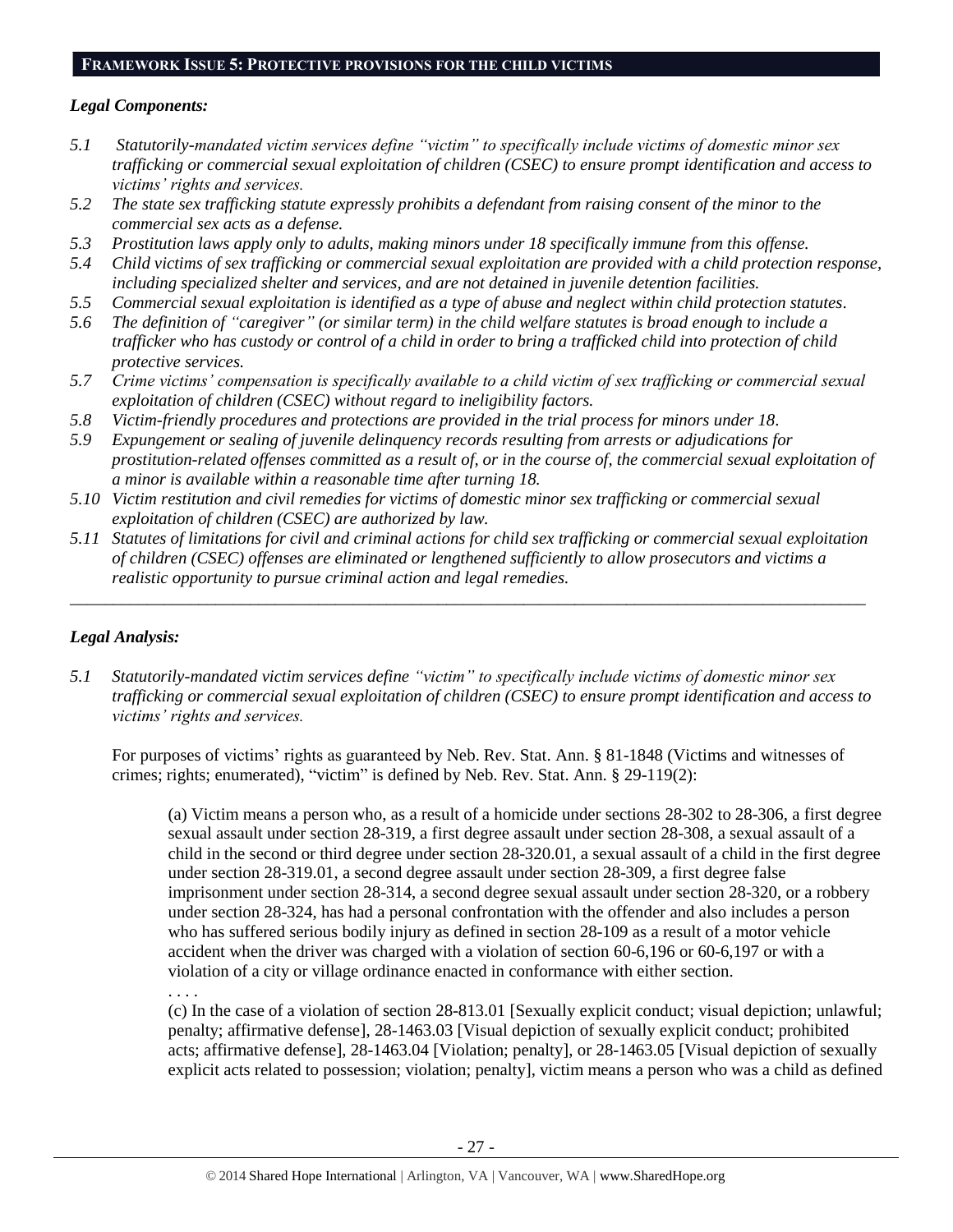in section 28-1463.02 and a participant or portrayed observer in the visual depiction of sexually explicit conduct which is the subject of the violation and who has been identified and can be reasonably notified.

For purposes of crime victims' compensation, Neb. Rev. Stat. Ann. § 81-1801(7) (Terms, defined) defines "victim" as "a person who is injured or killed as a result of conduct specified in section 81-1818 [Personal injury or death; situations for which compensation is permitted]." Neb. Rev. Stat. Ann. § 81-1818 (Personal injury or death; situations for which compensation is permitted) states,

The committee or hearing officer may order the payment of compensation from the Victim's Compensation Fund for personal injury or death which resulted from:

(1) An attempt on the part of the applicant to prevent the commission of crime, to apprehend a suspected criminal, to aid or attempt to aid a police officer in the performance of his or her duties, or to aid a victim of a crime; or

(2) The commission or attempt on the part of one other than the applicant of an unlawful criminal act committed or attempted in the State of Nebraska.

- 5.1.1 Recommendation: Amend Neb. Rev. Stat. Ann. § 81-1801(7) to expressly include commercially sexually exploited minors under the age of 18 as victims for purposes of Nebraska Crime Victim's Reparations Act.
- *5.2 The state sex trafficking statute expressly prohibits a defendant from raising consent of the minor to the commercial sex acts as a defense.*

Nothing in Neb. Rev. Stat. Ann. § 28-831(3)<sup>98</sup> (Human trafficking; forced labor or services; prohibited acts; penalties), § 28-801.01 (Solicitation of prostitution), § 28-804 (Keeping a place of prostitution), or § 28-707<sup>99</sup> (Child abuse; privileges not available; penalties) expressly prohibits a consent defense in instances where a minor is a victim of a commercial sex act.

- 5.2.1 Recommendation: Amend Neb. Rev. Stat. Ann. § 28-831(3) (Human trafficking; forced labor or services; prohibited acts; penalties) and Nebraska's CSEC and child pornography laws to expressly prohibit a consent defense when the victim is a minor under the age of 18.
- *5.3 Prostitution laws apply only to adults, making minors under 18 specifically immune from this offense.*

Neb. Rev. Stat. Ann.  $\S 28-801(5)^{100}$  (Prostitution; penalty) provides that:

If the law enforcement officer determines, after a reasonable detention for investigative purposes, that a person suspected of or charged with a violation of subsection (1) of this section is a person under eighteen years of age, such person shall be immune from prosecution for a prostitution offense under this section and shall be subjected to temporary custody under section 43-248 [Temporary custody of juvenile without warrant] . . . .

 $\overline{\phantom{a}}$ 

<sup>98</sup> *See supra* note [2.](#page-0-0)

<sup>99</sup> *See supra* note **Error! Bookmark not defined.**.

<sup>100</sup> *See supra* not[e 28.](#page-7-0)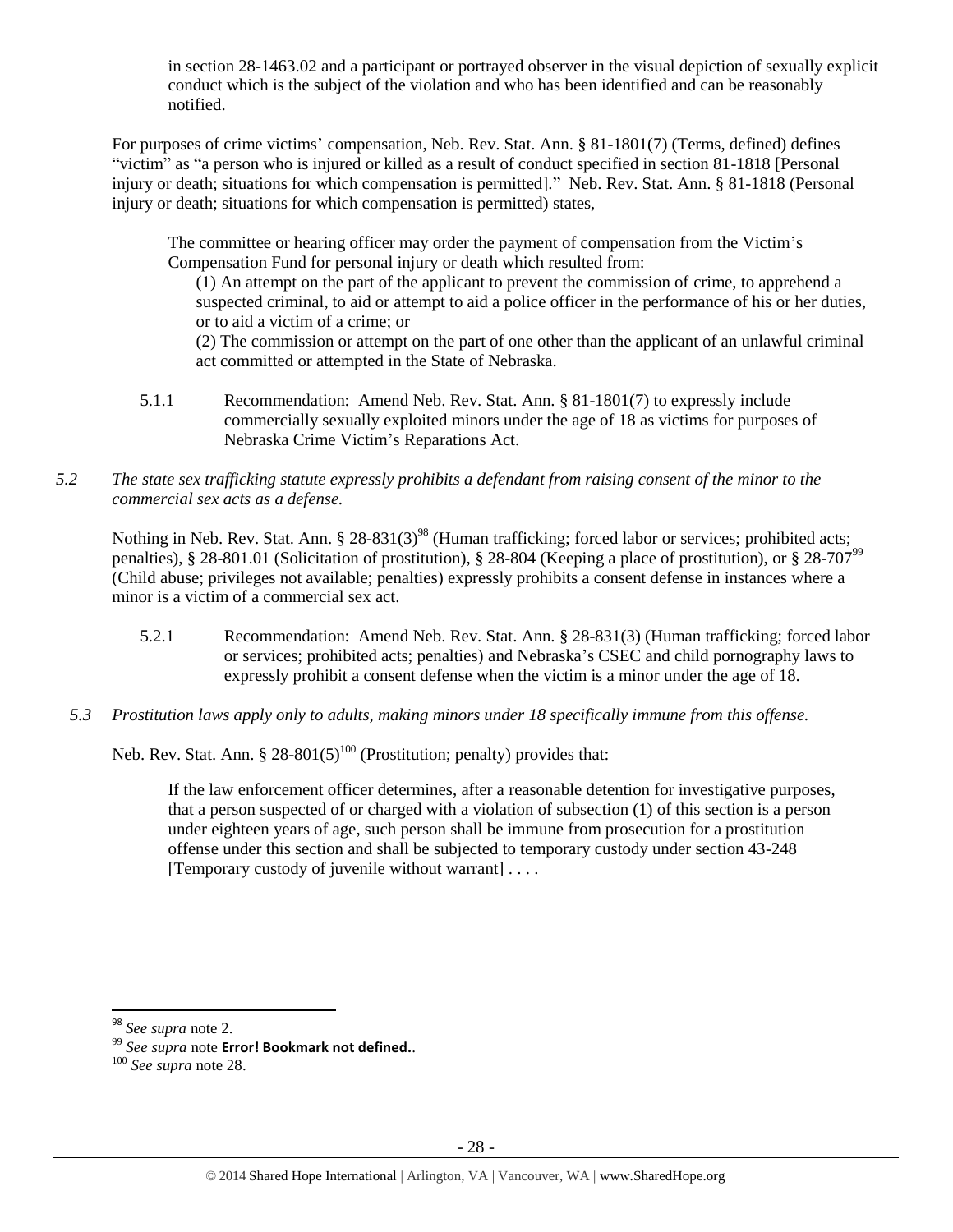*5.4 Child victims of sex trafficking or commercial sexual exploitation are provided with a child protection response, including specialized shelter and services, and are not detained in juvenile detention facilities.*

# **Child Identified as Juvenile<sup>101</sup> in Need of Assistance**

Neb. Rev. Stat. Ann. § 28-710(2)(b)<sup>102</sup> (Act, how cited; terms, defined) defines "child abuse or neglect" as:

(b) [K]nowingly, intentionally, or negligently causing or permitting a minor child to be:

<span id="page-28-0"></span>. . . . (vi) Sexually exploited by allowing, encouraging, or forcing such person to solicit for or engage in prostitution, debauchery, public indecency, or obscene or pornographic photography, films, or depictions.<sup>103</sup>

- . . . .
- *I. Initial Custody*
	- a. Authority for initial custody

Law enforcement officers who suspect a minor of engaging in prostitution can take the minor into custody and are statutorily required to direct them into a protective response. Neb. Rev. Stat. Ann. § 28- 801(5)<sup>104105</sup> (Prostitution; penalty; affirmative defense; immunity from prosecution; law enforcement officer; duties) states:

If the law enforcement officer determines, after a reasonable detention for investigative purposes, that a person suspected of or charged with a violation of subsection (1) of this section is a person under eighteen years of age, such a person shall be immune from prosecution for a prostitution offense under this section and shall be subject to temporary custody under section 43-248 and further disposition under the Nebraska Juvenile Code. A law enforcement officer who takes a person under eighteen years of age into custody under this section shall immediately report an allegation of a violation of section 28-831 [Human trafficking; forced labor or services; prohibited acts; penalties] to the Department of Health and Human Services which shall commence an investigation within twenty-four hours under the Child Protection Act.

Victims of domestic minor sex trafficking can also be taken into the abuse and neglect process through traditional reporting mechanisms. Neb. Rev. Stat. Ann. § 28-711(1) (Child subjected to abuse or neglect; report; contents; toll-free number) states that "any physician, any medical institution, any nurse, any school employee, any social worker, the Inspector General appointed under section 24 of this act, $106$  or

l  $101$  Pursuant to Neb. Rev. Stat. Ann. § 43-245(9), "Juvenile means any person under the age of eighteen."

<sup>&</sup>lt;sup>102</sup> Here and elsewhere in this report that  $\S 28-710$  is quoted or cited, it has been updated to reflect the amendments added by the passage of Legislative Bill 853. L.B. 853, 103rd Leg. Assemb. First Sess. (Neb. 2014) (effective July 2, 2014).

<sup>&</sup>lt;sup>103</sup> Pursuant to Neb. Rev. Stat. Ann. § 28-710(2)(b)(vi) a sexually exploited child is likely to be identified as abused or neglected. If a child is identified as abused or neglected under Neb. Rev. Stat. Ann. § 28-710(2)(b)(vi) the definition of caregiver is not defined and, therefore, not sufficiently broad to involve Child Protective Services in investigations where the child is in the custody or control of a non-family trafficker.

<sup>104</sup> *See supra* not[e 28.](#page-7-0)

 $105$  Here and elsewhere in this report that § 28-801 is quoted or cited, it has been updated to reflect the amendments added by the passage of Legislative Bill 853. L.B. 853, 103rd Leg. Assemb. Second Sess. (Neb. 2014) (effective April 2, 2014).

 $106$  Neb. Rev. Stat. Ann. § 43-4317 (Office of Inspector General of Nebraska child welfare) states, "(1) The office of Inspector General of Nebraska Child Welfare is created within the office of Public Counsel for the purpose of conducting investigations, audits, inspections, and other reviews of the Nebraska child welfare system. The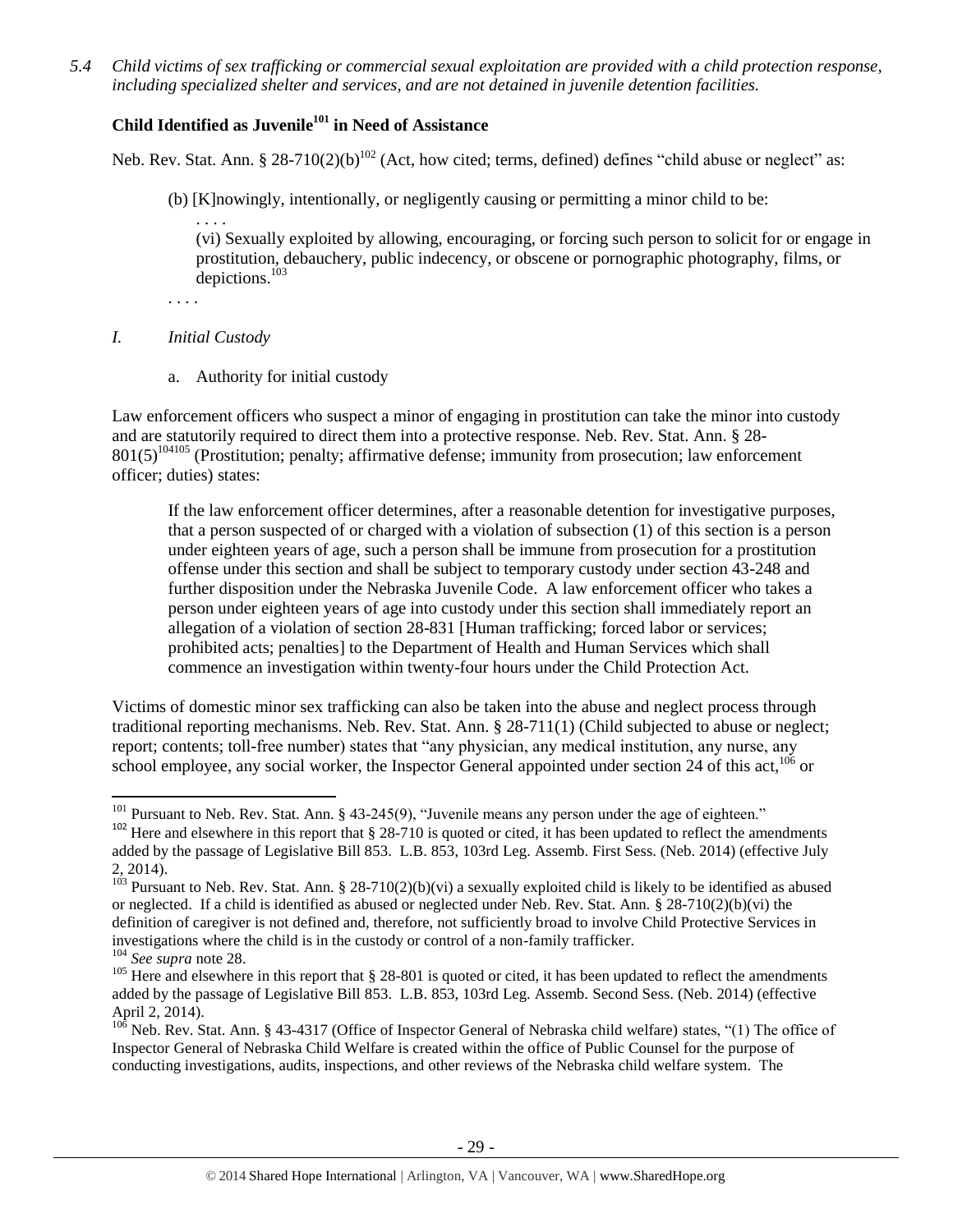any other person [who] has reasonable cause to believe that a child has been subjected to child abuse or neglect or observes such child being subjected to conditions or circumstances which reasonably would result in child abuse or neglect . . . shall" report the suspected abuse to law enforcement or the department. Pursuant to§  $28-713(1)^{107}$  (Reports of child abuse or neglect; law enforcement agency; department; duties), it is the duty of law enforcement agencies that receive a child abuse report "to investigate the report, to take immediate steps to protect the child, and to institute legal proceedings if appropriate."

Pursuant to Neb. Rev. Stat. Ann. § 43-248 (Temporary custody of juvenile without warrant; when),

A peace officer may take a juvenile into temporary custody without a warrant or order of the court and proceed as provided in section 43-250 when:

. . . .

(2) A juvenile is seriously endangered in his or her surroundings and immediate removal appears to be necessary for the juvenile's protection;

. . . .

(7) The officer has reasonable grounds to believe the juvenile is immune from prosecution for prostitution under subsection (5) of section 28-801.

b. Placement

 $\overline{a}$ 

If a child is taken into law enforcement custody on suspicion of prostitution as provided in § 43-248(7),  $^{108}$  the child shall be delivered to the Department of Health and Human Services which can authorize necessary emergency treatment and services. Neb. Rev. Stat. Ann. § 43-250(2) states,

When a juvenile is taken into temporary custody pursuant to subdivision (2) or (7) of section 43-248, the peace officer shall deliver the custody of such juvenile to the Department of Health and Human Services which shall make a temporary placement of the juvenile in the least restrictive environment consistent with the best interests of the juvenile as determined by the department. The department shall

 $\frac{108}{108}$  If a child is taken into temporary custody pursuant to 43-248(4) because the officer has reasonable grounds to believe that the juvenile has run away from his or her parent, the child may be released or the child may be delivered to a probation officer who will "determine the need for detention of the juvenile as provided in section 43-260.01 [Detention; factors]." Neb. Rev. Stat. Ann. § 43-250(1)(c). Pursuant to Neb. Rev. Stat. Ann. § 43-260.01 (Detention; factors),

The need for preadjudication placement or supervision and the need for detention of a juvenile and whether secure or nonsecure detention is indicated may be determined as follows:

(2) If the results indicate that secure detention<sup>108</sup> is not required, nonsecure detention<sup>108</sup> placement or supervision options shall be pursued; and

(3) If the results indicate that secure detention is required, detention at the secure level as indicated by the instrument shall be pursued.

If a child is detained, under Neb. Rev. Stat. Ann. §  $43-250(1)(c)(iv)$ ,  $(1)(c)(vi)$  (Temporary custody; disposition; custody requirements), certain juveniles, including those under the age of 16, and those considered neglected, "shall not be placed [or held] within a secure area of a jail or other facility intended or used for the detention of adults."

Inspector General shall be appointed by the Public Counsel with approval from the chairperson of the Executive Board of the Legislative Council and the chairperson of the Health and Human Services Committee of the Legislature." Neb. Rev. Stat. Ann. § 43-4317(1).

<sup>&</sup>lt;sup>107</sup> Here and elsewhere in this report that § 28-713 is quoted or cited, it has been updated to reflect the amendments added by the passage of Legislative Bill 853. L.B. 853, 103rd Leg. Assemb. First Sess. (Neb. 2014) (effective July 2, 2014).

<sup>(1)</sup> The standardized juvenile detention screening instrument shall be used to evaluate the juvenile;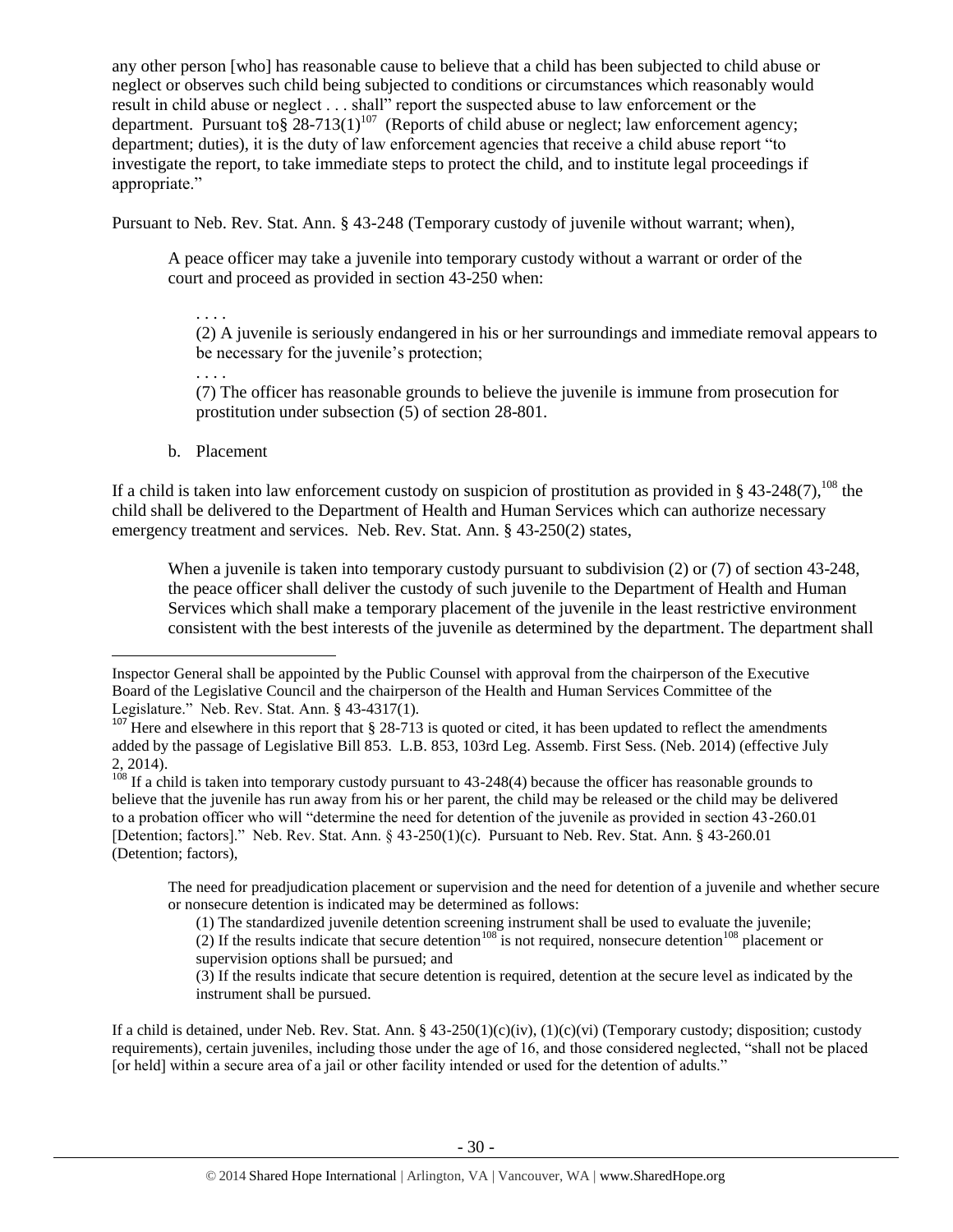supervise such placement and, if necessary, consent to any necessary emergency medical, psychological, or psychiatric treatment for such juvenile. The department shall have no other authority with regard to such temporary custody until or unless there is an order by the court placing the juvenile in the custody of the department. If the peace officer delivers temporary custody of the juvenile pursuant to this subsection, the peace officer shall make a full written report to the county attorney within twenty-four hours of taking such juvenile into temporary custody. If a court order of temporary custody is not issued within forty-eight hours of taking the juvenile into custody, the temporary custody by the department shall terminate and the juvenile shall be returned to the custody of his or her parent, guardian, custodian, or relative.

# *II. Process Following Initial Custody*

Pursuant to Neb. Rev. Stat. Ann. § 43-253(1) (Temporary custody; investigation; release; when), "[u]pon delivery to the probation officer of a juvenile who has been taken into temporary custody under section 29-401, 43-248, or 43-250, the probation officer shall immediately investigate the situation of the juvenile and the nature and circumstances of the events surrounding his or her being taken into custody." If the officer "deems it to be in the best interests of the juvenile, the probation officer shall immediately release such juvenile to the custody of his or her parent," except that "[i]n no case shall the court or probation officer release such juvenile if it appears that further detention or placement of such juvenile is a matter of immediate and urgent necessity for the protection of such juvenile . . . ." Neb. Rev. Stat. Ann. § 43- 253(4), (5).

Pursuant to Ann. Neb. Rev. Stat. Ann. § 43-255 (Detention or placement; release required; exceptions), any juvenile placed in custody under Neb. Rev. Stat. Ann. § 43-250 (Temporary custody; disposition; custody requirements) must be released within 48 hours of the detention or placement "unless within such period of time . . . (2) a petition has been filed pursuant to section 43-274 [County attorney; preadjudication powers and duties; juvenile court petition, pretrial diversion, or mediation; procedures], or (3) a criminal complaint has been filed in a court of competent jurisdiction." Neb. Rev. Stat. Ann. § 43-253(3) also prohibits a juvenile detained in custody pursuant to 43-250(1)(c) to be held in secure detention for more than 24-hours, excluding non-judicial days, "unless such juvenile has appeared personally before a court of competent jurisdiction for a hearing to determine if continued detention is necessary. If continued secure detention is ordered, such detention shall be in a juvenile detention facility."

## *III. Placement Process Pending Adjudication/Investigation*

While awaiting adjudication, Neb. Ann. § 43-254 (Placement or detention pending adjudication; restrictions; assessment of costs) states in part,

Pending the adjudication of any case . . . the juvenile may be (1) placed or detained a reasonable period of time on order of the court in the temporary custody of either the person having charge of the juvenile or some other suitable person, (2) kept in some suitable place provided by the city or county authorities, (3) placed in any proper and accredited charitable institution, (4) placed in a state institution, except any adult correctional facility, when proper facilities are available and the only local facility is a city or county jail, at the expense of the committing county on a per diem basis as determined from time to time by the head of the particular institution, (5) placed in the temporary care and custody of the Department of Health and Human Services when it does not appear that there is any need for secure detention, except that beginning October 1, 2013, no juvenile alleged to be a juvenile described in subdivision (1), (2), (3)(b), or (4) of section 43-247 shall be placed in the care and custody or under the supervision of the Department of Health and Human Services, or (6) beginning October 1, 2013, offered supervision options as determined pursuant to section 43-260.01, through the Office of Probation Administration as ordered by the court and agreed to in writing by the parties, if the juvenile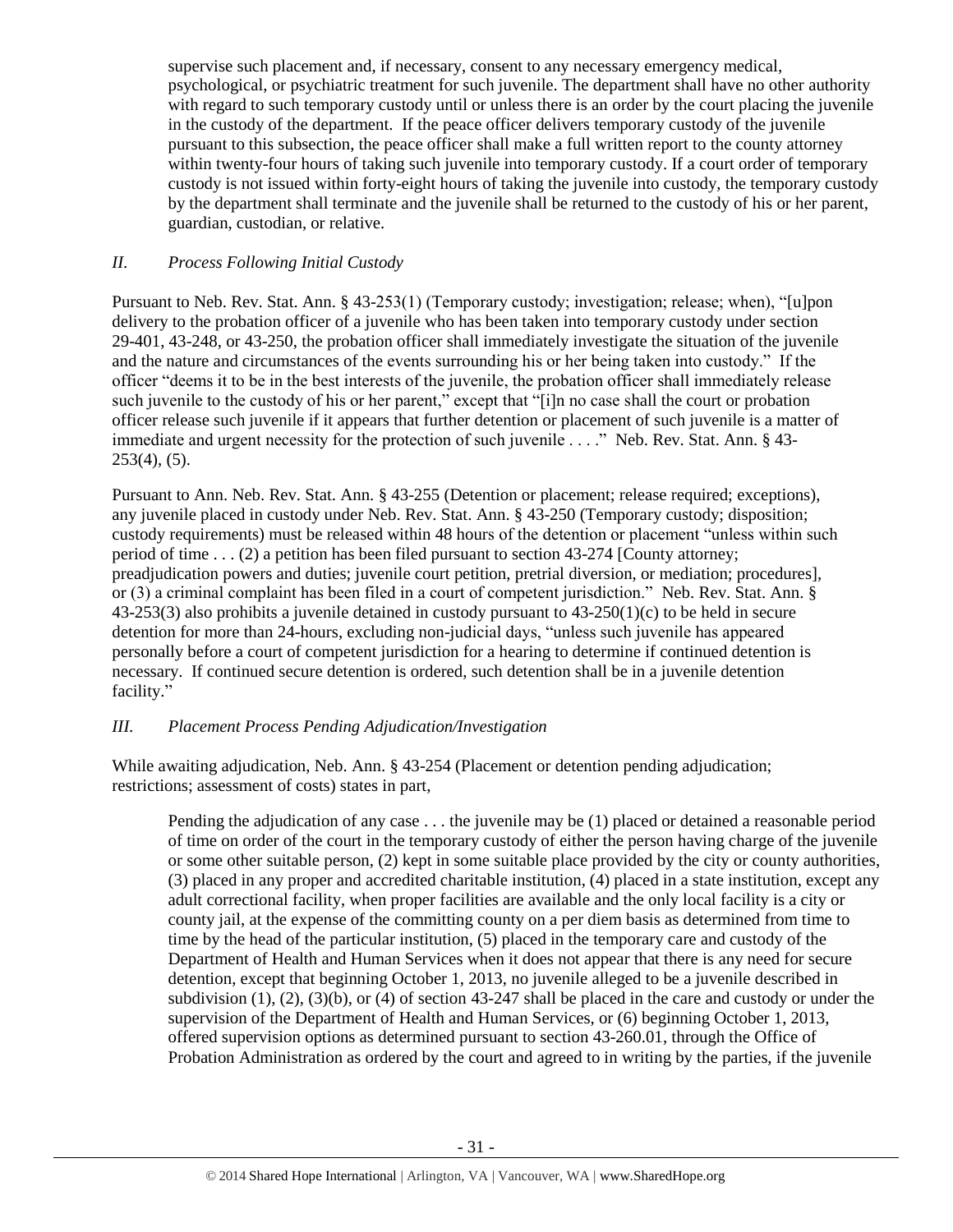is alleged to be a juvenile described in subdivision  $(1)$ ,  $(2)$ ,  $(3)(b)$ , or  $(4)$  of section 43-247 and it does not appear that there is any need for secure detention.

Rev. Stat. Ann. §  $43-250(1)(c)(iv)$ ,  $(1)(c)(vi)$  (Temporary custody; disposition; custody requirements), certain juveniles, including those under the age of 16, and a child considered neglected, "shall not be placed [or held] within a secure area of a jail or other facility intended or used for the detention of adults."

# *IV. Adjudication or Referral to Alternate Process*

Pursuant to Neb. Rev. Stat. Ann. § 43-260 (Adjudication hearing; held within ninety days after petition is filed; additional reviews; telephonic or videoconference hearing; authorized),

Except as provided in sections  $43-254.01$ ,  $^{109}$  . . . all cases filed under subdivision (3) of section 43-247 shall have an adjudication hearing not more than ninety days after a petition is filed. Upon a showing of good cause, the court may continue the case beyond the ninety-day period. The court shall also review every case filed under such subdivision which has been adjudicated or transferred to it for disposition not less than once every six months.

# *V. Outcomes*

. . .

Neb. Rev. Stat. Ann. § 43-251.01 (Juveniles; placements and commitments; restrictions) states,

All placements and commitments of juveniles for evaluations or as temporary or final dispositions are subject to the following:

(1) No juvenile shall be confined in an adult correctional facility as a disposition of the court; (2) A juvenile who is found to be a juvenile as described in subdivision (3) of section 43-247 [Juvenile court; jurisdiction] shall not be placed in an adult correctional facility, the secure youth confinement facility operated by the Department of Correctional Services, or a youth rehabilitation and treatment center or committed to the Office of Juvenile Services;

(4) A juvenile under the age of fourteen years shall not be placed with or committed to a youth rehabilitation and treatment center; and

(5) A juvenile shall not be detained in secure detention or placed at a youth rehabilitation and treatment center unless detention or placement of such juvenile is a matter of immediate and urgent necessity for the protection of such juvenile or the person or property of another or if it appears that such juvenile is likely to flee the jurisdiction of the court.

Additionally, pursuant to Neb. Rev. Stat. Ann. § 43-284 (Juvenile in need of assistance or special supervision; care and custody; payments for support; removal from home; restrictions),

When any juvenile is adjudged to be under . . . [Neb. Rev. Stat. Ann. § 43-247(3)], the court may permit such juvenile to remain in his or her own home subject to supervision or may make an order committing the juvenile to  $(1)$  the care of some suitable institution,  $(2)$  inpatient or outpatient treatment at a mental health facility or mental health program, (3) the care of some reputable citizen of good moral character, (4) the care of some association willing to receive the juvenile embracing in its objects the purpose of caring for or obtaining homes for such juveniles, . . . (5) the care of a suitable family, or (6) the care and custody of the Department of Health and Human Services.

 109 Neb. Rev. Stat. Ann. § 43-254.01 (Temporary mental health placement; evaluation; procedure) specifically deals with children placed in a mental health facility for evaluation and emergency treatment. Adjudication hearings in those cases must be held within 7 days. Neb. Rev. Stat. Ann. § 43-254.01(3).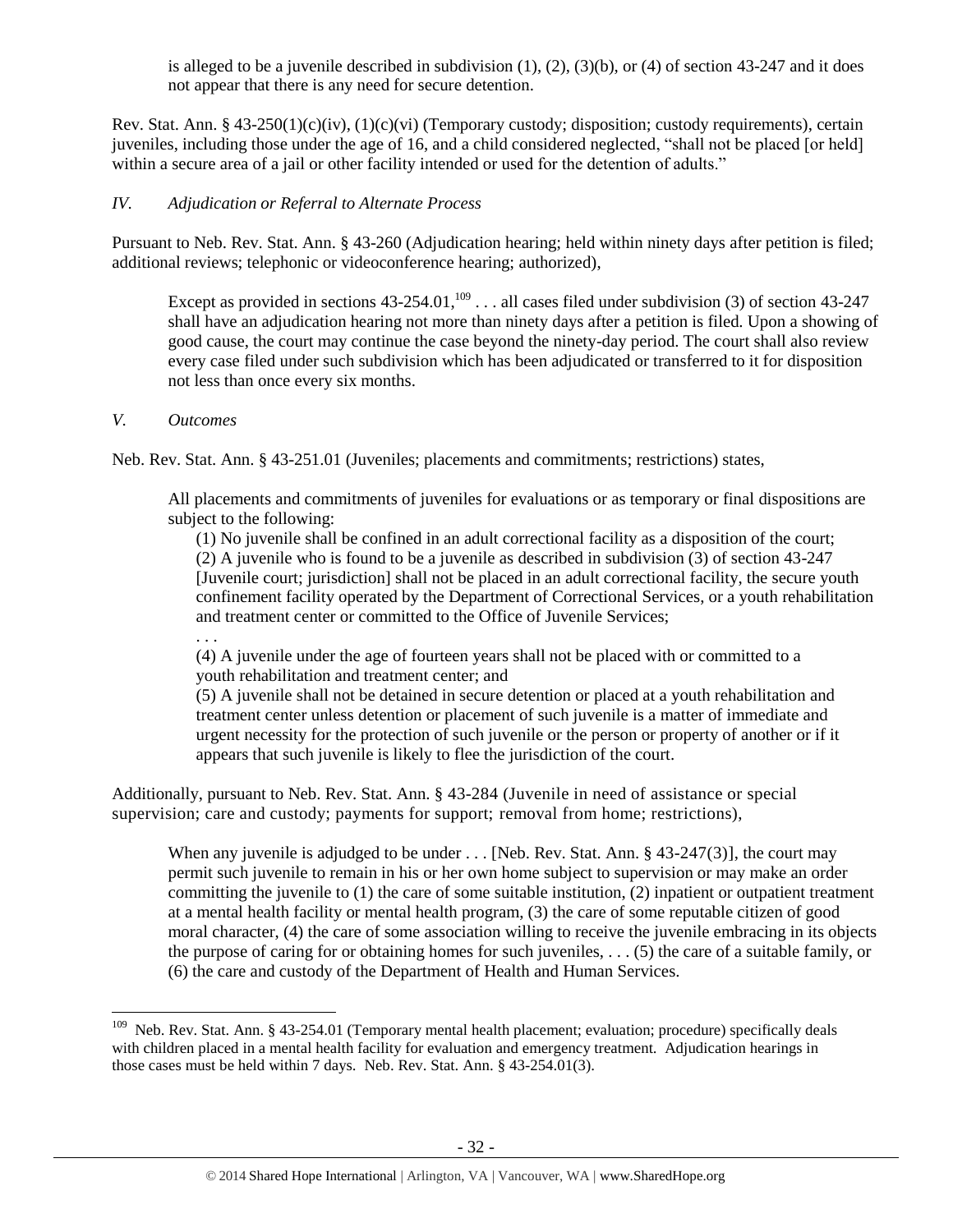The court may enter a dispositional order removing a juvenile from his or her home upon a written determination that continuation in the home would be contrary to the health, safety, or welfare of such juvenile and that reasonable efforts to preserve and reunify the family have been made if required under section 43-283.01 [Preserve and reunify the family; reasonable efforts; requirements].

# **Child Identified as Juvenile Violator or Juvenile In Need of Special Supervision**

A child may be detained and taken into custody for violating a criminal statute. Neb. Rev. Stat. Ann. § 43-248(1) (Temporary custody of juvenile without warrant; when). Minors are immune from prosecution for prostitution under Neb. Rev. Stat. Ann. § 28-801(5)<sup>110</sup> (Prostitution; penalty; affirmative defense; immunity from prosecution; law enforcement officer; duties**)**, but DMST victims may still be brought into the juvenile justice process if they are suspected of other crimes.

I. *Initial Custody*

. . . .

a. Authority for initial custody

Under Neb. Rev. Stat. Ann. § 43-248 (Temporary custody of juvenile without warrant):

A peace officer may take a juvenile into temporary custody without a warrant or order of the court and proceed as provided in section 43-250 when:

(1) A juvenile has violated a state law or municipal ordinance and the officer has reasonable grounds to believe such juvenile committed such violation;

. . . .

(3) The officer believes the juvenile to be mentally ill and dangerous as defined in section 71- 908 and that the harm described in that section is likely to occur before proceedings may be instituted before the juvenile court;

(4) The officer has reasonable grounds to believe that the juvenile has run away from his or her parent, guardian, or custodian;

(5) A probation officer has reasonable cause to believe that a juvenile is in violation of probation and that the juvenile will attempt to leave the jurisdiction or place lives or property in danger;

(6) The officer has reasonable grounds to believe the juvenile is truant from school. . . .

b. Placement

 $\overline{\phantom{a}}$ 

Neb. Rev. Stat. Ann. §43-250 (Temporary custody; disposition; custody requirements) provides for shortterm placement of juveniles taken into temporary custody and allows for the possibility of both secure and non-secure detention:

(1) A peace officer who takes a juvenile into temporary custody under section 29-401 or subdivision  $(1)$ ,  $(4)$ ,<sup>111</sup> or (5) of section 43-248 shall immediately take reasonable measures to notify the juvenile's parent, guardian, custodian, or relative and shall proceed as follows:

 $111$  If a child is taken into temporary custody pursuant to 43-248(4) because the officer has reasonable grounds to believe that the juvenile has run away from his or her parent, the child may be released or the child may be delivered to a probation officer who will "determine the need for detention of the juvenile as provided in section 43-260.01 [Detention; factors]." Neb. Rev. Stat. Ann. § 43-250(1)(c). Pursuant to Neb. Rev. Stat. Ann. § 43-260.01 (Detention; factors),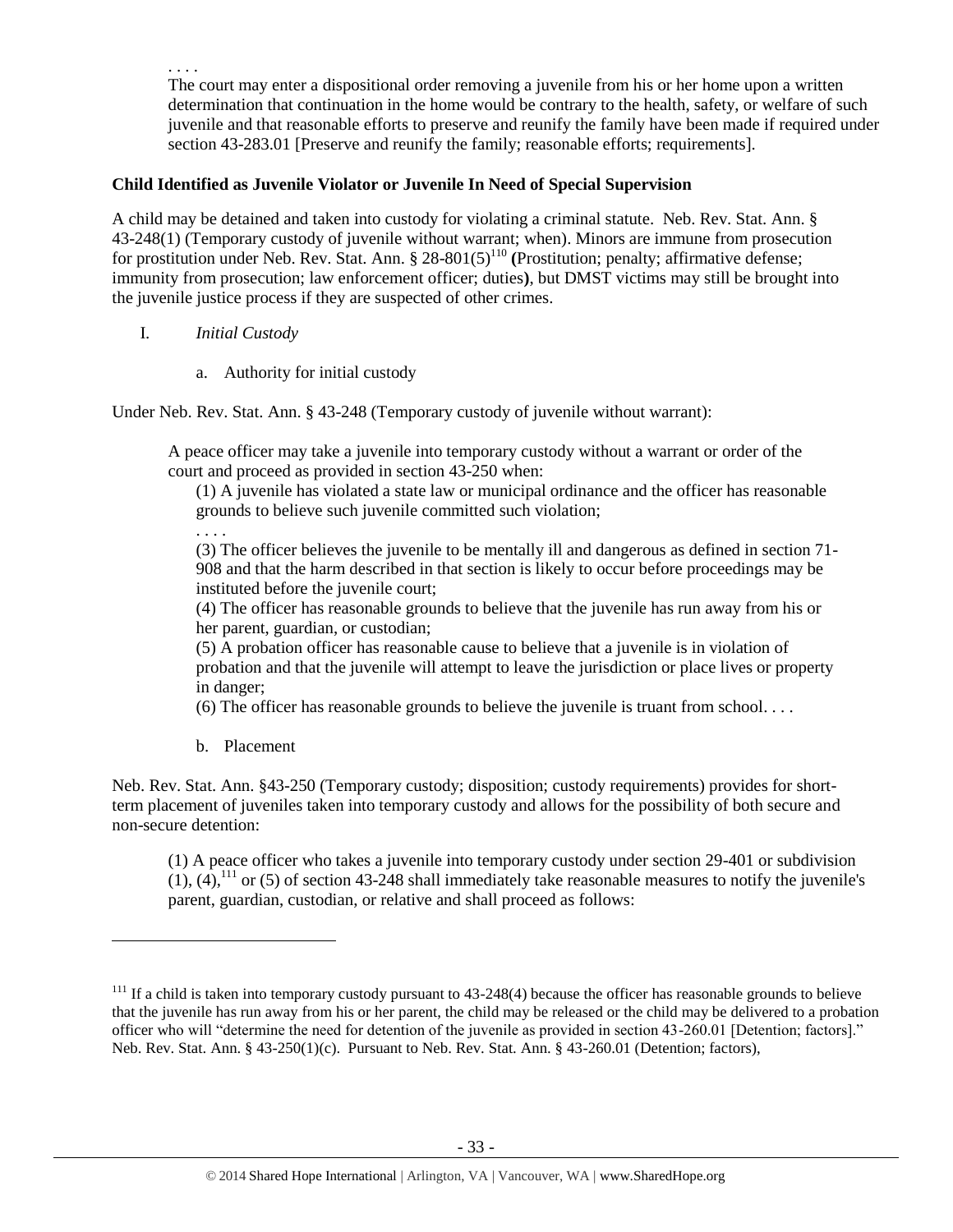(a) The peace officer may release a juvenile taken into temporary custody under section 29-401 or subdivision (1) or (4) of section 43-248;

(b) The peace officer may require a juvenile taken into temporary custody under section 29-401 or subdivision (1) or (4) of section 43-248 to appear before the court of the county in which such juvenile was taken into custody at a time and place specified in the written notice prepared in triplicate by the peace officer or at the call of the court. The notice shall also contain a concise statement of the reasons such juvenile was taken into custody. The peace officer shall deliver one copy of the notice to such juvenile and require such juvenile or his or her parent, guardian, other custodian, or relative, or both, to sign a written promise that such signer will appear at the time and place designated in the notice. Upon the execution of the promise to appear, the peace officer shall immediately release such juvenile. The peace officer shall, as soon as practicable, file one copy of the notice with the county attorney or city attorney and, when required by the court, also file a copy of the notice with the court or the officer appointed by the court for such purpose; or (c) The peace officer may retain temporary custody of a juvenile taken into temporary custody under section 29-401 or subdivision (1), (4), or (5) of section 43-248 and deliver the juvenile, if necessary, to the probation officer and communicate all relevant available information regarding such juvenile to the probation officer. The probation officer shall determine the need for detention of the juvenile as provided in section 43-260.01. Upon determining that the juvenile should be placed in a secure or nonsecure placement and securing placement in such secure or nonsecure setting by the probation officer, the peace officer shall implement the probation officer's decision to release or to detain and place the juvenile. When secure detention of a juvenile is necessary, such detention shall occur within a juvenile detention facility except:

(i) When a juvenile described in subdivision  $(1)$  or  $(2)$  of section 43-247, except for a status offender, is taken into temporary custody within a metropolitan statistical area and where no juvenile detention facility is reasonably available, the juvenile may be delivered, for temporary custody not to exceed six hours, to a secure area of a jail or other facility intended or used for the detention of adults solely for the purposes of identifying the juvenile and ascertaining his or her health and well-being and for safekeeping while awaiting transport to an appropriate juvenile placement or release to a responsible party;

(ii) When a juvenile described in subdivision  $(1)$  or  $(2)$  of section 43-247, except for a status offender, is taken into temporary custody outside of a metropolitan statistical area and where no juvenile detention facility is reasonably available, the juvenile may be delivered, for temporary custody not to exceed twenty-four hours excluding nonjudicial days and while awaiting an initial court appearance, to a secure area of a jail or other facility intended or used for the detention of adults solely for the purposes of identifying the juvenile and ascertaining his or her health and well-being and for safekeeping while awaiting transport to an appropriate juvenile placement or release to a responsible party;

(iii) Whenever a juvenile is held in a secure area of any jail or other facility intended or used for the detention of adults, there shall be no verbal, visual, or physical contact between the juvenile and any incarcerated adult and there shall be adequate staff to supervise and monitor the

 $\overline{a}$ 

If a child is detained, under Neb. Rev. Stat. Ann. §  $43-250(1)(c)(iv)$ ,  $(1)(c)(vi)$  (Temporary custody; disposition; custody requirements), certain juveniles, including those under the age of 16, and those considered neglected, "shall not be placed [or held] within a secure area of a jail or other facility intended or used for the detention of adults."

The need for preadjudication placement or supervision and the need for detention of a juvenile and whether secure or nonsecure detention is indicated may be determined as follows:

<sup>(1)</sup> The standardized juvenile detention screening instrument shall be used to evaluate the juvenile;

<sup>(2)</sup> If the results indicate that secure detention<sup>111</sup> is not required, nonsecure detention<sup>111</sup> placement or supervision options shall be pursued; and

<sup>(3)</sup> If the results indicate that secure detention is required, detention at the secure level as indicated by the instrument shall be pursued.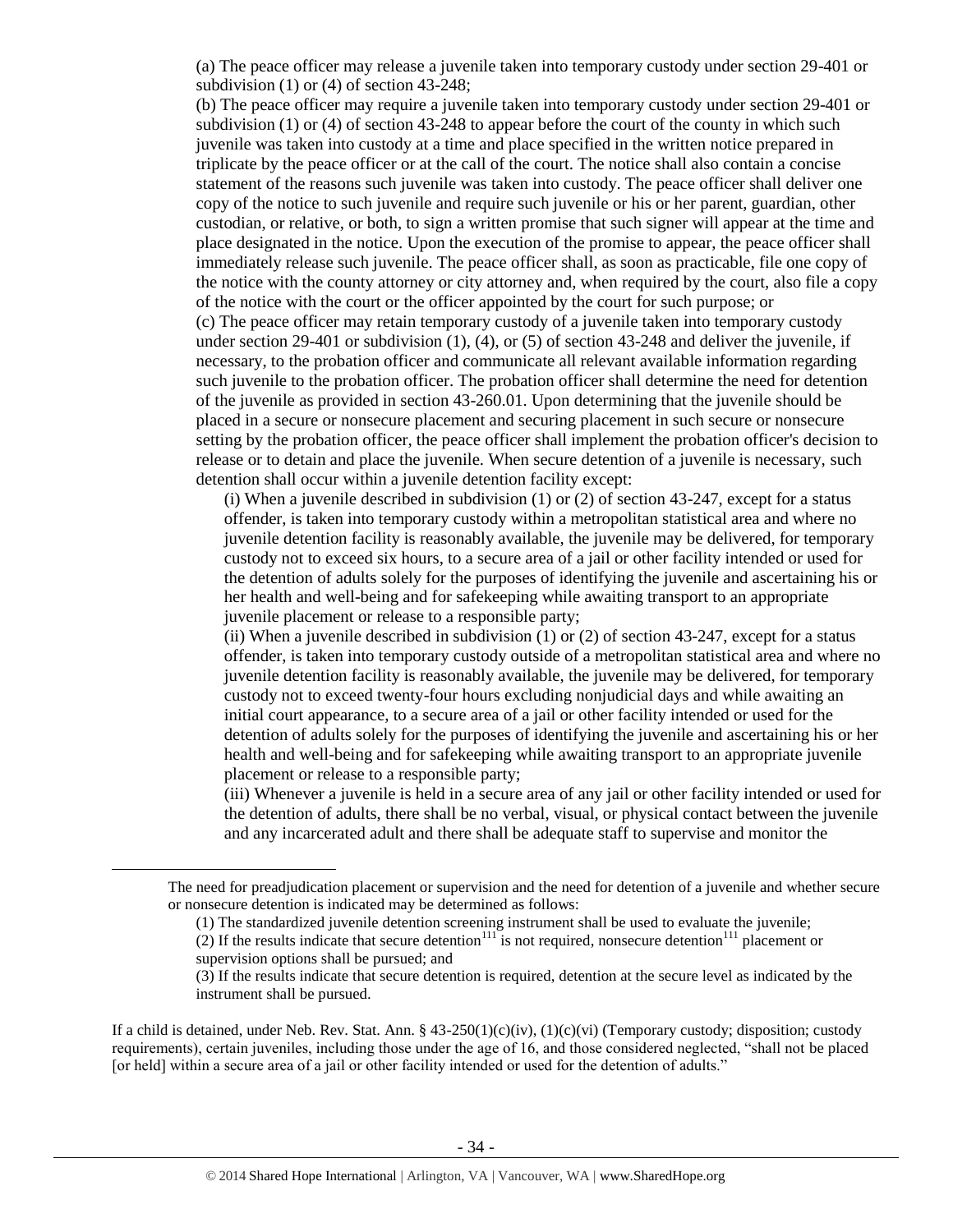juvenile's activities at all times. This subdivision shall not apply to a juvenile charged with a felony as an adult in county or district court if he or she is sixteen years of age or older; (iv) If a juvenile is under sixteen years of age or is a juvenile as described in subdivision (3) of section 43-247, he or she shall not be placed within a secure area of a jail or other facility intended or used for the detention of adults;

(v) If, within the time limits specified in subdivision  $(1)(c)(i)$  or  $(1)(c)(ii)$  of this section, a felony charge is filed against the juvenile as an adult in county or district court, he or she may be securely held in a jail or other facility intended or used for the detention of adults beyond the specified time limits;

. . . .

. . . .

(5) A juvenile taken into custody pursuant to a legal warrant of arrest shall be delivered to a probation officer who shall determine the need for detention of the juvenile as provided in section 43-260.01. If detention is not required, the juvenile may be released without bond if such release is in the best interests of the juvenile, the safety of the community is not at risk, and the court that issued the warrant is notified that the juvenile had been taken into custody and was released.

(6) In determining the appropriate temporary placement of a juvenile under this section, the peace officer shall select the placement which is least restrictive of the juvenile's freedom so long as such placement is compatible with the best interests of the juvenile and the safety of the community.

*I. Process Following Initial Custody*

Under Neb. Rev. Stat. Ann. §43-258 (Preadjudication physical and mental evaluation; placement; restrictions; reports; costs; responsibility), the court may order an interim process to evaluate the needs of juveniles detained under its jurisdiction:

Pending the adjudication of any case under the Nebraska Juvenile Code, the court may order the juvenile examined by a physician, surgeon, psychiatrist, duly authorized community mental health service program, or psychologist to aid the court in determining (a) a material allegation in the petition relating to the juvenile's physical or mental condition, (b) the juvenile's competence to participate in the proceedings, (c) the juvenile's responsibility for his or her acts, or (d) whether or not to provide emergency medical treatment.

. . . .

(3) Upon completion of the evaluation, the juvenile shall be returned to the court together with a written report of the results of the evaluation. Such report shall include an assessment of the basic needs of the juvenile and recommendations for continuous and long-term care and shall be made to effectuate the purposes in subdivision  $(1)$  of section  $43-246$ . The juvenile shall appear before the court for a hearing on the report of the evaluation results within ten days after the court receives the evaluation.

# *II. Placement Process Pending Adjudication/Investigation*

While awaiting adjudication, Neb. Rev. Stat. Ann. § 43-254 (Placement or detention pending adjudication; restrictions; assessment of costs) states in part,

Pending the adjudication of any case . . . the juvenile may be (1) placed or detained a reasonable period of time on order of the court in the temporary custody of either the person having charge of the juvenile or some other suitable person, (2) kept in some suitable place provided by the city or county authorities, (3) placed in any proper and accredited charitable institution, (4) placed in a state institution, except any adult correctional facility, when proper facilities are available and the only local facility is a city or county jail, at the expense of the committing county on a per diem basis as determined from time to time by the head of the particular institution, (5) placed in the temporary care and custody of the Department of Health and Human Services when it does not appear that there is any need for secure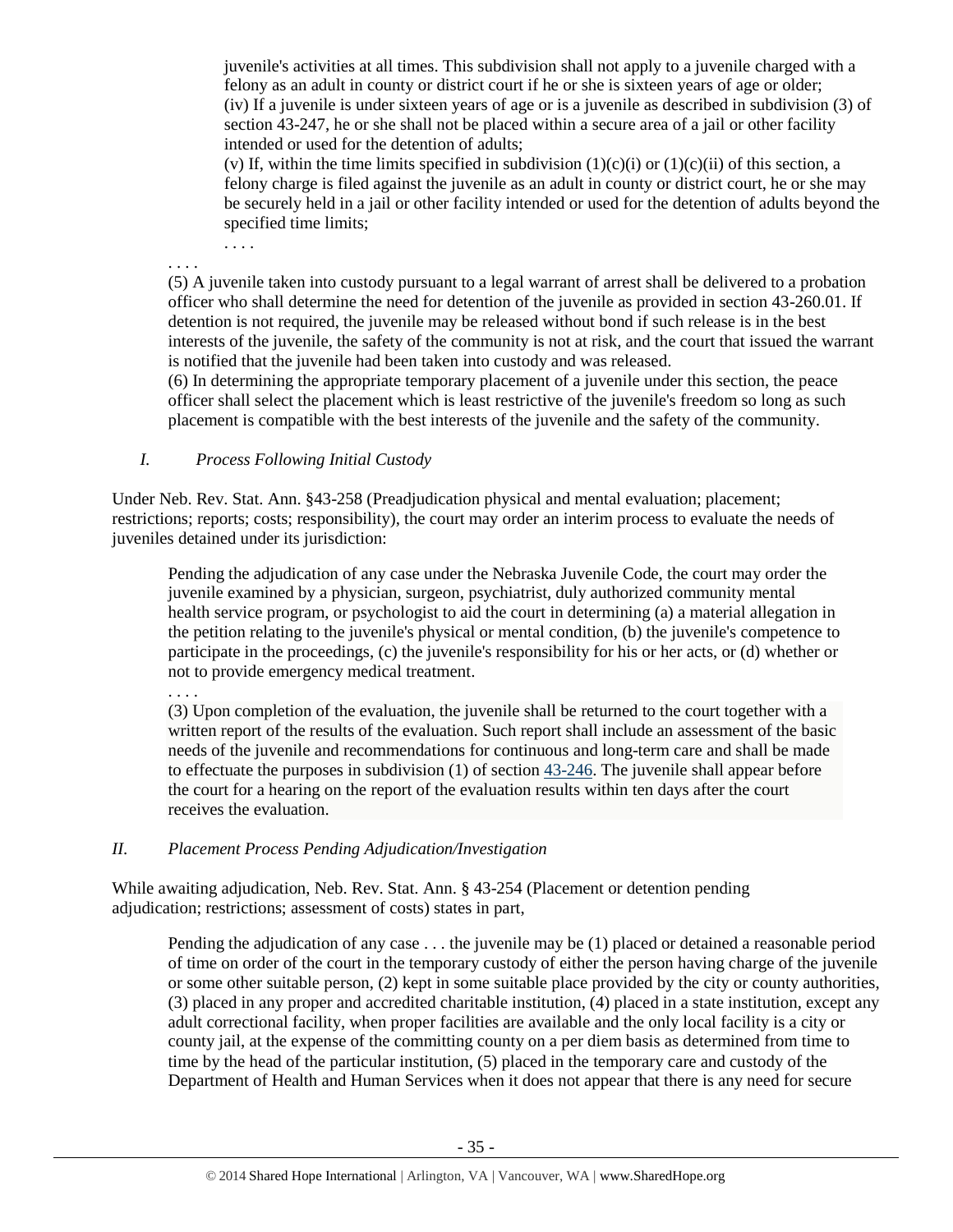detention, except that beginning October 1, 2013, no juvenile alleged to be a juvenile described in subdivision (1), (2), (3)(b), or (4) of sectio[n 43-247](http://nebraskalegislature.gov/laws/statutes.php?statute=43-247)<sup>112</sup> shall be placed in the care and custody or under the supervision of the Department of Health and Human Services, or (6) beginning October 1, 2013, offered supervision options as determined pursuant to section [43-260.01,](http://nebraskalegislature.gov/laws/statutes.php?statute=43-260.01) through the Office of Probation Administration as ordered by the court and agreed to in writing by the parties, if the juvenile is alleged to be a juvenile described in subdivision  $(1)$ ,  $(2)$ ,  $(3)(b)$ , or  $(4)$  of section [43-247](http://nebraskalegislature.gov/laws/statutes.php?statute=43-247) and it does not appear that there is any need for secure detention.

# IV. Adjudication or Referral to Alternate Process

Formal adjudication under Neb. Rev. Stat. Ann. § 43-278 (Adjudication hearing; held within ninety days after petition is filed; additional reviews; telephonic or videoconference hearing; authorized) must be held within 90 days of the filing of a petition. Further, under Neb. Rev. Stat. Ann. § 43-280 (Adjudication; effect; use of incourt statements):

No adjudication by the juvenile court upon the status of a juvenile shall be deemed a conviction nor shall the adjudication operate to impose any of the civil disabilities ordinarily resulting from conviction. The adjudication and the evidence given in the court shall not operate to disqualify such juvenile in any future civil or military service application or appointment. Any admission, confession, or statement made by the juvenile in court and admitted by the court, in a proceeding under section 43-279, shall be inadmissible against such juvenile in any criminal or civil proceeding but may be considered by a court as part of a presentence investigation involving a subsequent transaction.

Some counties in Nebraska may offer diversion as an alternative to the formal adjudication process. Under Neb. Rev. Stat. Ann. § 43-260.02 (Juvenile pretrial diversion program; authorized):

A county attorney may establish a juvenile pretrial diversion program with the concurrence of the county board. If the county is part of a multicounty juvenile services plan under the Nebraska County Juvenile Services Plan Act, the county attorney may establish a juvenile pretrial diversion program in conjunction with other county attorneys from counties that are a part of such multicounty plan. A city attorney may establish a juvenile pretrial diversion program with the concurrence of the governing body of the city. Such programs shall meet the requirements of sections 43-260.02 to 43-260.07.

Neb. Rev. Stat. Ann. § 43-260.04 (Juvenile pretrial diversion program; requirements) requires that a diversion program shall:

(1) Be an option available for the county attorney or city attorney based upon his or her determination under this subdivision. The county attorney or city attorney may use the following information:

## (a) The juvenile's age;

l

(b) The nature of the offense and role of the juvenile in the offense;

(c) The number and nature of previous offenses involving the juvenile;

(d) The dangerousness or threat posed by the juvenile to persons or property; or

(e) The recommendations of the referring agency, victim, and advocates for the juvenile;

(2) Permit participation by a juvenile only on a voluntary basis and shall include a juvenile diversion agreement described in section 43-260.06;

(3) Allow the juvenile to consult with counsel prior to a decision to participate in the program;

<sup>&</sup>lt;sup>112</sup> Neb. Rev. Stat. Ann. § 43-247 covers, "(1) Any juvenile who has committed an act other than a traffic offense which would constitute a misdemeanor or an infraction under the laws of this state, or violation of a city or village ordinance; (2) Any juvenile who has committed an act which would constitute a felony under the laws of this state." Here and elsewhere in this report that § 43-247 is quoted or cited, it has been updated to reflect the amendments added by the passage of Legislative Bill 853. L.B. 853, 103rd Leg. Assemb. Second Sess. (effective July 9, 2014).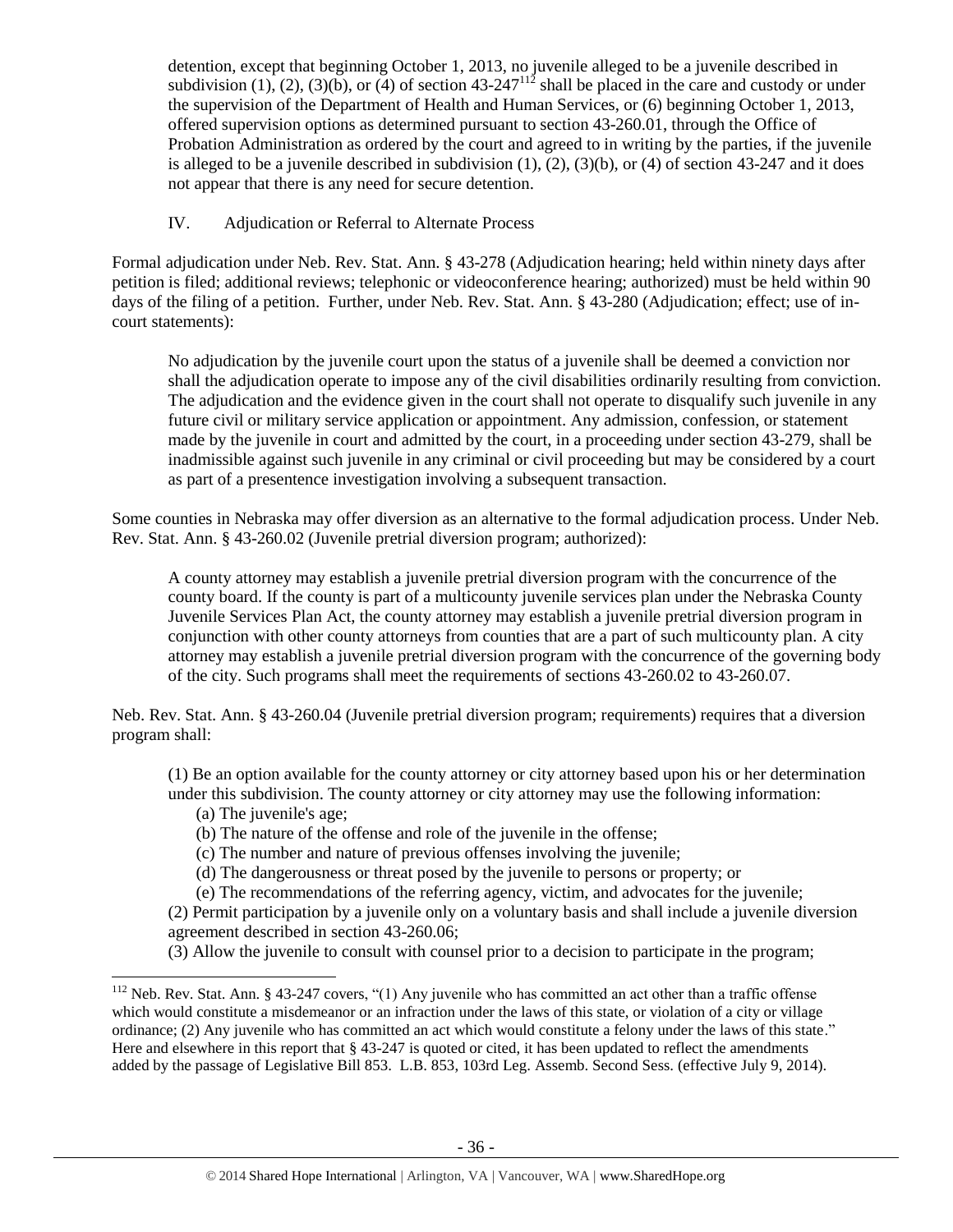(4) Be offered to the juvenile when practicable prior to the filing of a juvenile petition or a criminal charge but after the arrest of the juvenile or issuance of a citation to the juvenile if after the arrest or citation a decision has been made by the county attorney or city attorney that the offense will support the filing of a juvenile petition or criminal charges;

(5) Provide screening services for use in creating a diversion plan utilizing appropriate services for the juvenile;

(6) Result in dismissal of the juvenile petition or criminal charges if the juvenile successfully completes the program;

(7) Be designed and operated to further the goals stated in section 43-260.03 and comply with sections 43-260.04 to 43-260.07; and

(8) Require information received by the program regarding the juvenile to remain confidential unless a release of information is signed upon admission to the program or is otherwise authorized by law.

*VI. Outcome*

When a juvenile has been adjudicated guilty of a misdemeanor or felony, Neb. Rev. Stat. Ann. § 43-286 (Juvenile violator or juvenile in need of special supervision; disposition; violation of probation, supervision, or court order; procedure) governs the outcome:

(ii) . . . The court may continue the dispositional portion of the hearing, from time to time upon such terms and conditions as the court may prescribe, including an order of restitution of any property stolen or damaged or an order requiring the juvenile to participate in community service programs, if such order is in the interest of the juvenile's reformation or rehabilitation, and, subject to the further order of the court, may:

(A) Place the juvenile on probation subject to the supervision of a probation officer; or

(B) Permit the juvenile to remain in his or her own home or be placed in a suitable family home or institution, subject to the supervision of the probation officer.

If the court has placed a juvenile under the supervision of a probation officer, the Office of Probation Administration shall pay the costs of the suitable family home or institution which are not otherwise paid by the juvenile's parents.

- 5.4.1 Recommendation: Enact a law to ensure domestic minor sex trafficking victims' access to services and housing designed meet the needs of commercially sexually exploited youth.
- *5.5 Commercial sexual exploitation is identified as a type of abuse and neglect within child protection statutes.*

Commercial sexual exploitation is expressly identified as a type of abuse or neglect within Nebraska's Child Protection and Family Safety Act.<sup>113</sup> Specifically, Neb. Rev. Stat. Ann. § 28-710(2)(b)<sup>114</sup> (Act, how cited; terms, defined) defines "child abuse or neglect" to include the following:

(b) [K]nowingly, intentionally, or negligently causing or permitting a minor child to be:

<span id="page-36-0"></span>. . . . (vi) Sexually exploited by allowing, encouraging, or forcing such person to solicit for or engage in prostitution, debauchery, public indecency, or obscene or pornographic photography, films, or depictions.

 $\overline{a}$ 

<sup>113</sup> Neb. Rev. Stat. Ann. §§ 28-710 to -727; *See supra* not[e 102.](#page-28-0)

<sup>114</sup> *See supra* note [102.](#page-28-0)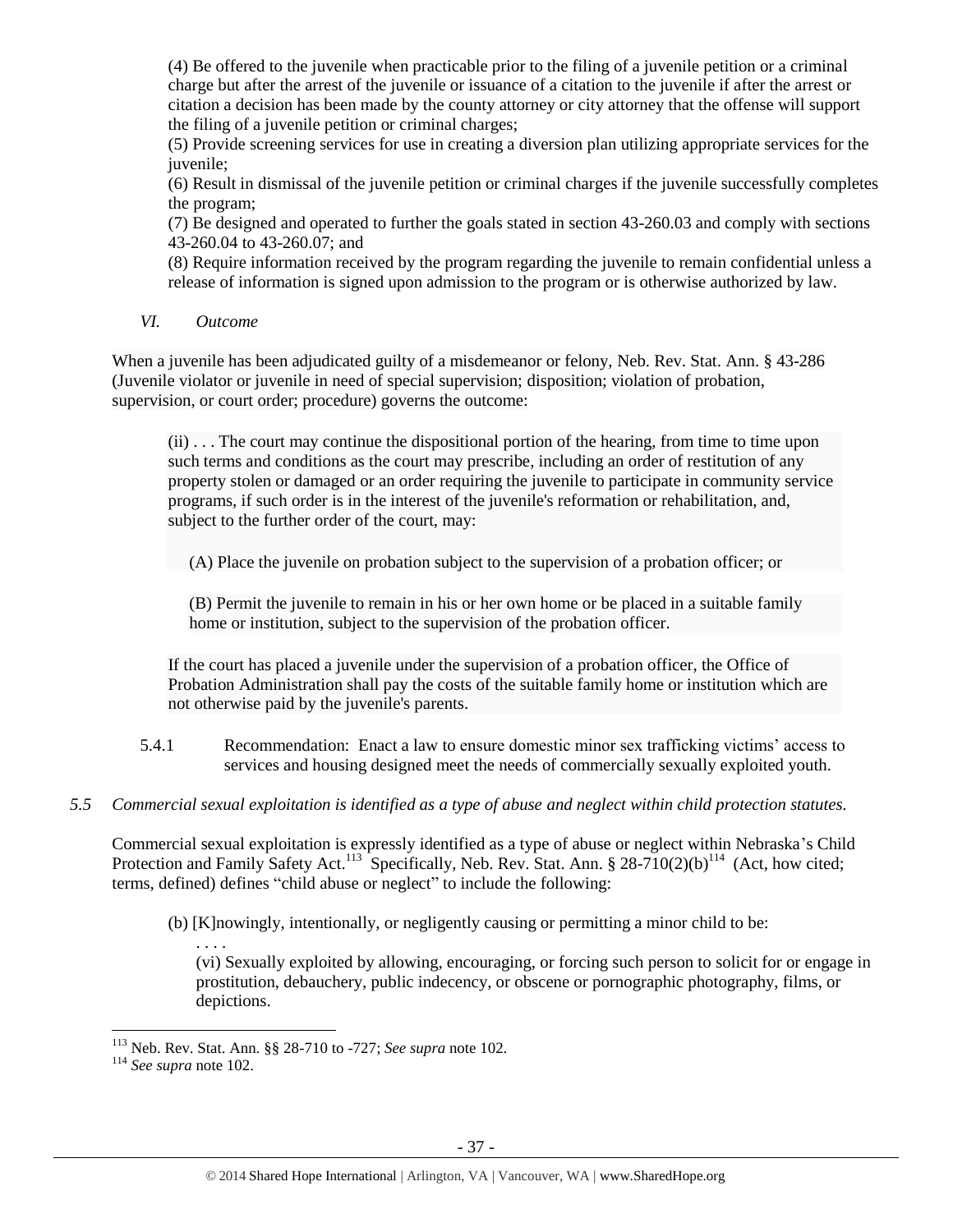*5.6 The definition of "caregiver" (or similar term) in the child welfare statutes is broad enough to include a trafficker who has custody or control of a child in order to bring a trafficked child into protection of child protective services.*

Nebraska's child welfare statutes do not define the term "caregiver" or "custodian." Nebraska's Child Protection and Family Safety Act,<sup>115</sup> however, does refer to the "subject of the investigation or report of child abuse or neglect" and defines "subject of the report of child abuse or neglect" as "the person or persons identified in the report as responsible for the child abuse or neglect." Neb. Rev. Stat. Ann. § 28-710(2)(j)<sup>116</sup> (Act, how cited; terms, defined). It is feasible, therefore, that this definition could include a trafficker.

- 5.6.1 Recommendation: Amend Nebraska's Child Protection Act to include a definition of "custodian" to include a trafficker who has custody or control of a child.
- *5.7 Crime victims' compensation is specifically available to a child victim of sex trafficking or commercial sexual exploitation of children (CSEC) without regard to ineligibility factors.*

A commercially sexually exploited child may be eligible to receive compensation under Nebraska's Crime Victim's Reparation Act.<sup>117</sup> Specifically, Neb. Rev. Stat. Ann. § 81-1801(7) defines a "victim" as "a person who is injured or killed as a result of conduct specified in section 81-1818 [Personal injury or death; situations for which compensation is permitted]." Neb. Rev. Stat. Ann. § 81-1818 (Personal injury or death; situations for which compensation is permitted) states,

The committee or hearing officer may order the payment of compensation from the Victim's Compensation Fund for personal injury or death which resulted from:

. . . .

. . . .

(2) The commission or attempt on the part of one other than the applicant of an unlawful criminal act committed or attempted in the State of Nebraska.

Neb. Rev. Stat. Ann. § 81-1807 (Victim; compensation; application) provides that "[a]ny person who may be eligible for compensation under the Nebraska Crime Victim's Reparations Act may make application to the committee on forms provided by the committee."

Neb. Rev. Stat. Ann. § 81-1819 (Payment of compensation; order; losses covered) provides that a victim may receive compensation for

(1) Expenses actually and reasonably incurred as a result of the personal injury or death of the victim, including expenses for mental health counseling and care;

(2) Loss of wages and future earning capacity as a result of total or partial incapacity of the victim and reasonable expenses of job retraining or similar employment-oriented rehabilitative services for the victim;

(3) Pecuniary loss to the dependents of the deceased victim;

(4) Funeral and burial expenses actually and reasonably incurred as a result of the death of the victim; and

(5) Any other loss resulting from the personal injury or death of the victim which the committee determines to be reasonable.

l <sup>115</sup> *See supra* not[e 113;](#page-36-0) *See supra* note [102.](#page-28-0)

<sup>116</sup> *See supra* note [102.](#page-28-0) 

<sup>117</sup> Neb. Rev. Stat. Ann. §§ 81-1801 to -1842.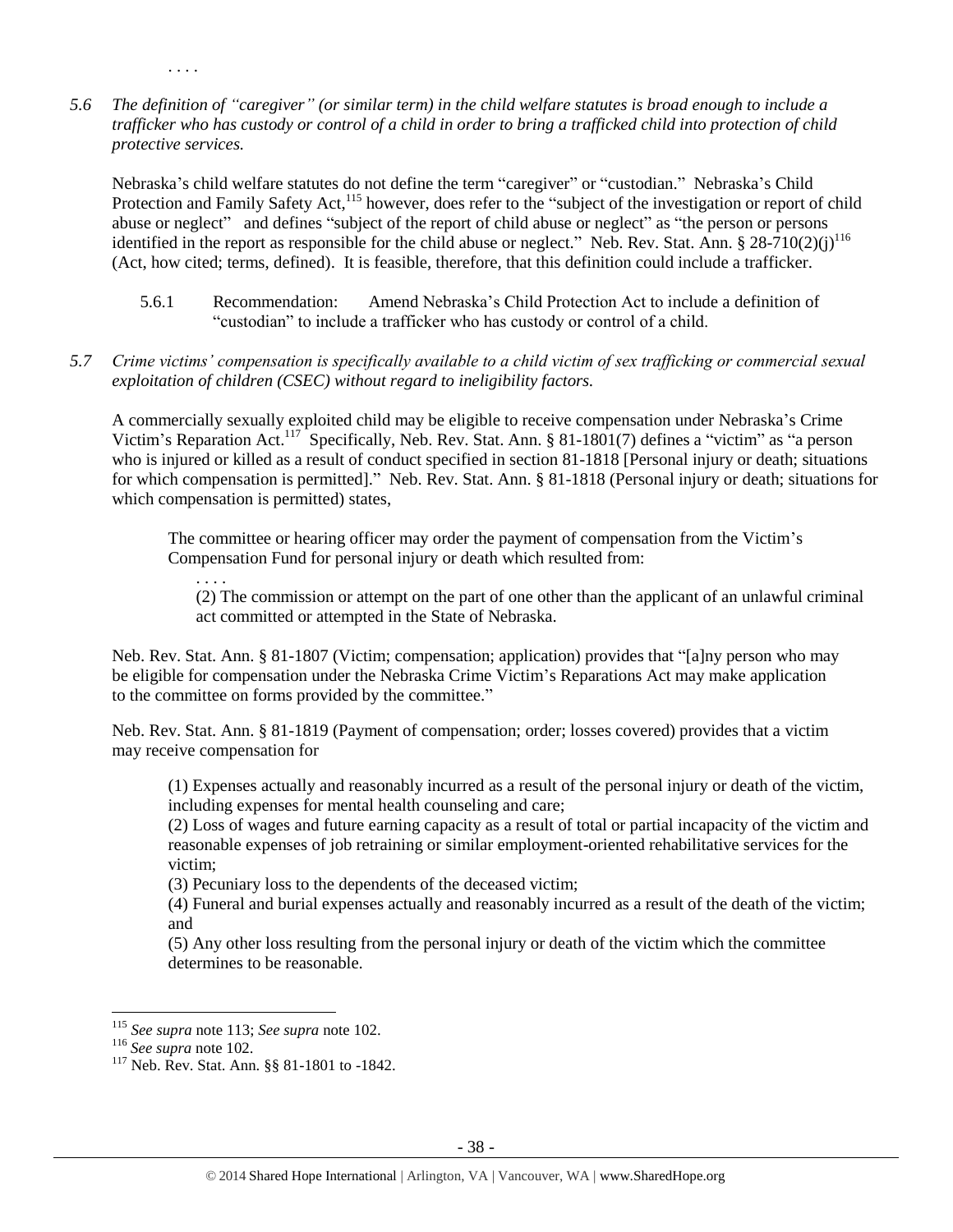Even if a commercially sexually exploited child suffers compensable losses, certain other eligibility requirements may make it difficult for a domestic minor sex trafficking victim to receive compensation. For example, Neb. Rev. Stat. Ann. § 81-1821 (Application; statute of limitations) requires both that the crime be reported to law enforcement and a claim for compensation be filed within specified time limits. Specifically, Neb. Rev. Stat. Ann. § 81-1821 states,

No order for the payment of compensation shall be entered under the Nebraska Crime Victim's Reparations Act unless the application has been submitted to the committee within two years after the date of the personal injury or death and the personal injury or death was the result of an incident or offense which had been reported to the police within three days of its occurrence or, if the incident or offense could not reasonably have been reported within that period, within three days of the time when a report could reasonably have been made.

Additionally, Neb. Rev. Stat. Ann. § 81-1822 (Compensation; situations when not awarded) states,

No compensation shall be awarded from the Victim's Compensation Fund:

(1) If the victim aided or abetted the offender in the commission of the unlawful act; . . . .

(3) If the victim violated a criminal law of the state, which violation caused or contributed to his or her injuries or death . . . .

5.7.1 Recommendation: Amend Neb. Rev. Stat. Ann. § 81-1821 (Application; statute of limitations) and Neb. Rev. Stat. Ann. § 81-1822 (Compensation; situations when not awarded) to create exceptions to the listed items for commercially exploited minors under the age of 18.

# *5.8 Victim-friendly procedures and protections are provided in the trial process for minors under 18.*

Children 11 years of age or younger, who are the victims of any crime under Nebraska's laws are afforded some protections under Nebraska law. <sup>118</sup> The testimony of a child who is 11 years of age or younger may be admitted through a videotaped deposition. Neb. Rev. Stat. Ann. § 29-1926(1)(a) (Child victim or child witness; videotape deposition and in camera testimony; conditions; use; findings by court; release; violation; penalty) provides in part, "(1)(a) Upon request of the prosecuting or defense attorney and upon a showing of compelling need,<sup>119</sup> the court shall order the taking of a videotape deposition of a child victim of or child witness to any

 $\overline{\phantom{a}}$ 

<sup>&</sup>lt;sup>118</sup> Neb. Rev. Stat. Ann. § 29-1926(1)(g) (Child victim or child witness; videotape deposition and in camera testimony; conditions; use; findings by court; release; violation; penalty) provides that "[f]or purposes of this section, child shall mean a person eleven years of age or younger at the time the motion to take the deposition is made or at the time of the taking of in camera testimony at trial."

<sup>&</sup>lt;sup>119</sup> Pursuant to Neb. Rev. Stat. Ann.  $\S$  29-1926(1)(h),

Nothing in this section shall restrict the court from conducting the pretrial deposition or in camera proceedings in any manner deemed likely to facilitate and preserve a child's testimony to the fullest extent possible, consistent with the right to confrontation guaranteed in the Sixth Amendment of the Constitution of the United States and Article I, section 11, of the Nebraska Constitution. In deciding whether there is a compelling need that child testimony accommodation is required by pretrial videotape deposition, in camera live testimony, in camera videotape testimony, or any other accommodation, the court shall make particularized findings on the record of:

<sup>(</sup>i) The nature of the offense;

<sup>(</sup>ii) The significance of the child's testimony to the case;

<sup>(</sup>iii) The likelihood of obtaining the child's testimony without modification of trial procedure or with a different modification involving less substantial digression from trial procedure than the modification under consideration;

<sup>(</sup>iv) The child's age;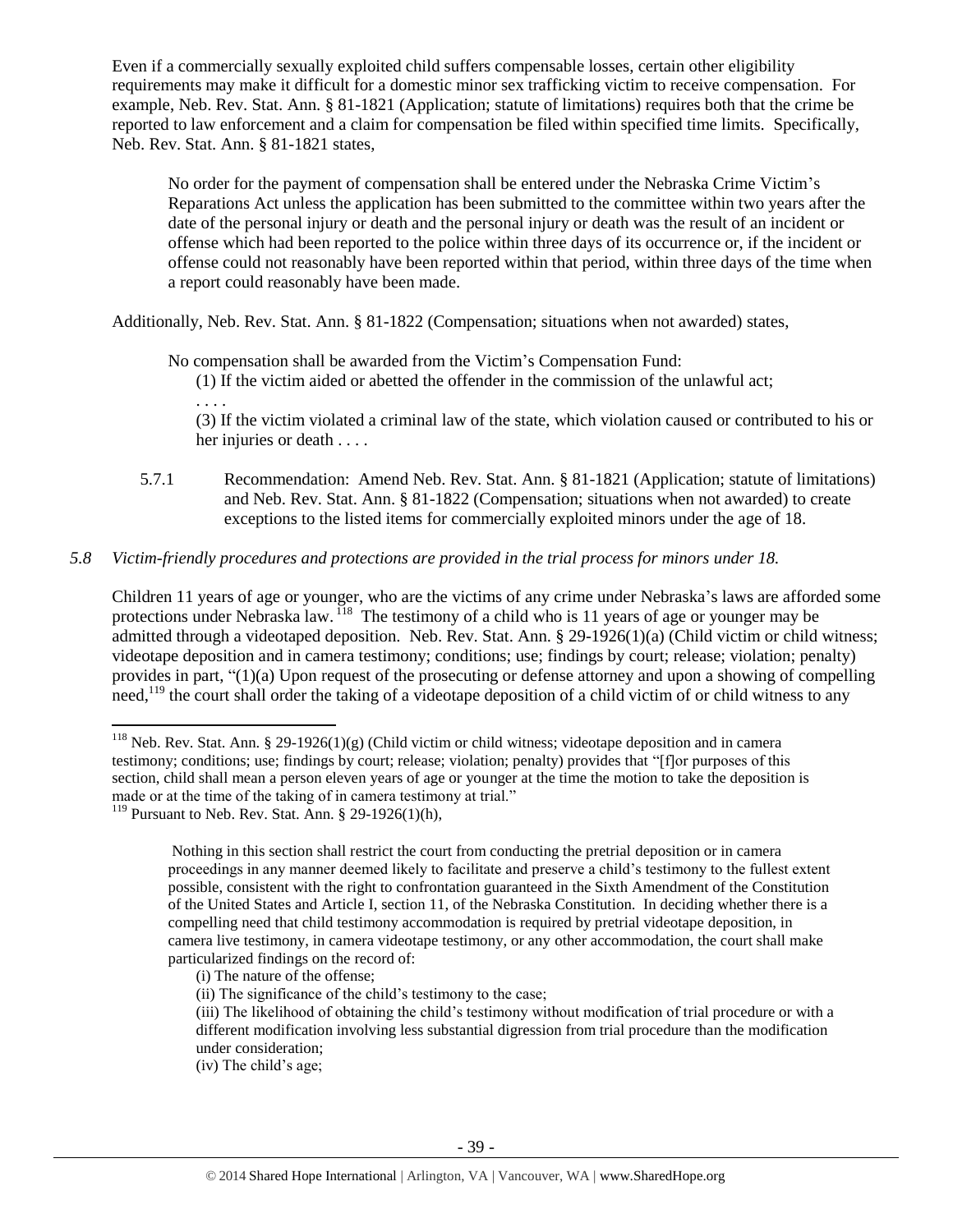offense punishable as a felony. The deposition ordinarily shall be in lieu of courtroom or in camera testimony by the child." Under the procedures set out for this type of testimony, only specified persons, including the defendant and a person who is familiar to the child, are permitted to be present during the child's testimony.

Neb. Rev. Stat. Ann. § 81-1848 (Victims and witnesses of crimes; rights; enumerated) enumerates rights afforded to "[v]ictims as defined in section 29-119,"<sup>120</sup> which does not expressly include victims of human trafficking. These rights include the right to receive information regarding the case, a schedule of hearings, protection from threats, and to be provided a secure waiting area. Neb. Rev. Stat. Ann. § 81-1848(1)(b),(2)(c)),  $(2)(f)$ .

While victims of sexual assault are eligible for additional protections, they do not apply specifically to domestic minor sex trafficking victims unless they are also victims of sexual assault.<sup>121</sup> Sexual assault victims may receive certain additional protections. For example, in a criminal case, evidence of a sexual assault victim's past sexual behavior or sexual predisposition is inadmissible in sexual assault cases unless the information proves another source of semen or injury or other physical evidence, the victim consented, or the exclusion of such evidence would violate the constitutional rights of the accused. Neb. Rev. Stat. Ann. § 27-412(1), (2)(a). Additionally, pursuant to Neb. Rev. Stat. Ann. § 29-2028 (Sexual assault; testimony; corroboration not required), the testimony of victims of offenses under Neb. Rev. Stat. Ann. § 28-319.01 (Sexual assault of a child; first degree; penalty) to § 28-320.01 (Sexual assault of a child; second or third degree; penalties) does not require corroborating evidence.

- 5.8.1 Recommendation: Expand Neb. Rev. Stat. Ann. § 29-1926 (Child victim or child witness; videotape deposition and in camera testimony; conditions; use; findings by court; release; violation; penalty) to allow children older the age of 11 to testify via a videotaped deposition.
- 5.8.2 Recommendation: Specify application of the "rape shield" law in prosecutions of domestic minor sex trafficking or commercial sexual exploitation of children to reduce trauma in the cross-examination of testifying victims.

l

<sup>(</sup>v) The child's psychological maturity and understanding; and

<sup>(</sup>vi) The nature, degree, and duration of potential injury to the child from testifying.  $120$  Pursuant to Neb. Rev. Stat. Ann. § 29-119(2) (Plea agreement; terms, defined),

<sup>(</sup>a) Victim means a person who, as a result of . . . a sexual assault of a child in the second or third degree under section 28-320.01, a sexual assault of a child in the first degree under section 28-319.01 . . . has had a personal confrontation with the offender . . . . . . . .

<sup>(</sup>c) In the case of a violation of section 28-813.01 [Sexually explicit conduct; visual depiction; unlawful; penalty; affirmative defense], 28-1463.03 [Visual depiction of sexually explicit conduct; prohibited acts; affirmative defense], 28-1463.04 [Violation; penalty], or 28-1463.05 [Visual depiction of sexually explicit acts related to possession; violation; penalty], victim means a person who was a child as defined in section 28-1463.02 [Terms, defined] and a participant or portrayed observer in the visual depiction of sexually explicit conduct which is the subject of the violation and who has been identified and can be reasonably notified.

<sup>(</sup>d) In the case of a sexual assault of a child, a possession offense of a visual depiction of sexually explicit conduct, or a distribution offense of a visual depiction of sexually explicit conduct, victim means the child victim and the parents, guardians, or duly appointed legal representative of the child victim but does not include the alleged perpetrator of the crime.

 $121$  Neb. Rev. Stat. Ann. § 27-413 (Offense of sexual assault, defined) provides that sexual assault includes "sexual assault of a child under section 28-319.01 [Sexual assault of a child; first degree; penalty] or 28-320.01 [Sexual assault of a child; second or third degree; penalties], [and] sexual assault by use of an electronic communication device under section 28-320.02 [Sexual assault; use of electronic communication device; prohibited acts; penalties] . . . ."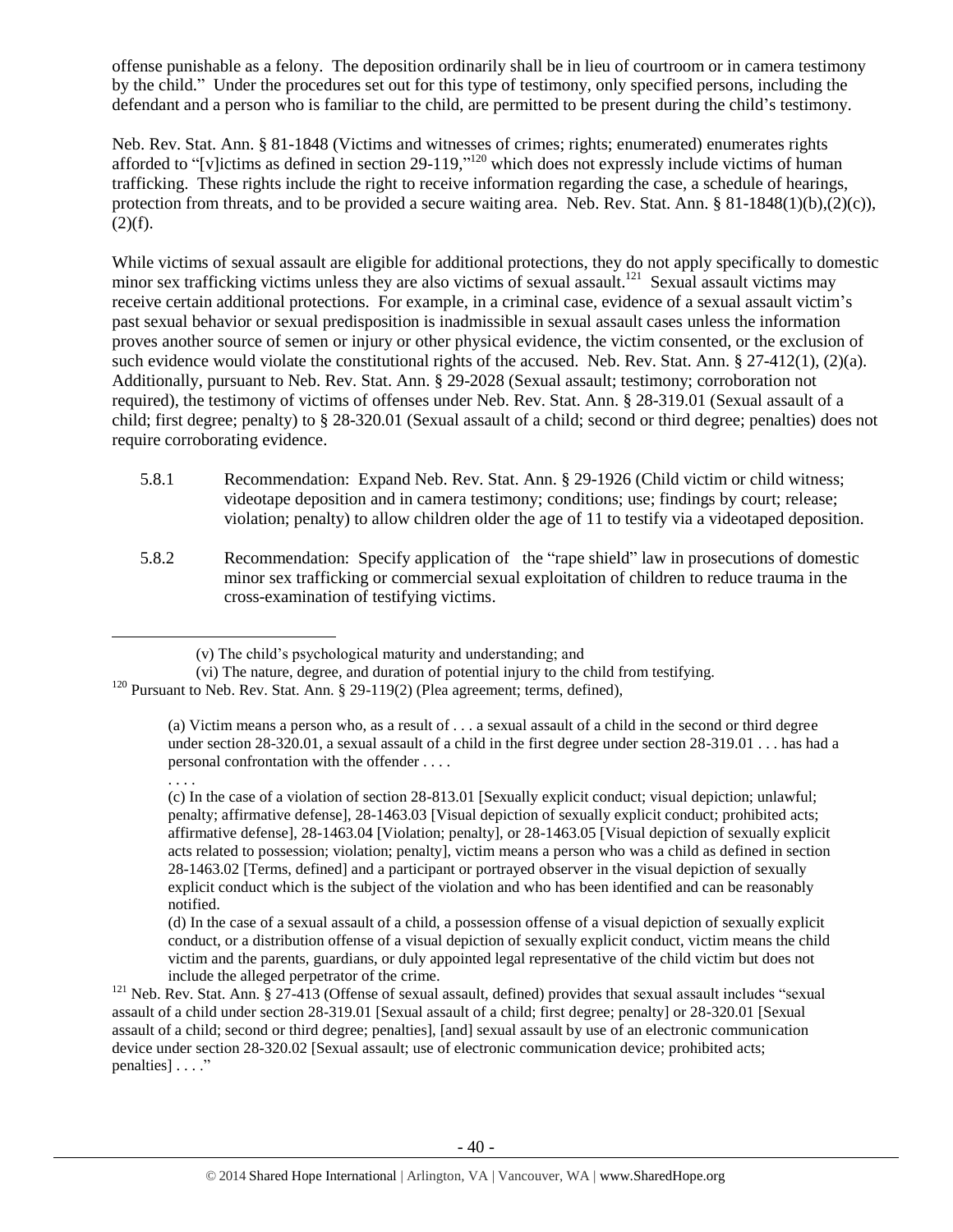*5.9 Expungement or sealing of juvenile delinquency records resulting from arrests or adjudications for prostitution-related offenses committed as a result of, or in the course of, the commercial sexual exploitation of a minor is available within a reasonable time after turning 18.*

Domestic minor sex trafficking victims can have certain juvenile criminal records sealed pursuant to Neb. Rev. Stat. Ann. § 43-2,108.01 (Sealing of records; juveniles eligible), which states,

Sections 43-2,108.01 to 43-2,108.05 apply only to persons who were under the age of eighteen years when the offense took place and, after being taken into custody, arrested, cited in lieu of arrest, or referred for prosecution without citation, the county attorney or city attorney (1) released the juvenile without filing a juvenile petition or criminal complaint, (2) offered juvenile pretrial diversion or mediation to the juvenile under the Nebraska Juvenile Code, (3) filed a juvenile court petition describing the juvenile as a juvenile described in subdivision (1), (2), (3)(b), or (4) of section 43-247 [Juvenile court; jurisdiction], (4) filed a criminal complaint in county court against the juvenile under state statute or city or village ordinance for misdemeanor or infraction possession of marijuana or misdemeanor or infraction possession of drug paraphernalia, or (5) filed a criminal complaint in county court against the juvenile for any other misdemeanor or infraction under state statute or city or village ordinance, other than for a traffic offense that may be waived.

Upon receiving notice pursuant to Neb. Rev. Stat. Ann. § 43-2,108.03(1)–(3) (Sealing of records; county attorney or city attorney; duties; motion to seal record authorized) that a juvenile arrested or brought into custody was not referred for prosecution, charges were dismissed, or the juvenile completed a diversion or mediation, Neb. Rev. Stat. Ann. § 43-2,108.03(4) states that "the government agency or court shall immediately seal all records housed at that government agency or court pertaining to the citation, arrest, record of custody, complaint, disposition, diversion, or mediation."

Neb. Rev. Stat. Ann. § 43-2,108.03(5) further states,

If a juvenile described in section 43-2,108.01 has satisfactorily completed such juvenile's probation, supervision, or other treatment or rehabilitation program provided under the Nebraska Juvenile Code or has satisfactorily completed such juvenile's diversion or sentence in county court:

(a) The court may initiate proceedings pursuant to section 43-2,108.04 [Sealing of records; notification of proceedings; order of court; hearing; notice; findings; considerations] to seal the record pertaining to such disposition or adjudication under the juvenile code or sentence of the county court; and

(b) If the juvenile has attained the age of seventeen years, the court shall initiate proceedings pursuant to section 43-2,108.04 to seal the record pertaining to such disposition or adjudication under the juvenile code or diversion or sentence of the county court, except that the court is not required to initiate proceedings to seal a record pertaining to a misdemeanor or infraction not described in subdivision (4) of section 43-2,108.01 under a city or village ordinance that has no possible jail sentence. Such a record may be sealed under subsection (6) of this section.

Neb. Rev. Stat. Ann. § 43-2,108.03(6) allows a juvenile's parent or guardian to petition the court to seal the juvenile's records where the juvenile "has satisfactorily completed diversion, mediation, probation, supervision, or other treatment or rehabilitation program provided under the Nebraska Juvenile Code or has satisfactorily completed the diversion or sentence ordered by a county court." Pursuant to Neb. Rev. Stat. Ann. § 43-2,108.04(5), (6), a court will seal a juvenile's records

(5) . . . if it finds that the juvenile has been rehabilitated to a satisfactory degree. In determining whether the juvenile has been rehabilitated to a satisfactory degree, the court may consider all of the following:

(a) The age of the juvenile;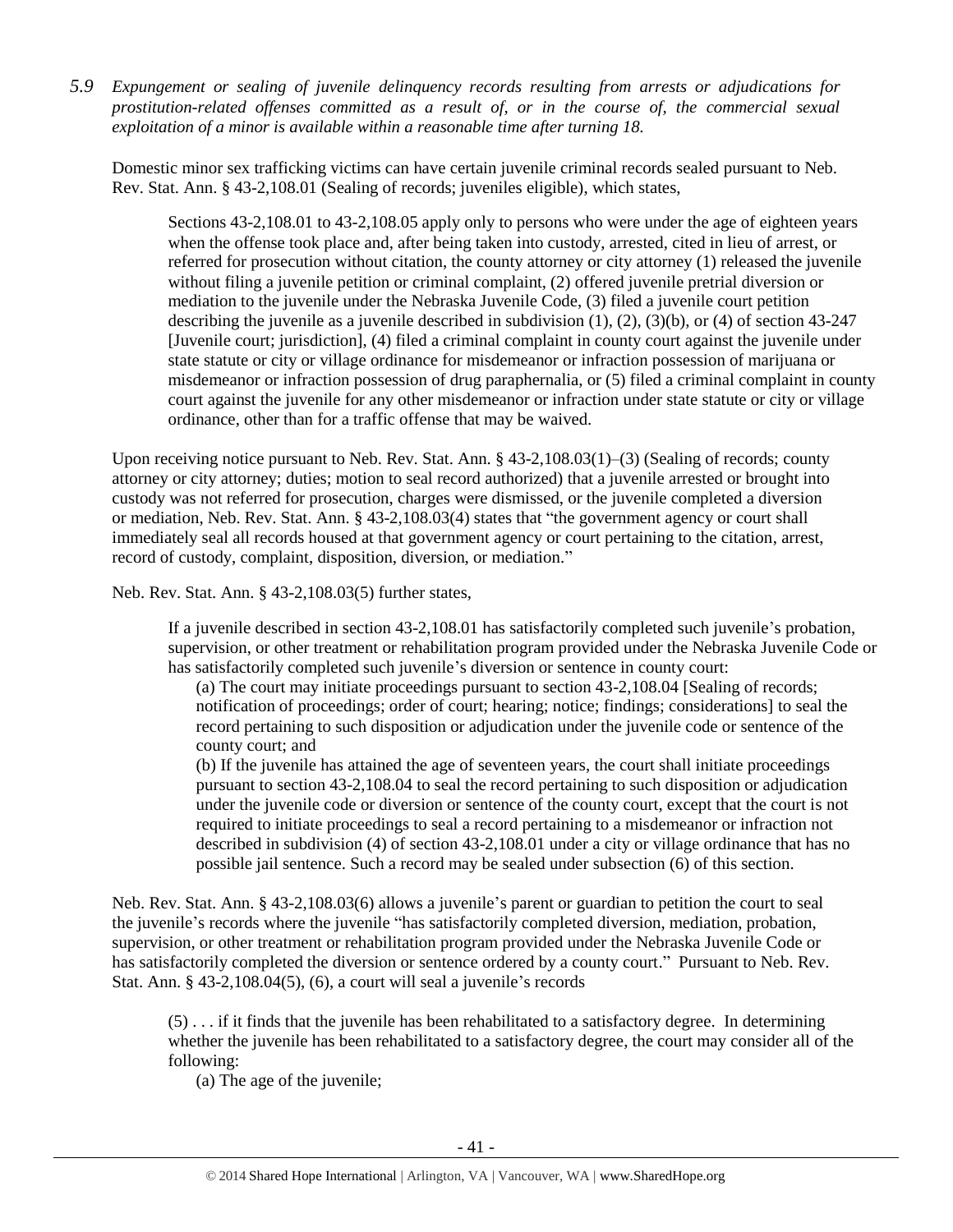(b) The nature of the offense and the role of the juvenile in the offense;

(c) The behavior of the juvenile after the disposition, adjudication, diversion, or sentence and the juvenile's response to diversion, mediation, probation, supervision, other treatment or rehabilitation program, or sentence;

(d) The education and employment history of the juvenile; and

(e) Any other circumstances that may relate to the rehabilitation of the juvenile.

(6) If, after conducting the hearing in accordance with this section, the juvenile is not found to be satisfactorily rehabilitated such that the record is not ordered to be sealed, a juvenile who is a person described in section 43-2,108.01 or such juvenile's parent or guardian may not move the court to seal the record for one year after the court's decision not to seal the record is made, unless such time restriction is waived by the court.

*5.10 Victim restitution and civil remedies for victims of domestic minor sex trafficking or commercial sexual exploitation of children (CSEC) are authorized by law.* 

Although no civil remedies are statutorily authorized for victims of Neb. Rev. Stat. Ann.  $\S 28-831(3)^{122}$  (Human trafficking; forced labor or services; prohibited acts; penalties) under the Exploited Children's Civil Remedy Act,<sup>123</sup> Nebraska does statutorily provide a civil cause of action for sex trafficked minors who were sexually exploited through child pornography. Neb. Rev. Stat. Ann. § 25-21,292 (Civil action authorized; recovery; attorney's fees and costs; injunctive relief) states,

(1) Any participant<sup>124</sup> or portrayed observer<sup>125</sup> in a visual depiction of sexually explicit conduct<sup>126</sup> or his or her parent or legal guardian who suffered or continues to suffer personal or psychological injury as a result of such participation or portrayed observation may bring a civil action against any person who knowingly and willfully (a) created, distributed, or actively acquired such visual depiction while in this state or (b) aided or assisted with the creation, distribution, or active acquisition of such visual depiction while such person or the person aided or assisted was in this state.

(2) A plaintiff who prevails in a civil action brought pursuant to the Exploited Children's Civil Remedy Act may recover his or her actual damages, which are deemed to be a minimum of one hundred fifty thousand dollars, plus any and all attorney's fees and costs reasonably associated with the civil action. In addition to all other remedies available under the act, the court may also award temporary, preliminary, and permanent injunctive relief as the court deems necessary and appropriate. (3) This section does not create a cause of action if the participant was sixteen years of age or older at

the time the visual depiction was created and the participant willfully and voluntarily participated in the creation of the visual depiction.

 $\overline{\phantom{a}}$ 

<sup>126</sup> Pursuant to Neb. Rev. Stat. Ann. § 25-21,291(10), "Sexually explicit conduct has the same meaning as in section 28-1463.02." Neb. Rev. Stat. Ann. § 28-1463.02(5) defines "sexual explicit conduct" as

(a) Real or simulated intercourse, whether genital-genital, oral-genital, anal-genital, or oral-anal between persons of the same or opposite sex or between a human and an animal or with an artificial genital; (b) real or simulated masturbation; (c) real or simulated sadomasochistic abuse; (d) erotic fondling; (e) erotic nudity; or (f) real or simulated defecation or urination for the purpose of sexual gratification or sexual stimulation of one or more of the persons involved.

<sup>. . . .</sup>

<sup>122</sup> *See supra* note [2.](#page-0-0)

<sup>&</sup>lt;sup>123</sup> Neb. Rev. Stat. Ann. §§ 25-21,290 to -21,296.

 $124$  Neb. Rev. Stat. Ann. § 25-21,291(8) (Terms, defined) defines "participant" as "a child who appears in any visual depiction of sexually explicit conduct and is portrayed or actively engaged in acts of sexually explicit conduct appearing therein."

<sup>125</sup> Neb. Rev. Stat. Ann. § 25-21,291(9) (Terms, defined) defines "portrayed observer" as "a child who appears in any visual depiction where sexually explicit conduct is likewise portrayed or occurring within the child's presence or in the child's proximity."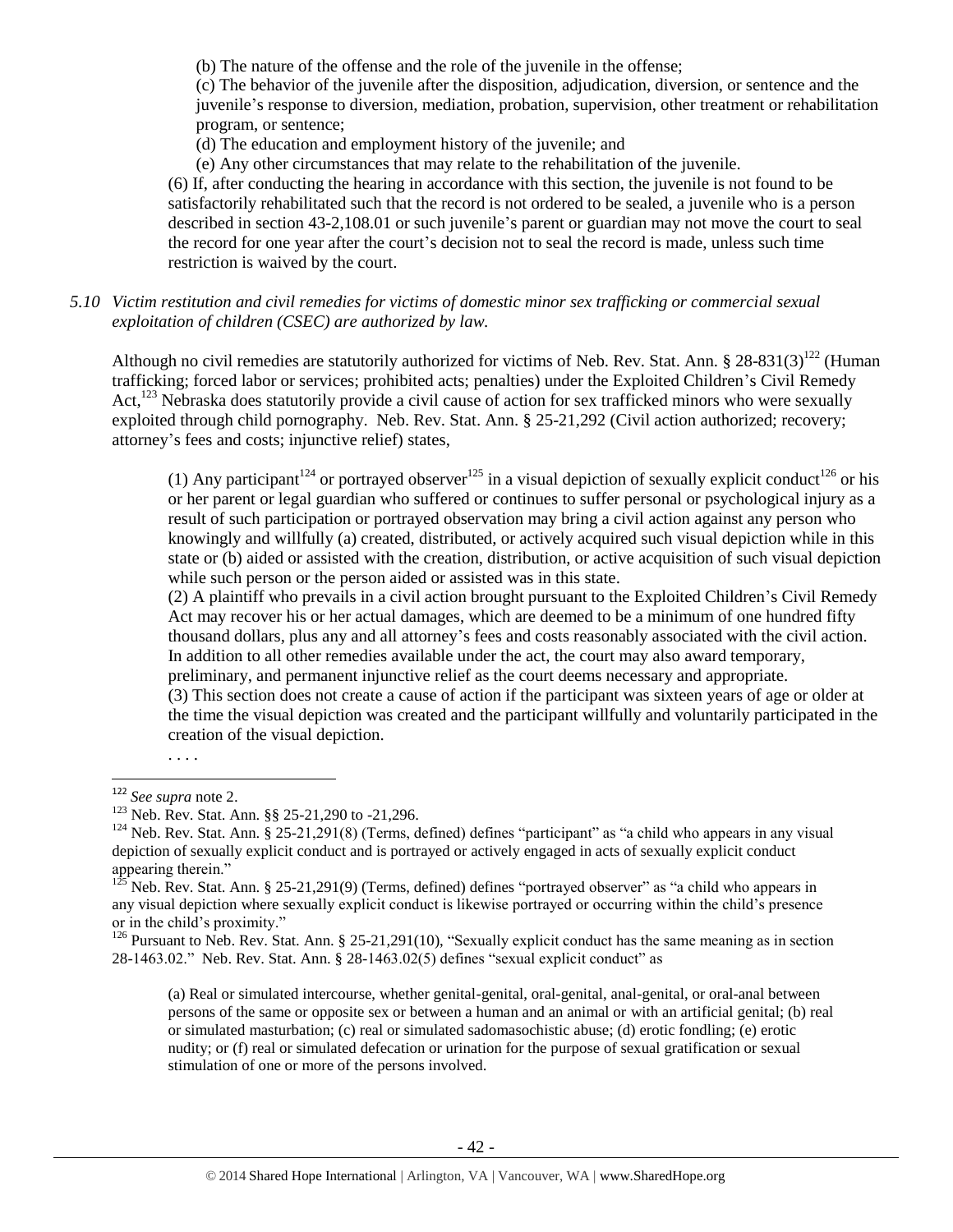Restitution may also be available to a commercially sexually exploited child. Neb. Rev. Stat. Ann. § 29-2280 (Restitution; order; when) states,

A sentencing court may order the defendant to make restitution for the actual physical injury or property damage or loss sustained by the victim as a direct result of the offense for which the defendant has been convicted. With the consent of the parties, the court may order restitution for the actual physical injury or property damage or loss sustained by the victim of an uncharged offense or an offense dismissed pursuant to plea negotiations. . . .

The court determines the amount of restitution "based on the actual damages sustained by the victim." Neb. Rev. Stat. Ann. § 29-2281. Additionally, Neb. Rev. Stat. Ann. § 29-2282 (Property damage; bodily injury; death; relief authorized) states, "If the offense results in bodily injury, the court may require payment of necessary medical care, including, but not limited to, physical or psychological treatment and therapy, and payment for income lost due to such bodily injury."

- 5.10.1 Recommendation: Amend the Exploited Children's Civil Remedy Act to include victims of domestic minor sex trafficking.
- 5.10.2 Recommendation: Amend Neb. Rev. Stat. Ann. § 29-2280 (Restitution; order; when) to make restitution mandatory in human trafficking and CSEC offenses.
- *5.11 Statutes of limitations for civil and criminal actions for child sex trafficking or commercial sexual exploitation of children (CSEC) offenses are eliminated or lengthened sufficiently to allow prosecutors and victims a realistic opportunity to pursue criminal action and legal remedies.*

Generally, felony prosecutions must be commenced within 3 years of the offense, and misdemeanor prosecutions must begin within one year and 6 months. Neb. Rev. Stat. Ann. § 29-110(1)–(2). While statutes of limitations are eliminated for some sexual offenses against children,<sup>127</sup> Neb. Rev. Stat. Ann. § 29-110(1) (Prosecutions; complaint, indictment, or information; filing; time limitations; exceptions), the statute of limitations is not eliminated for violations of Neb. Rev. Stat. Ann. § 28-831(3) (Human trafficking; forced labor or services; prohibited acts; penalties)and CSEC offenses. Neb. Rev. Stat. Ann. § 29-110(3) states,

Except as otherwise provided by law, no person shall be prosecuted for kidnapping under section 28-313, false imprisonment under section 28-314 or 28-315, child abuse under section 28-707, pandering under section 28-802, debauching a minor under section 28-805, or an offense under section 28-813, 28-813.01 [Sexually explicit conduct; visual depiction; unlawful; penalty; affirmative defenses], or 28-1463.03 [Visual depiction of sexually explicit conduct; prohibited acts; affirmative defense] when the victim is under sixteen years of age at the time of the offense (a) unless the indictment for such offense is found by a grand jury within seven years next after the offense has been committed or within seven years next after the victim's sixteenth birthday, whichever is later, or (b) unless a complaint for such offense is filed before the magistrate within seven years next after the offense has been committed or within seven years next after the victim's sixteenth birthday, whichever is later, and a warrant for the arrest of the defendant has been issued.

l

 $127$  Neb. Rev. Stat. Ann. § 29-110(7) (Prosecutions; complaint, indictment, or information; filing; time limitations; exceptions) provides, "There shall not be any time limitations for prosecution or punishment for . . . sexual assault of a child in the second or third degree under section 28-320.01 . . . or sexual assault of a child in the first degree under section 28-319.01; nor shall there be any time limitations for prosecution or punishment for sexual assault in the third degree under section 28-320 when the victim is under sixteen years of age at the time of the offense."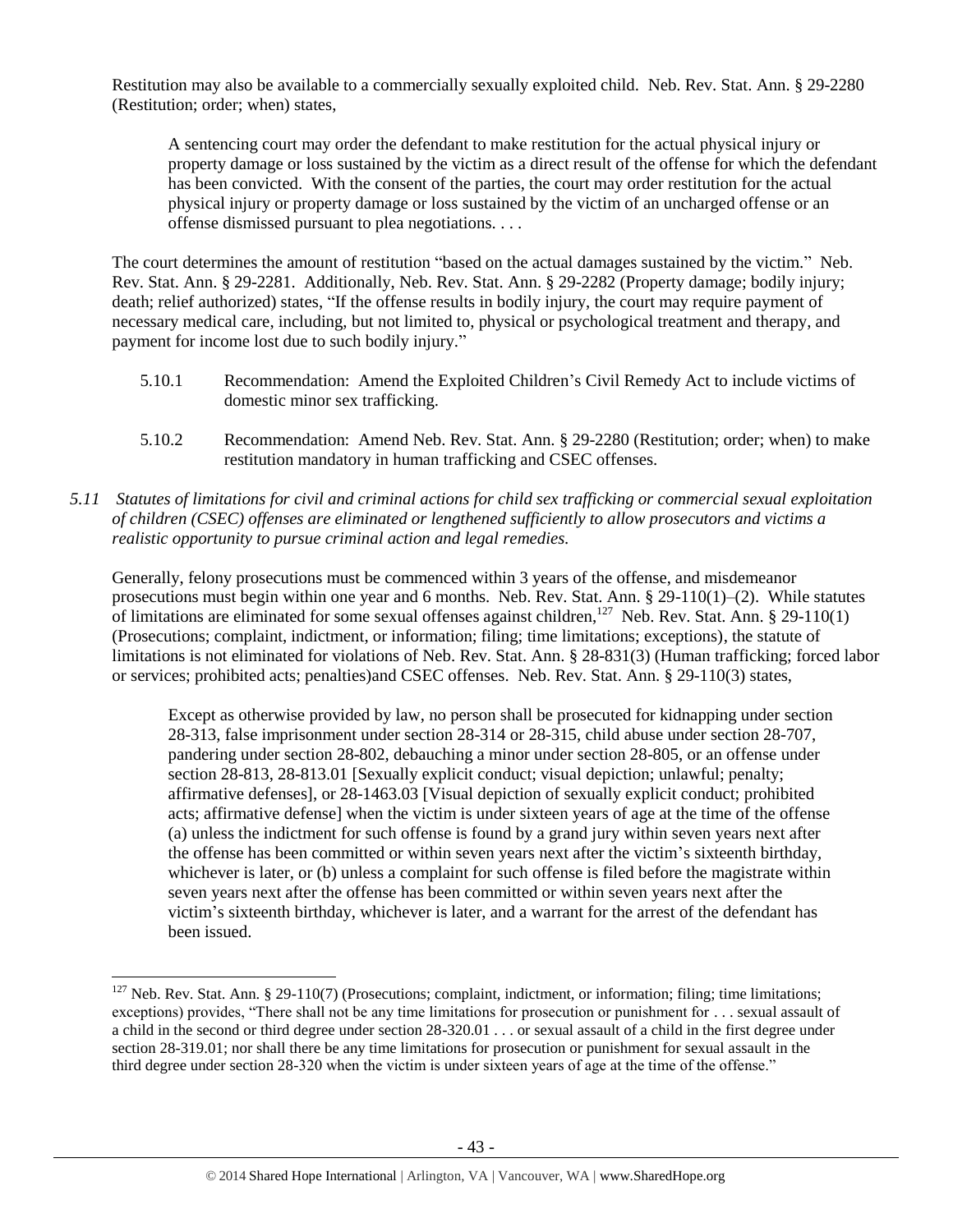To receive a civil remedy under the Exploited Children's Civil Remedy Act, Neb. Rev. Stat. Ann. § 25- 21,293 (Time for brining action; limitation) states that an action "shall be filed within three years of the later of" the conclusion of criminal prosecution of the offender, the date the victim is able to identify the offender, or the victim's 18 birthday.

5.11.1 Recommendation: Amend Neb. Rev. Stat. Ann. § 29-110 (Prosecutions; complaint, indictment, or information; filing; time limitations; exceptions) to eliminate statutes of limitations for prosecutions under Neb. Rev. Stat. Ann. § 28-831(3) (Human trafficking; forced labor or services; prohibited acts; penalties), § 28-707 (Child abuse; privileges not available; penalties) and § 28-802 (Pandering).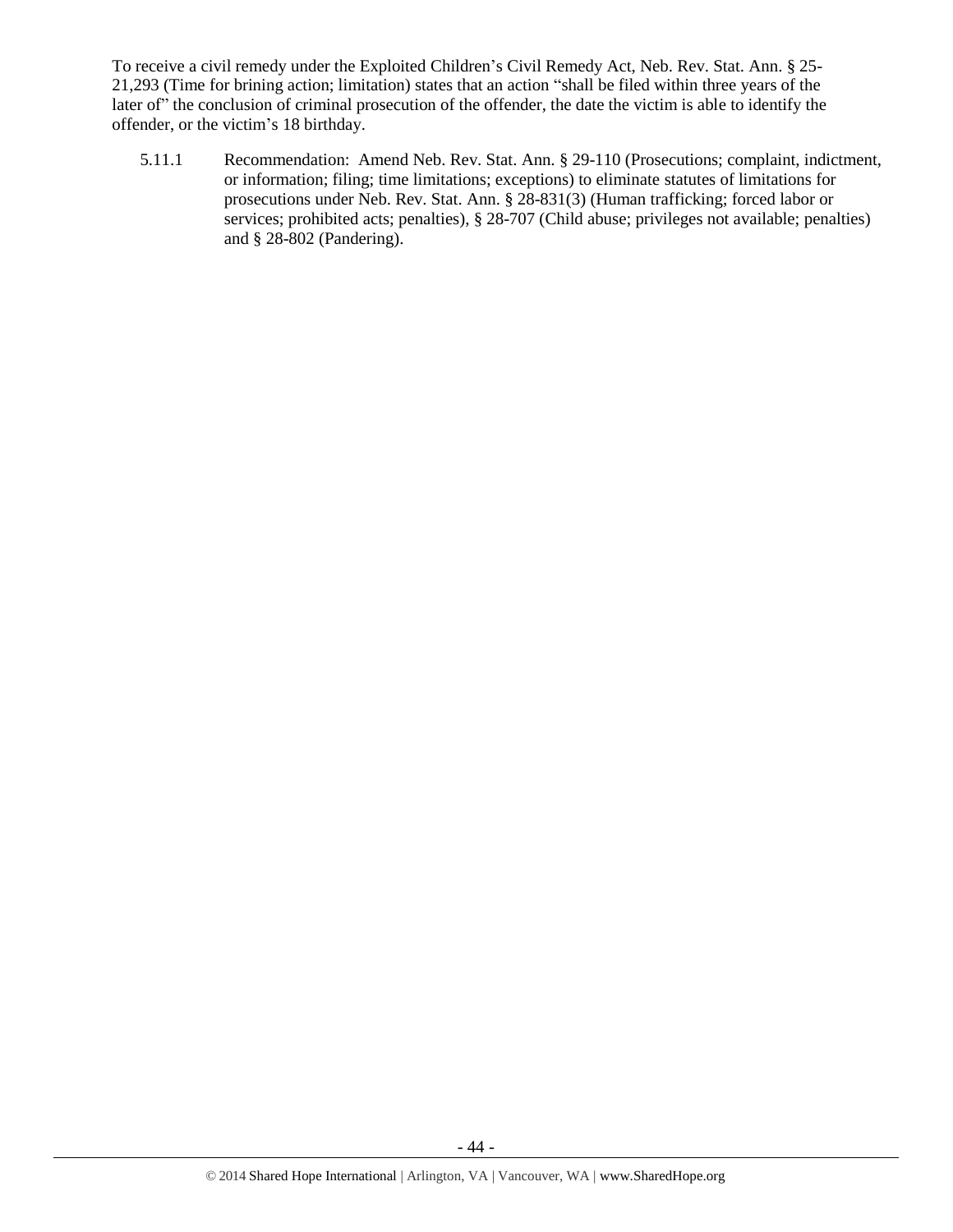#### **FRAMEWORK ISSUE 6: CRIMINAL JUSTICE TOOLS FOR INVESTIGATION AND PROSECUTIONS**

#### *Legal Components:*

- *6.1 Training on human trafficking and domestic minor sex trafficking for law enforcement is statutorily mandated or authorized.*
- *6.2 Single party consent to audiotaping is permitted in law enforcement investigations.*
- *6.3 Wiretapping is an available tool to investigate domestic minor sex trafficking.*
- *6.4 Using a law enforcement posing as a minor to investigate buying or selling of commercial sex acts is not a defense to soliciting, purchasing, or selling sex with a minor.*
- *6.5 Using the Internet to investigate buyers and traffickers is a permissible investigative technique.*
- *6.6 Law enforcement and child welfare agencies are mandated to promptly report missing and recovered children. \_\_\_\_\_\_\_\_\_\_\_\_\_\_\_\_\_\_\_\_\_\_\_\_\_\_\_\_\_\_\_\_\_\_\_\_\_\_\_\_\_\_\_\_\_\_\_\_\_\_\_\_\_\_\_\_\_\_\_\_\_\_\_\_\_\_\_\_\_\_\_\_\_\_\_\_\_\_\_\_\_\_\_\_\_\_\_\_\_\_\_\_\_\_*

#### *Legal Analysis:*

*6.1 Training on human trafficking and domestic minor sex trafficking for law enforcement is statutorily mandated or authorized.*

Neb. Rev. Stat. Ann. § 81-1402 (Nebraska Law Enforcement Training Center; created; purposes) establishes the Nebraska Law Enforcement Training Center to oversee training of law enforcement, conduct certification of law enforcement, and test law enforcement candidates "to ensure they meet pre-certification and certification requirements." Under 2012 Legislative Bill 1145 (Sec. 3),

(1) It is the intent of the Legislature that law enforcement agencies, prosecutors, public defenders, judges, juvenile detention center staff, and others involved in the juvenile justice system and the criminal justice system and other relevant officials be provided mandatory training regarding issues in human trafficking. The task force established in section 2 of this act shall work with such agencies, persons, and staff to develop a proper curriculum for the training and to determine how the training should be provided. The determination and accompanying legislative recommendations shall be made by December 1, 2012. Such training shall focus on:

(a) State and federal law regarding human trafficking;

(b) Methods used in identifying victims of human trafficking who are United States citizens and foreign nationals, including preliminary interview techniques and appropriate questioning methods; (c) Methods for prosecuting human traffickers;

(d) Methods of increasing effective collaboration with nongovernmental organizations and other relevant social service organizations in the course of investigating and prosecuting a human trafficking case;

(e) Methods for protecting the rights of victims of human trafficking, taking into account the need to consider human rights and the special needs of women and minor victims;

(f) The necessity of treating victims of human trafficking as crime victims rather than as criminals; and

(g) Methods for promoting the safety and well-being of all victims of human trafficking.

*6.2 Single party consent to audiotaping is permitted in law enforcement investigations.*

Neb. Rev. Stat. Ann. § 86-290(2)(b), (c) (Unlawful acts; penalty) permits single-party consent to audio-taping by stating,

(b) It is not unlawful under sections 86-271 to 86-295 for a person acting under color of law to intercept a wire, electronic, or oral communication when such person is a party to the communication or one of the parties to the communication has given prior consent to such interception.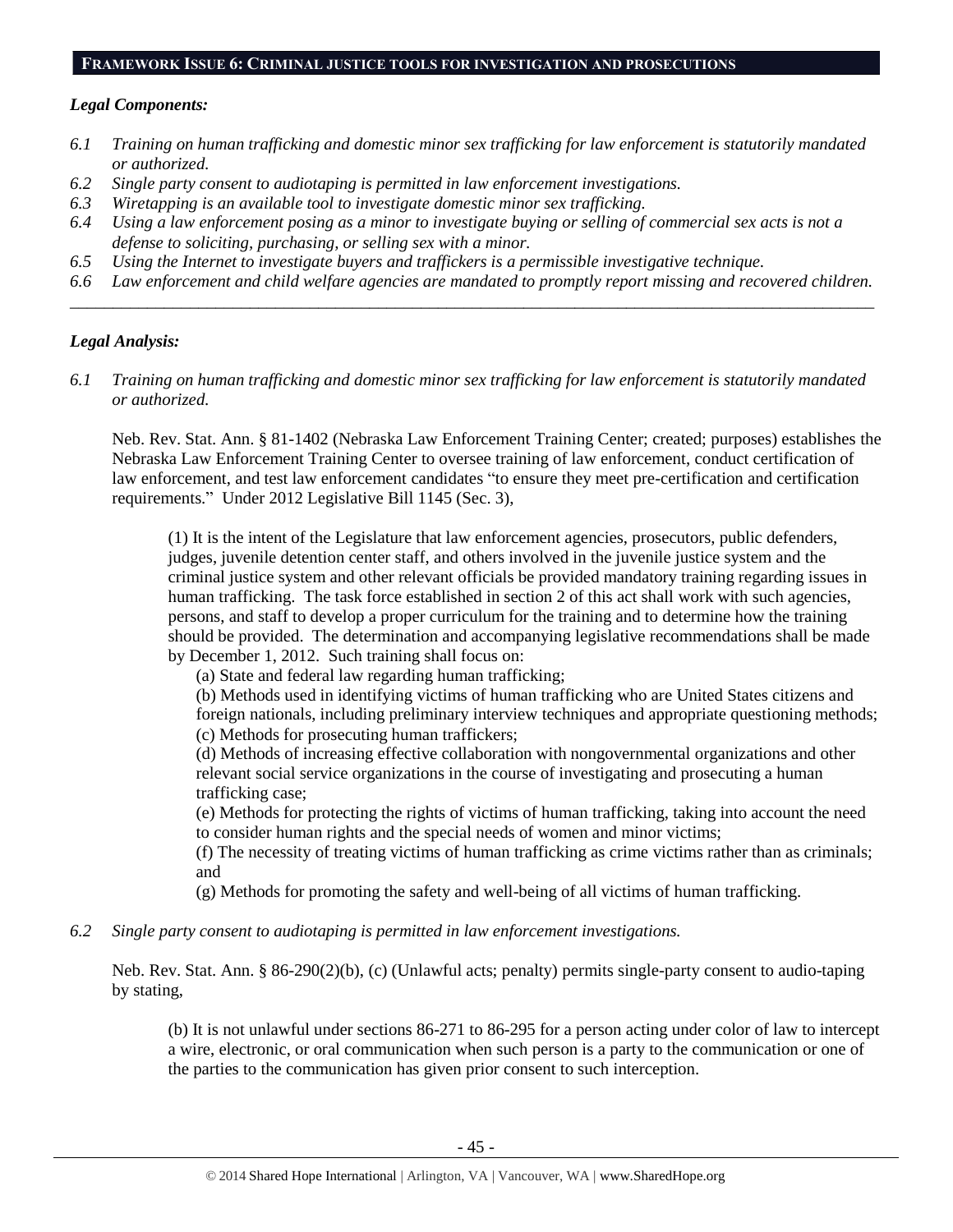(c) It is not unlawful under sections 86-271 to 86-295 for a person not acting under color of law to intercept a wire, electronic, or oral communication when such person is a party to the communication or when one of the parties to the communication has given prior consent to such interception unless such communication is intercepted for the purpose of committing any criminal or tortious act in violation of the Constitution or laws of the United States or of any state.

# *6.3 Wiretapping is an available tool to investigate domestic minor sex trafficking.*

An order authorizing wiretapping may be issued for investigations related to the sex trafficking of minors, including investigations related to child pornography, the sexual assault of a child, and the enticement of a child through the use of the Internet. Nebraska law, however, does not expressly authorize law enforcement to receive an order authorizing wiretapping in an investigation under Neb. Rev. Stat. Ann. § 28-831(3) (Human trafficking; forced labor or services; prohibited acts; penalties). Neb. Rev. Stat. Ann. § 86-291 (Interception; court order) specifically states,

The Attorney General or any county attorney may make application to any district court of this state for an order authorizing or approving the interception of wire, electronic, or oral communications, and such court may grant, subject to sections 86-271 to 86-295, an order authorizing or approving the interception of wire, electronic, or oral communications by law enforcement officers having responsibility for the investigation of the offense as to which application is made, when such interception may provide or has provided evidence of the commission of the offense of murder, kidnapping, robbery, bribery, extortion, dealing in narcotic or other dangerous drugs, sexual assault of a child or a vulnerable adult, visual depiction or possessing a visual depiction of sexually explicit conduct of a child, or child enticement by means of a computer, or any conspiracy to commit any such offense.

At the same time a county attorney first makes application to the district court for an initial order authorizing or approving the interception of wire, electronic, or oral communications, the county attorney shall submit the application to the Attorney General or his or her designated deputy or assistant. Within twenty-four hours of receipt by the office of the Attorney General of the application from the county attorney, the Attorney General or his or her designated deputy or assistant, as the case may be, shall state to the district court where the order is sought his or her recommendation as to whether the order should be granted. The court shall not issue the order until it has received the recommendation or until seventy-two hours after receipt of the application from the county attorney, whichever is sooner, unless the court finds exigent circumstances existing which necessitate the immediate issuance of the order. The court may issue the order and disregard the recommendation of the Attorney General or his or her designated deputy or assistant.

- 6.3.1 Recommendation: Amend Neb. Rev. Stat. Ann. § 86-291 (Interception; court order) to include Neb. Rev. Stat. Ann. § 28-831(3) (Human trafficking; forced labor or services; prohibited acts; penalties) and all other Nebraska CSEC laws
- *6.4 Using a law enforcement posing as a minor to investigate buying or selling of commercial sex acts is not a defense to soliciting, purchasing, or selling sex with a minor.*

Nebraska's laws do not specifically permit or forbid the use of a law enforcement decoy during investigations under Neb. Rev. Stat. Ann. § 28-831(3) (Human trafficking; forced labor or services; prohibited acts; penalties) or CSEC laws.

6.4.1 Recommendation: Enact a law expressly permitting the use of a law enforcement decoy during the investigation or prohibiting a defense to prosecution based on the "minor" being in fact a person posing as a minor for purposes of the investigation of a violation under Neb. Rev. Stat.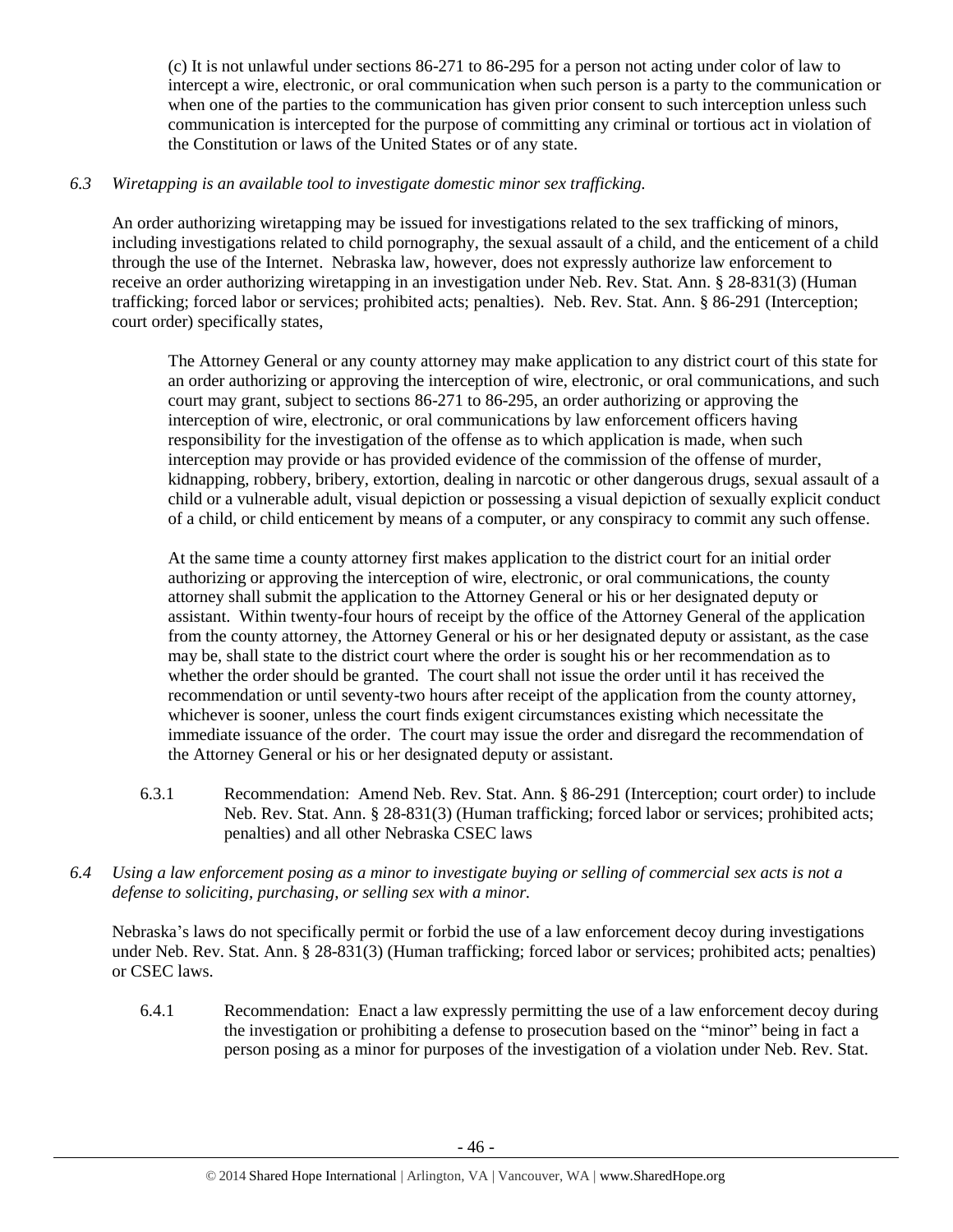Ann. § 28-831(3) (Human trafficking; forced labor or services; prohibited acts; penalties) and CSEC laws.

# *6.5 Using the Internet to investigate buyers and traffickers is a permissible investigative technique.*

While neither is expressly commercial in nature, two of Nebraska's laws appear to authorize law enforcement to use the Internet in investigating buyers and traffickers. Neb. Rev. Stat. Ann. § 28-833(1) (Enticement by electronic communication device; penalty) makes it illegal for a person to knowingly and intentionally use "an electronic communication device to contact a child under sixteen years of age or a peace officer who is believed by such person to be a child under sixteen years of age and in so doing . . . [o]ffers or solicits any indecent, lewd, or lascivious act." Similarly, Neb. Rev. Stat. Ann. § 28-320.02(1) (Sexual assault; use of electronic communication device; prohibited acts; penalties) makes it illegal for a person to knowingly

solicit, coax, entice, or lure (a) a child sixteen years of age or younger or (b) a peace officer who is believed by such person to be a child sixteen years of age or younger, by means of an electronic communication device . . . to engage in an act which would be in violation of section [28-319](http://nebraskalegislature.gov/laws/statutes.php?statute=28-319) [Sexual assault; first degree; penalty], [28-319.01](http://nebraskalegislature.gov/laws/statutes.php?statute=28-319.01) [Sexual assault of a child; first degree; penalty], or [28-320.01](http://nebraskalegislature.gov/laws/statutes.php?statute=28-320.01) [Sexual assault of a child; second or third degree; penalties] or subsection (1) or (2) of section [28-320](http://nebraskalegislature.gov/laws/statutes.php?statute=28-320) [Sexual assault; second or third degree; penalty]. . . .

The inclusion of the language "or a peace officer who is believed by such person to be a child" under 16 suggests that law enforcement may pose as a child on the Internet while investigating violations of Neb. Rev. Stat. Ann. § 28-833(1) and § 28-320.02(1).

# *6.6 Law enforcement and child welfare agencies are mandated to promptly report missing and recovered children.*

Neb. Rev. Stat. Ann. § 29-214.01(1), (4) (Missing Persons Information Clearinghouse; Nebraska State Patrol; powers and duties) establishes a Missing Persons Information Clearinghouse (Clearinghouse) to serve as a central repository for information and investigation of missing persons. Neb. Rev. Stat. Ann. § 29-214.01(2) states that the Nebraska State Patrol shall do the following:

(a) Collect, process, maintain, and disseminate information about missing persons in Nebraska through hard copy or electronic means;

. . . .

(c) Cooperate with other states and the National Crime Information Center in the exchange of information on missing persons;

(d) Maintain a statewide, toll-free telephone line, twenty-four hours a day, to receive and disseminate information related to missing persons;

(e) Maintain an Internet web site accessible to law enforcement agencies and to the public with information on missing persons and with information about the resources available through the clearinghouse. . . .

. . . .

(h) Distribute through hard copy or electronic means monthly missing persons bulletins to local law enforcement agencies and to other interested individuals, agencies, and media outlets which request such information. The bulletins shall contain information on missing persons in Nebraska, including names, photographs or other images, if available, descriptions of missing persons, the law enforcement agencies or persons to contact with information regarding missing persons, and the names of persons reported missing whose locations have been determined and confirmed;

. . . .

Neb. Rev. Stat. Ann. § 29-213 (Missing persons information clearinghouse; missing person report; law enforcement agency; duties) states that a law enforcement agency that receive a missing person report